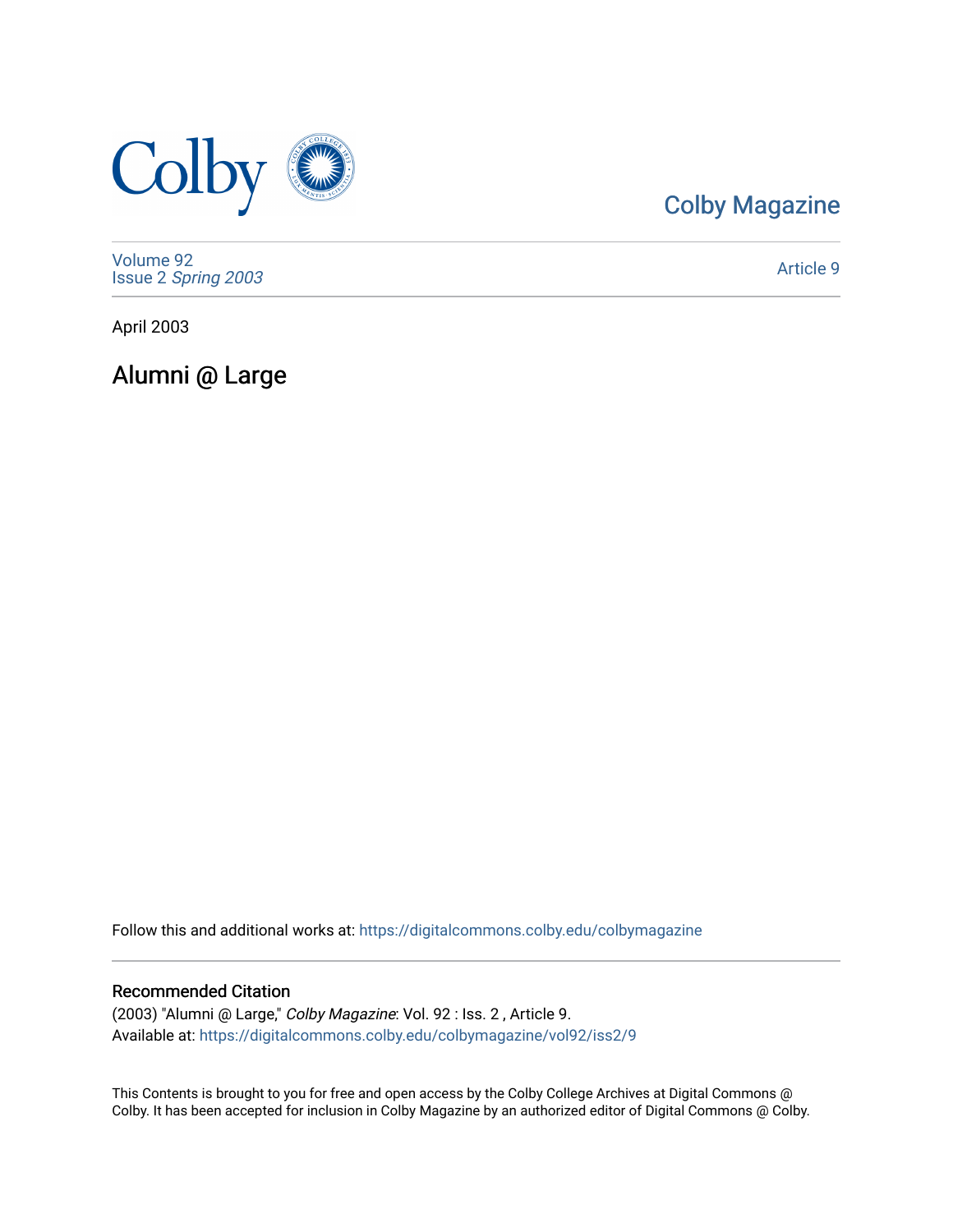*Deaths*: **Merrill S. F. Greene '20**, January 21, 2003, in Lewiston, Maine, at 102 **Esther E. Wood '26**, December 1, 2002, in East Blue Hill, Maine, at 97 **Doris Wyman Lord '29**, October 26, 2002, in Sandy Spring, Md., at 95 **Fred J. Sterns '29**, November 23, 2002, in Skowhegan, Maine, at 94 **• Louise Williams Brown '34, December 24, 2002, in Portland, Maine,** at 91 **Dorothy Hawkes Reynolds '34**, January 25, 2003, in Windham Center, Maine, at 90  $\bullet$  Harriet Pease Patrick '34, January 23, 2003, in Boothbay Harbor, Maine, at 91 **Edward T. Kyle '36**, October 2, 2002, in Denville, N.J., at 88 **Lawrence W. Dwyer '38**, December 31, 2002, in Concord, N.H., at 86 **Mitchell E. Phillips '38**, December 18, 2002, in Needham, Mass., at 86 **Frances Coombs Murdock '38**, January 4, 2003, in Vineyard Haven, Mass., at 85 **James S. Chase '39**, October 8, 2002, in Great Barrington, Mass., at 85 **Ruth Reed Kingman '39**, November 3, 2002, in Brighton, Mass., at 87.

#### **'20s/'30s**

**Willard Libby '37** is living in Falmouth, Maine. With son Lowell '77, he returned to Colby for his 65th reunion. He says he was very impressed with all that is happening on campus and enjoyed the opportunity to hear new president Bro Adams speak of his vision for the College. . . . Florida alumni welcomed President Adams to their area with a luncheon in his honor. **Clifford Nelson '38**, who won a prize for the oldest alumnus/a attending, was looking forward to his 65th reunion this June. . . . **Maynard Waltz '38** and his wife, Kathleen, keep busy with all the things that need to be done around their house—luckily, they say, that doesn't include outside work since they live in a condo in Exeter, N.H. They both participate in several community organizations, namely church, the local genealogy society, Hampton Historical Museum and the Exeter Museum, and Maynard also makes some of the meetings of the Mayflower Society. He loves growing indoor plants and gardening.

**43 Leonard Cohen** and his wife, Florence, attended a luncheon for President Adams in Sarasota, Fla., where they are very active in the community. Their picture appeared in the newspaper after they attended an event hosted by the Community Foundation of Sarasota County.

**45** An update from **Maurice Whitten** is always welcome. In the fall, he taught a course, Science and Technology in the Civil War: A Prelude to Future Wars. The course was in the University of Southern Maine's Osher Lifelong Learning Institute, held on the Portland campus. I'm sure it was fascinating—I remember how interesting the talk was that he gave at our

elegant 50th reunion dinner held in the Colby College Museum of Art. Now, Maurice and Doris are back home in Gorham following their annual winter thaw-out in St. Petersburg. . . . I hope all's well with everyone else. Looking forward (as I am) to some travel? Let's hear about it or about whatever else you especially enjoy.

*—Naomi Collett Paganelli*

**46** Imagine my happy surprise while watching *The NewsHour With Jim Lehrer* one night to see **Hannah Karp Laipson**'s daughter, Ellen, speaking as the Middle East expert that she is. Well informed, articulate and handsome. More recently, on the same news hour, there was Ellen's husband, Henri Barkey, discussing Turkey. Hannah and Mike can't afford to miss a single Lehrer program.... Please send me your news. You have my address, and if e-mail is easier for you I'm at grandmaalb@aol.com. I need to hear from you in order to write the news for thismagazine—unless of course you'd like to hear about my grandchildren. I hope 2003 has been safe and peaceful for all.

*—Anne Lawrence Bondy*

**47** Recently, Ernest and **Beverly Benner Cassara** had a short trip to the Middle East. I'll let her tell you about it in her own words: "In October, I was one of an eight-member group of the Cambridge Unitarian Universalist Committee on Justice in the Middle East, which traveled to Palestine and Israel on a fact-finding mission. We met with Palestinian human rights and relief agencies and Jewish peace groups. Of course, we visited as many of the famous sites as time permitted, from Hebron to Galilee and to the Egyptian border in Gaza. I have to say that we witnessed the most distressful

20s/30s **1940s** 1940s 15 and destruction of **1940s Correspondents** life and property in many parts of the West Bank and especially Gaza. However, we met wonderfully noble and dedicated Palestinian leaders—doctors, teachers and clergy—working tirelessly against great odds to bring comfort and relief to good people who want no part of violence and who are enduring all in hopes that eventually justice will prevail for both Israel and Palestine and they will live in states, side by side in secure peace."

. . . **Thomas Burke** again mentioned what a great reunion our 55th was and that he and his wife, Jan, were to take a 15-day cruise to Hawaii in November. He asks that everyone join him in giving to this year's Alumni Fund . . . so get out your checkbooks now and help him reach this year's goal. . . . Your classmates would like to know what you've been doing. Do them all a favor and, please, send me your news.

*—Mary "Liz" Hall Fitch*

**48 David** received best wishes on his 76th birthday from Betty and **Marvin Joslow**. They wrote, "Delighted to see you twice last summer." We also look forward to those visits on the Vineyard. . . . **Carol Stoll Baker** called recently and we had a long conversation about Colby and our Colby friends. Carol sees David's brother at Brandeis University, where they both attend classes. . . . **Gordon Miller** called to discuss the upcoming 55th anniversary of our graduation. Gordon suggested that we might be able to do something special for the Class of '48. The Alumni Office was going to survey the class to determine the potential attendance. We should keep in mind that due to space and staff limitations the five-year anniversary classes are the primary focus for reunions up to and including the 50th. . . . **Howell Clement** sent an e-mail requesting **Marvin Joslow**'s e-mail address. He said that they already had a week of single-digit weather, and the e-mail was dated November 19. In the e-mail he mentioned that his heart was doing fine so the surgeon must have done a good job. We followed up on that comment and discovered that Howell had undergone open chest and heart surgery in September 2001. He never had a heart attack, and his condition was detected in a routine examination. He is back to refereeing soccer, playing golf, bike riding, felling trees and cutting and splitting them for firewood. . . . We decommissioned the boat in

1940 Ernest C. Marriner Jr. 10 Walnut Drive Augusta, ME 04330-6032 207-623-0543 classnews1940@alum.colby.edu

#### 1941

Bonnie Roberts Hathaway 400 Atlantic Avenue #34C Leominster, MA 01453 978-343-4259 classnews1941@alum.colby.edu

1942 1943 c/o Meg Bernier Colby College Office of Alumni Relations Waterville, ME 04901 207-872-3185 classnews1942@alum.colby.edu classnews1943@alum.colby.edu

1944 Josephine Pitts McAlary 131 Russell Avenue Rockport, ME 04856 classnews1944@alum.colby.edu

1945 Naomi Collett Paganelli 2 Horatio Street #5J New York, NY 10014-1608 212-929-5277 classnews1945@alum.colby.edu

1946 Anne Lawrence Bondy 771 Soundview Drive Mamaroneck, NY 10543 914-698-1238 classnews1946@alum.colby.edu

1947 Mary "Liz" Hall Fitch 4 Canal Park #712 Cambridge, MA 02141 617-494-4882 fax: 617-494-4882 classnews1947@alum.colby.edu

#### 1948

David and Dorothy Marson 41 Woods End Road Dedham, MA 02026 781-329-3970 fax: 617-329-6518 classnews1948@alum.colby.edu

1949 Anne Hagar Eustis 24 Sewall Lane Topsham, ME 04086 207-729-0395 fax: 978-464-2038 classnews1949@alum.colby.edu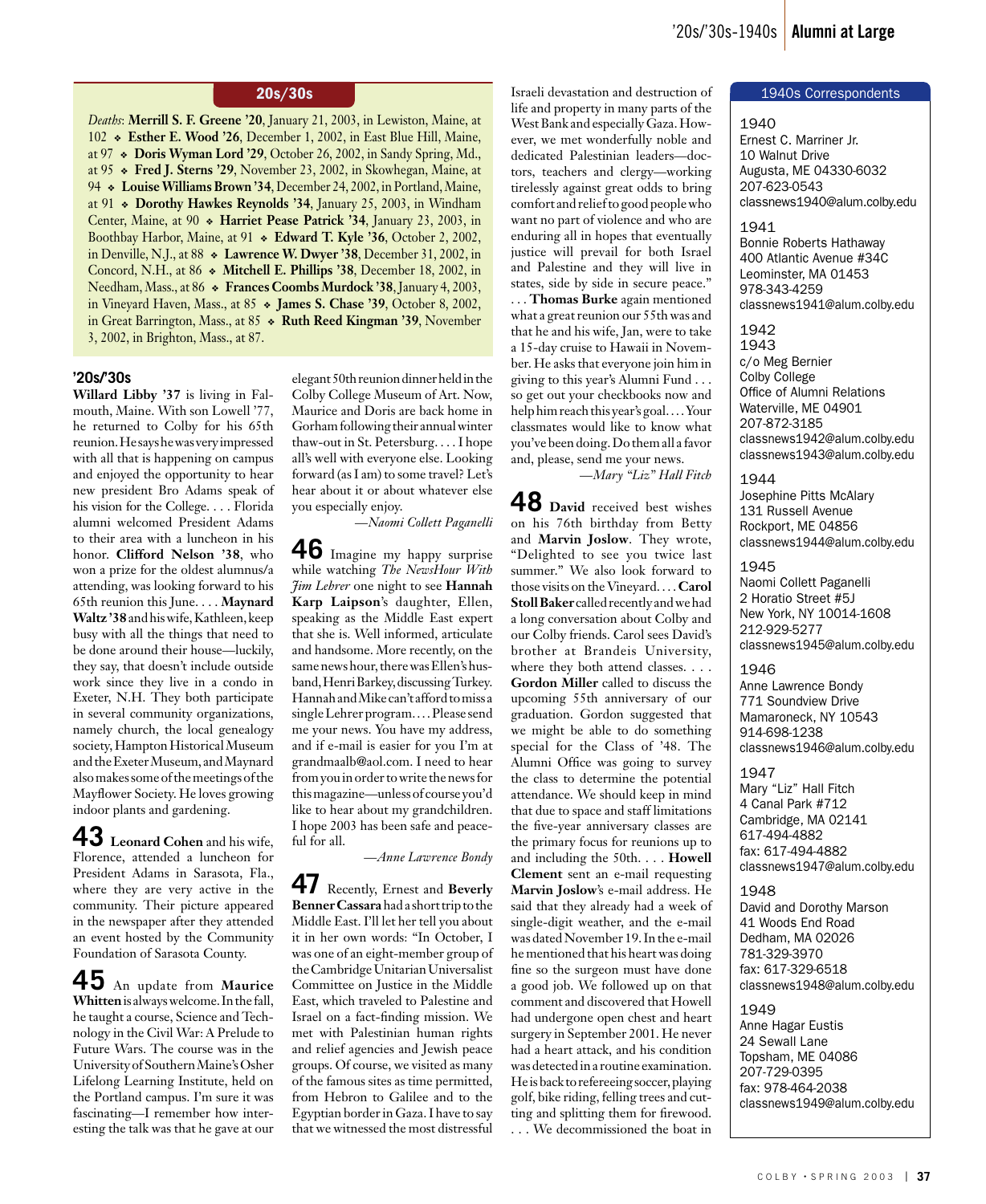mid-October and spent about three weeks in Jupiter, Fla., preparing for the winter. We returned to the Boston area for Thanksgiving with our family. The weather was more like February than November, and we had single-digit temperatures and about eight inches of snow in a two-week period. Now we are back in Jupiter until April. We just received the wonderful news that our granddaughter, Jessica Marson McNulty, has been offered admission to Colby for the Class of 2007. The entire family is very excited for we will now have three generations as part of the Colby community, David '48, Deborah '75 and Jessica '07. . . . We need material for these columns. Please write.

*—David and Dorothy Marson*

**49** The news is sparse, but my thanks to **Anne Houston Stiller**, who did complete the questionnaire in *Colby* and send it to me. A good time was had at her son John's wedding in October, and Colby was well represented—John's two sisters, a brother-in-law and his mother! Hootie and her husband, Bert, spent a few days with Bud and **Jean Bonnell Day** in Maine this summer. While there she also saw **Jean Desper Thurston**. In November I found myself in Damariscotta, so I, too, stopped to see Jebby and Bud, who were recently back from one of their frequent three-week visits to the Cotswolds in England—a trip postponed from last fall after the events of 9/11. It was good to see them. . . . It would be great if some more of you would follow Hootie's example and complete the questionnaire found in each issue of the magazine. Imagine, I might have more news than I could fit in one column!

*—Anne Hagar Eustis*

**50** I received a nice letter from **Bud Everts** responding to my plea for news of our class. He and Ellie have added "another grandchild since our reunion, making seven in all." They have five grandsons and two granddaughters all living within a half hour of their home in Wellesley, Mass., which means they get to see them frequently. Ellie and Bud were planning a trip to Arizona and/or Florida for a month or so this winter. Sounds good to me. . . . My sister **Dudie Jennings Maley** and I were very disappointed that we were unable to attend a lovely luncheon gathering at **Barbara Starr Wolf**'s new home in Jamaica Plain, Mass., in October. The group attending

#### **MILESTONES**

*Deaths*: **Richard H. White '40**, January 15, 2003, in Newport, R.I., at 84 **Marion Thomas Whipple '42**, November 21, 2002, in Boston, Mass., at 82 **Lucien J. Pellerin '43**, January 20, 2003, in Waterville, Maine, at 82  $\bullet$  George A. Popper '43, November 1, 2002, in Summit, N.J., at 81 **Ronald M. Roy '45**, January 20, 2003, in Waterville, Maine, at 78 **Gloria Shine Seidenberg '48**, January 4, 2003, in Rockville Centre, N.Y., at 75 **Edgar Landry '49**, December 22, 2002, in Providence Forge, Va., at 87 **Edward L. Rimpo '49**, November 23, 2002, in Orlando, Fla., at 86.

included **Connie Foxcroft Perrigo**, **Connie Leonard Hayes**, **Gloria Gordon Goldman**, **Nancy Ardiff Boulter**, **Ginny Davis Pearce** and **Puss Tracey Tanguay**. It is especially nice to get together with college friends. It is almost as though we pick up where we left off and then discover how we have grown up (we were all *so* young) and how our lives have developed. How about following up on that urge to meet with some college friends and catch up. Share it with me so I can share it with the rest of the class.

*—Alice Jennings Castelli*

**51 Walter Russell** and his wife, Cynthia, did a lot of traveling last year, from Arizona to Maine to North Carolina, and even found a new destination—Iceland. They both agree it is every bit as spectacular as people say it is. . . . **Ted Weaver** publishes an amateur radio operator newsletter every month. He invites all you RVers to give him a call (520-456-9301) at the Caverns RV Resort in Huachuca City, Ariz. He also spends from May to October in Waterville, Maine. . . . **Bill Burgess** writes that he has plans for his fifth freighter trip. This time he's leaving from Texas and ending in Auckland, N.Z. His travel plans also include an Alaskan cruise. . . . **Ed Laverty** and his wife, Justine, spend a large part of the winter in Florida (as does half of New England). . . . My favorite vacation spot is Bermuda—this year I went with my daughter, Marylee. I also visited each of the New England states (Maine is still my favorite!). I look forward to hearing from you all.

*—Nancy Nilson Archibald* 

**52** Happy news from **Louise Ginsberg Hirshberg**, who accompanied her daughter to China in late November to get and bring home her new adopted baby girl. What a very happy holiday season and new year this was for her family! . . . On the subject of China, **Ellen Lewis Huff**  and her husband, Edward, taught for one semester at Tianjin Institute of Urban Construction in the People's Republic of China. He taught heat transfer to engineering students, and Ellen taught oral and listening English and American culture to a class of graduate students. They were the only foreigners at the school, and they really enjoyed their time there. She says, "We had never been in Asia before, and it is an eye-opening experience. China is buzzing with new construction preparatory for the Olympics, which will be in Beijing in 2008." The Huffs were to be back in the U.S.A. in January, but she says she would go back there in a heartbeat if it seemed appropriate. . . . A sad note came from **Bill Taylor**, who wrote that his wife, Valerie, died from pulmonary embolisms on August 15, following arthroscopic knee surgery. Our sincere sympathy, Bill. On the brighter side, however, a news item from the San Diego, Calif., *Union Tribune* in November printed a picture and article about Bill, who had started "The Rancho Bernardo New England Club in 1995, [which] has now grown to 70 members." . . . In early October my husband, Chuck '53, and I flew to France, where we spent a terrific eight days in the company of 17 other Colby alumni (plus six from Bates, eight from Bowdoin and their spouses and friends). The reason for this sojourn was the Colby Alumni College in Normandy. We also had with us Prof. Arthur Greenspan from Colby, who gave a couple of lectures and accompanied us on the many field trips throughout beautiful Normandy. Other members of the Colby contingent were Dick '51 and **Evelyn Walker Mack**, **Janet Perrigo Brown-Wolff**  and her husband, John, and "Fearless" Bob Lee '51 and his wife, Jean. I think we all agreed that the Alumni College Abroad is a great experience and can recommend it to you all. . . . **Pat Erskine Howlett**, of Concord, Calif., has been actively involved in civic volunteer work since retiring. She serves as the city's representative to the Contra Costa County library commission and, as a former licensed pilot, sits

on the county aviation advisory committee. . . . **Nita Hale Barbour** wrote that she and husband Chandler hosted a wonderful family trip to Tuscany in September and October. She is now quite busy with two writing projects. . . . **Don Hailer** wrote about a 45th anniversary party in October for Judy and **Herb Nagle**. In addition to Don and Sheila, **Carl** and **Muffie Morgan Leaf**, Charlotte and **Lum Lebherz**  and **Louise Ginsberg Hirshberg**  all met at the Daniel Webster Inn in Sandwich, Cape Cod. Lum also said that he and Sheila had met with George '51 and Lorraine Arcese Wales '54 in November. . . . I must close this letter with the wish that 2003 is bringing you good health and good times. I'll look forward to hearing from you. Remember to e-mail me through the Colby Alumni Office.

*—Jan "Sandy" Pearson Anderson*

**53** Back in September I received notes sent to me via College e-mail but just too late for that deadline. One is from **Bob Dow**. He and his wife recently returned from a trip to Ireland, followed by time at their timeshare in the White Mountains of New Hampshire. Bob is working on two teaching series—Sabbath economics and an in-depth study of Isaiah and its effects upon the Christian message, hoping it will lead to "a new paradigm of faith in our century." They are proud grandparents of two boys who are very active in academics and sports in their area. . . . **Virginia Falkenbury Aronson** was curious about the 50th reunion and said she "can't wait to see some of the things I read about in *Colby*." She wanted to know who is attending, where everyone is staying—and will there be lobster? Of course! By the time you read this there should be plenty of communication from the College as to the whole plan for the weekend. . . . **Chase** and **Nan Murray Lasbury** wanted to be sure that I put in a huge "plug" for attendance in June. We already have plans to meet for pre-reunion activities at the Sebasco Harbor Resort on June 3 and 4. These activities really provide enjoyable personal contacts before we go to the campus. . . . **Sally Mathews Mac Lean** wrote that she will be unable to attend. It sounds as if she is very busy with a new familyoriented business under the name of 1-800-DryClean. She said it took a lot of marketing and footwork to get it off the ground, but it has been successful. Sally also has 11 grandchildren. If we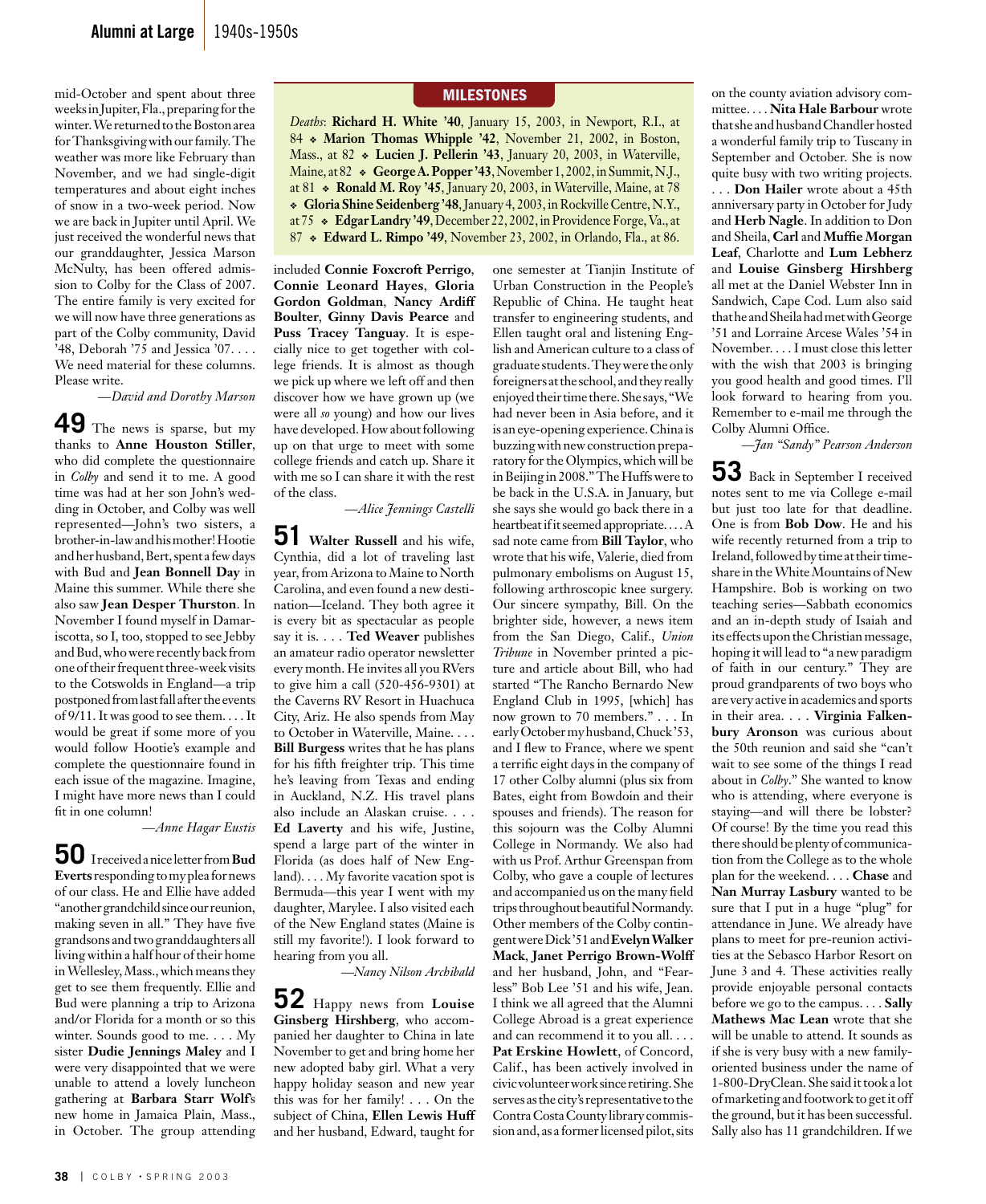have a head-count of "grands" at reunion, Sally would probably win. . . . I am looking forward to our 50th. Come and make it a huge success. See you in June.

*—Barbara Easterbrooks Mailey*

**54 Herb Adams** reports that he has retired from the ministry "for the third and last time." He is now a practicing member of the Maine Association of Dispute Resolution Professionals. Although he lives in Lovell, Maine, where Norm Hodgkins '53 is his neighbor, he prefers to spend "the dead of wintah" in Lake Placid, Fla. . . . **Dave** and **Betsy PowleyWallingford**  are still living in Sudbury, Mass. Dave is partially retired. They write the following: "We're active in our church, in our gardens and in keeping up our friendships. Last August we 'reuned' at the home of **Mark** and **Larry Walker Powley** in Phippsburg, Maine. Also in August we had a great visit with **Roy Shorey** at his camp on China Lake. We spend many wonderful days and nights aboard Mark and Larry's boat cruising the Maine coast in season. And their entire family was on hand in July for the marriage of our son, Todd '88, and his terrific Jennifer. Several of his classmates were on hand as well. We continue to count our blessings as we enjoy good health, our freedoms and our family. . . . **Diane Chamberlin Starcher** wrote in her Christmas letter that she and her husband, George, who live in Chambery, France, are still busy working for the European Bahai Business Forum. Their work takes them around Europe, where they are also able to enjoy various cultural activities. Their year included travel to Gibraltar, Casablanca and Morocco, the Canary Islands and Malaga. Their son Bruce and his family spent last July with Diane and George in the mountain resort of La Clusaz, and Diane visited son Loren in Texas during September. They looked forward to more travel in the future, and Diane is already planning on the 50th reunion! . . . Please send in *your* news. It's easy! News sent to the e-mail address listed in this magazine will be forwarded to me, or you can use the card at the back of the magazine to send snail mail news. Or send directly to my address. Hope to hear from you.

*—Helen Cross Stabler*

**55 Judi Holtz Levow** has settled in Lake Worth, Fla., and is eager to put together a Southern Florida alumni group. She has a grandson who lives in Port St. Lucie, and her son and wife are residents of Delray Beach, where it is reported that they are golf pros. I'm going to have to hook up with them; my game has gone to pot! . . . Sometimes we have the tendency to forget how ingenious and talented some of our class is! In spending some time on the Florida gulf coast last November, I came upon some interesting and highly skilled works of sand sculpture. The craftsman—**Jack Johnston**. Ask him about this artisanship the next time you see or talk to him. . . . Sad to say folks, but that's all the news I've received. How about some help out there! The Alumni Office is more than happy to forward any news they receive. . . . By the time you read this it will be spring—such a great time of the year at Colby—and just a little more than two years away from our 50threunion. Think of that, almost 50 years from that June in 1955 when we graduated. Anyone remember who our commencement speaker was? It's not too early to be making preliminary plans to attend. If you have never attended a reunion before, this will be the time. It can be one of the highlights of your life. Don't miss it! . . . Also, the efforts of the elite committee chaired by **George Haskell** to put together a memorable class gift have begun, and every one of us should think seriously about the extent of our participation. The goal is attainable if we *all* help out. I know—I didn't indicate what the goal is—but George will at the appropriate time. I wouldn't want him to be deprived of the pleasure of making the committee's efforts known to all.

*—Ken Van Praag*

**56** Our reunion is three-plus years away, but I am already getting inquiries about it. I think that all the 50th high school reunions have inspired thoughts of 2006. The College makes a big deal of the 50th. We are guests of the College and are urged to arrive on a Thursday evening, when we have our own pre-reunion dinner. If we go to Sebasco earlier in the week—say Tuesday and Wednesday nights—this makes a really nice block of time to revisit Maine and reconnect with classmates. At a Homecoming luncheon, I sat next to Peter Merrill '57, who sang with the Colby Eight. A group of former Eights have formed the After Eight and return to campus during Reunion Weekend to sing. One of the group is Class of '61 so for sure will be singing our weekend. I have asked Pete to keep our class in mind, and we

will try to have our own performance or a campus-wide one. Should be a lot of nostalgic fun. . . . Phil '57 and **Nancy Carroll Luce** visited Ed and **Lois Latimer Pan** in Poughkeepsie in the fall. And Lois sent a wonderful picture of an October mini reunion in D.C. attended by **Carol Kiger Allen**, **Joanna McCurdy Brunso**, **Vonnie Noble Davies**, **Barbara Preston Hayes** and Lois. I recognized everyone. Lois, who runs a wonderful business from her home (see www.quiltedbibs.com), reports that life hasn't changed much from the days in the dorm—lots of talk and coffee. The group has good ideas for a session at reunion devoted to the contribution the Colby education made in their professional lives. Vonnie and **Kathy Vogt** could discuss women in academic positions and Joanna could talk on women in traditional men's fields. Joanna was a planner at the New York State Department of Transportation, and Kathy was head of the English department at Wheaton College before retiring recently to the Cape. I missed Vonnie's talk at an earlier reunion and people still rave about it. We need another chance! They also wondered if we could enlist some women authors from Colby to speak. . . . **Vashti Boddie Roberts** e-mailed me from Menifee, Calif. After retirement she has found a special niche teaching grad students who are starting their master's theses at National University, San Bernardino. She loves grandparenting to her three-plus grandkids. **Joanna McCurdy Brunso** recently visited her from Arizona, and she would love to have other classmates get in touch if they are visiting California. Let me know and I'll send you her e-mail or address. . . . **Mary Ann Papalia Laccabue** attended her 50th Watertown reunion, where she caught up with **Jean Farmer White** and urged her to come to reunion. . . . **John** and **Joan Williams Marshall** had backto-back reunions the same weekend and sent lots of news about John's Newton High reunion. **Janet Stebbins Walsh**, who was on the Newton reunion committee, is still working at The Brown School in Millis, Mass. **Julie Brush Wheeler**, who came from Portland, Ore., also continues to teach. **Pete Lunder** drove down to visit with **Don Kupersmith** while he was in town for the get-together. And **Russ Nahigian** is now retired after a career with the Air Force and in the government and private sectors as a communications specialist.

#### 1950s Correspondents

1950 Alice Jennings Castelli 6 Salem Road Madison, CT 06443 203-245-7725 classnews1950@alum.colby.edu

1951 Nancy Nilson Archibald 15 Linden Avenue Scituate, MA 02066 781-545-4987 classnews1951@alum.colby.edu

1952 Janice Pearson Anderson 23 Fernwood Circle Harwich, MA 02645-2819 508-432-4049 classnews1952@alum.colby.edu

1953 Barbara Easterbrooks Mailey 80 Lincoln Avenue South Hamilton, MA 01982 978-468-5110 978-777-5630 ext. 3310 classnews1953@alum.colby.edu

1954 Helen Cross Stabler 5387 Anvil Drive Camillus, NY 13031 315-672-8430 classnews1954@alum.colby.edu

#### 1955 Ken Van Praag P.O. Box 87 (May–early Nov) Grafton, NY 12982 518-279-1696 22 Golf Drive (Early Nov–May 6) Port St. Lucie, FL 34952

561-344-5961 classnews1955@alum.colby.edu

1956 Kathleen McConaughy Zambello 135 Iduna Lane Amherst, MA 01002 classnews1956@alum.colby.edu

1957 Guy and Eleanor Ewing Vigue 238 Sea Meadow Lane Yarmouth, ME 04096 207-846-4941 classnews1957@alum.colby.edu

1958 Margaret Smith Henry 1304 Lake Shore Drive Massapequa Park, NY 11762 516-541-0790 classnews1958@alum.colby.edu

#### 1959 Ann Segrave Lieber 7 Kingsland Court South Orange, NJ 07079 973-763-6717 classnews1959@alum.colby.edu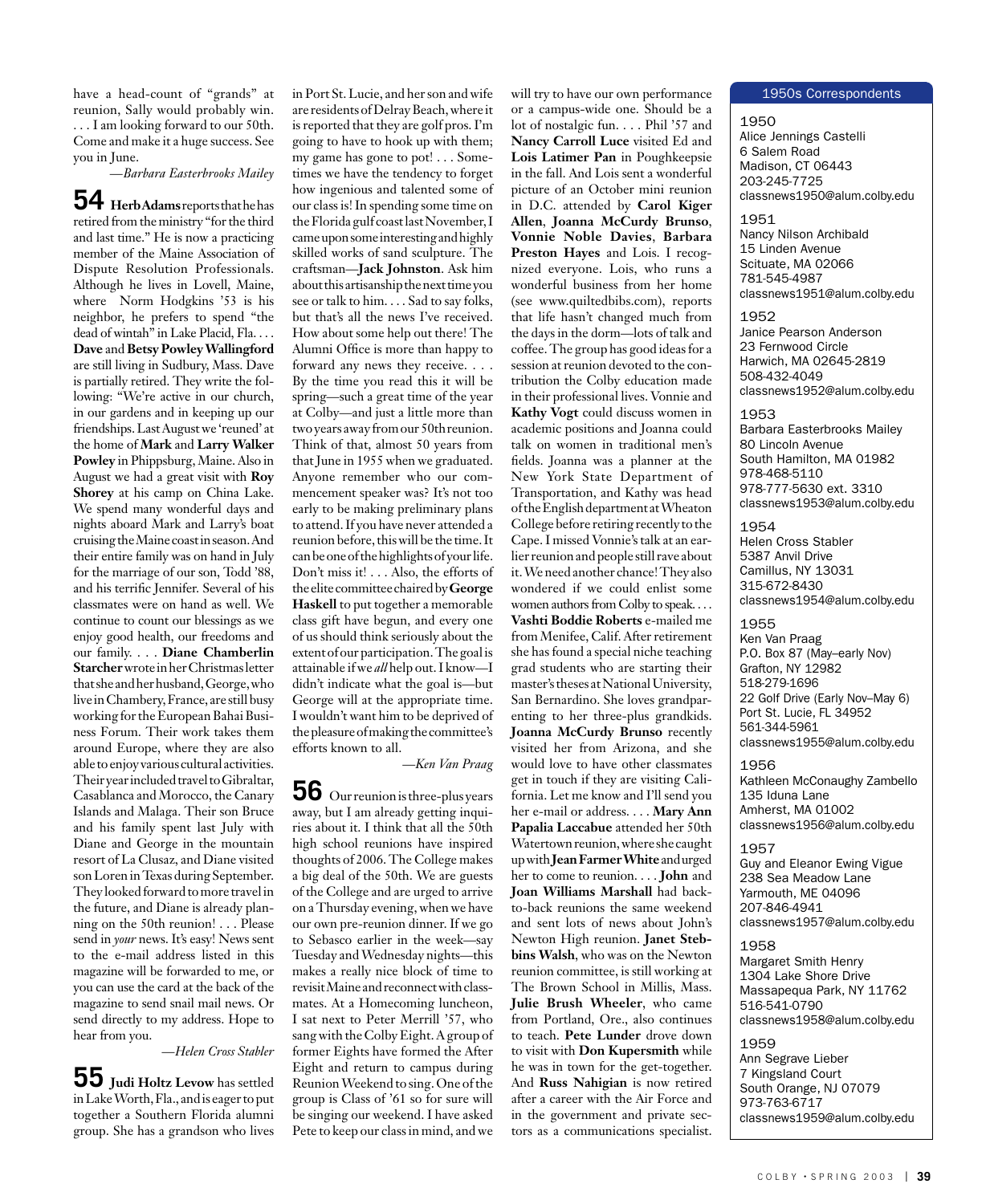#### **MILESTONES**

*Deaths*: **Paul K. Titus '50**, November 8, 2002, in Las Vegas, Nev., at 77 **Clayton F. Bloomfield '51**, September 29, 2002, in Santa Cruz, Calif., at 72 **George A. Armstrong '52**, December 3, 2002, in Sebago, Maine, at 75 **William E. Bird '52**, January 2, 2003, in Portland, Maine, at 78 **Richard S. Creedon '52**, December 31, 2002, in Chatham, Mass., at 75 **William E. Neth '52**, November 29, 2002, in Saugus, Mass., at 79 **Louis E. Ferraguzzi '53**, November 4, 2002, in Dobbs Ferry, N.Y., at 71 **Donald L. Hoagland '55**, September 14, 1999, in California, at 66 **Ann Barnes Duff '57**, October 10, 2002, in Houlton, Maine, at 66.

Others attending the reunion were **Don Dunbar**, **Louise Allen Freedman** and **Joan Arcese**.

*—Kathy McConaughy Zambello*

**57** Technology is great (for the most part) until it double-crossed us on June 15, when the reunion column that we e-mailed to the College either ended up in Timbuktu or was spit out into the great beyond! A class letter has been sent out instead about our very successful 45th reunion, but we had hoped that the other classes on either side of us would be entertained by our many activities. I am sure they realize that we are not a group of withering wallflowers! . . . On a serious note, we want everyone to know that **Allan van Gestel** received the 2002 Distinguished Alumnus Award at the Alumni Awards Banquet. Allan was so honored for his distinguished law career in Massachusetts both as a trial lawyer and as a Superior Court judge, including the last two years as the presiding justice of the newly created Massachusetts Business Litigation Court. . . . **Fred Hammond** wrote to say that he enjoyed our reunion and urges everyone to attend our 50th. He is still teaching adult classes and volunteering for the Beverly, Mass., Historical Society. . . . Mary Jane and **Steve Dougherty** have sold their home on Higgins Beach in Scarborough and have moved to a wonderful condominium a few miles inland—they send their best to everyone. . . . **Marilyn Perkins Canton**  and her husband, Dick, are back in Naples, Fla., after a great summer in Bridgton, Maine, and a cruise in the Baltic Sea. Perk writes, "We saw **Guy** and **Eleanor Ewing Vigue** for a few good (well, memorable) golf outings! We were pulling for Guy to win his state senate campaign, but that was not to happen in Maine, circa 2002, now continuing its Democratic trend. Perk and Dick had planned to attend the reunion, but they were both felled by a "wicked flu bug attack." . . . **Bobbi Santora Hindert** e-mailed that in July 2002 she had a wonderful visit with

**Beth Reynolds Morris** and her husband, John, in Helensburg, Scotland; highlights of her trip were sailing on the bay and an evening at the beautiful faculty club on Loch Lomond. . . . Hope and **Bob Pettegrew** lead busy lives in Peterborough, N.H. Bob currently holds two positions—VP of marketing for Helmers Publishing in Peterborough and VP of marketing for Apogee Analytics in Manville, N.J. He also teaches jazz piano (not surprising) and runs "Piano Scape," a summer piano camp in Dublin, N.H. He and Hope have two daughters and three grandsons. . . . **Don Dinwoodie** writes from Colorado Springs, Colo., that he and his wife, Elaine, have completed (after three years of work) their Earthship house, "resplendent with passive and active solar, a stream and two water walls and gardens on the inside." Don does real estate consulting and works with an international M.B.A. program with a business school in Barcelona, Spain. He also has a personal coaching business and manages their properties in Mexico. They have four sons and four grandchildren, two living close by and two in Barcelona. . . . Our happiest news comes last! **Marietta Roberts** and Peter French '55 were married on July 6 in Kennebunkport with a three-day celebration! She writes, "to my delight, among our guests were my roommates **Nancy Roseen Leavitt**  and **Betsey Morgan Salisbury** as well as **Kathy Sferes Eraklis**, **Sue Fairchild Bean**, **Ellie Shorey Harris**, Nancy and **John Conkling**, **Carol Ann Cobb Christ** and Hank and **Isobel Rafuse Capuano**."

*—Guy and Eleanor Ewing Vigue*

**58** It's winter as I write, but when you read this you will be thinking about grass growing, flowers blooming and possibly attending our 45th reunion. Don't forget—it's the weekend of June 6-8. If you haven't been back in a while, or never, it might be a good idea to set aside this weekend for renewing old friendships. . . . **Bruce Blanchard** and his wife, Coleen,

moved about a year ago to an adult community called Oronoque Village in Stratford, Conn. They love it there. There are many activities, and Bruce has even performed in a '50s review called "The Oronoque Follies." Their daughter and family, who live about 20 minutes away, and their two sons and their families, who live in Vermont, total six grandchildren ranging in age from 18 months to 15. Bruce has visited David and **Lois Munson Morrill** in Cape Elizabeth as well as Charlotte (Clifton '61) and **Norman Lee** at their summer home in Maine. From January through March the Blanchards are in Flagler Beach, Fla. Last fall, Bruce played golf with **John Edes**, who also had invited Bruce to participate with him in the Phoenix Insurance Company's annual Special Olympics golf tournament in July. John is still a registered representative for Phoenix and continues to work because he enjoys it. He is also active in the Lions Club and the Chamber of Commerce in Providence, R.I., and he, too, spends some time in Florida (West Palm Beach). He recently became engaged to Robin L. Moone, and they will be married in time for the reunion. . . . **Jane Gibbons** retired in December 2001. Then she and her husband, Patrick Wood, took a four-month van trip across the country, visiting national parks, climbing state high points, visiting relatives and exploring historic homes and battle sites. They arrived in Maine around May 13, and, of course, it snowed! Since then they have been busy renovating their 1828 farmhouse in Sweden, Maine. . . . **Helen Payson Seager** had moved to Alexandria, Va., to care for her daughter, who had been diagnosed with advanced stage Hodgkin's disease. Happily, her daughter survived. Helen also has been caring for her husband, who has had numerous surgeries and other less invasive procedures. While seeing her daughter through chemo, Helen joined a local church to sing in the choir, and she continues to sing as much as possible. Back on Nantucket, Helen has been helping to prepare a preservation plan for the black cemetery and to promote scholarship about Nantucket's black heritage. She is looking forward to the reunion and encourages everyone who has never been back to make this *your year* to attend. . . . A new voice heard from is **Sally Howes Hansen**. After working in human resources at MIT for more than 30 years, Sally retired several years ago. Her husband, Ted,

has also retired as a professor of management at Salem State College. Now they are involved with a variety of volunteer activities in the Cambridge area as well as helping Ted's son care for their two grandchildren, who live in Brewster on the Cape. Among her many activities, Sally enjoys assisting in a nursery school in Arlington, serving on the steering committee for the Association of MIT Retirees and doing office projects for the American Friends Service Committee. Other Colby people Sally keeps in touch with are **Carol Conway Denney**, **Carol Hathaway de Lemos** and **Susan Sherman White**. . . . Another retiree is **George Stetson**, who spent 38 years teaching and coaching. Since the spring of 2000 George and his wife have been able to spend some time at their home in Nova Scotia doing renovation work. Their main home is in Delaware, where they do some volunteer work and the inevitable renovations. Their children and grandchildren live in Maine, Washington, D.C., and Oregon. . . . **Carol Hall Hui** writes from California that she still enjoys teaching needle arts in the adult education program of Mountain View-Los Altos and recently began helping her sister-in-law, who is the U.S. distributor of a line of cards from France. Carol's husband, David, was a victim of the high-tech debacle and is retraining to pursue his real estate license so he can do mortgage brokering. He also teaches graduate and undergraduate business courses at the San Jose campus of the University of Phoenix. . . . **Harry** and **Joan Shaw Whitaker** are, as you know, back in the East, in Plymouth, Mass. Early in 2002 they met several of Harry's Sigma Theta fraternity mates. A couple of months later they attended an even larger reunion of sorts and saw Colby friends they had not seen in more than 40 years. . . . My next column will be my last, so I do hope to hear from you. And remember the date: June 6- 8, 2003; the place is Mayflower Hill, Waterville, Maine.

*—Margaret Smith Henry*

**60** Not a lot of news received for this month's class letter. Since I am writing this in December, I imagine that most everyone was busy with Thanksgiving and the December holiday season. We had a wonderful Thanksgiving with our sons in Kansas City, where our son, Juan '92, works for Sprint. . . . **Robert Haggett** reports that he experienced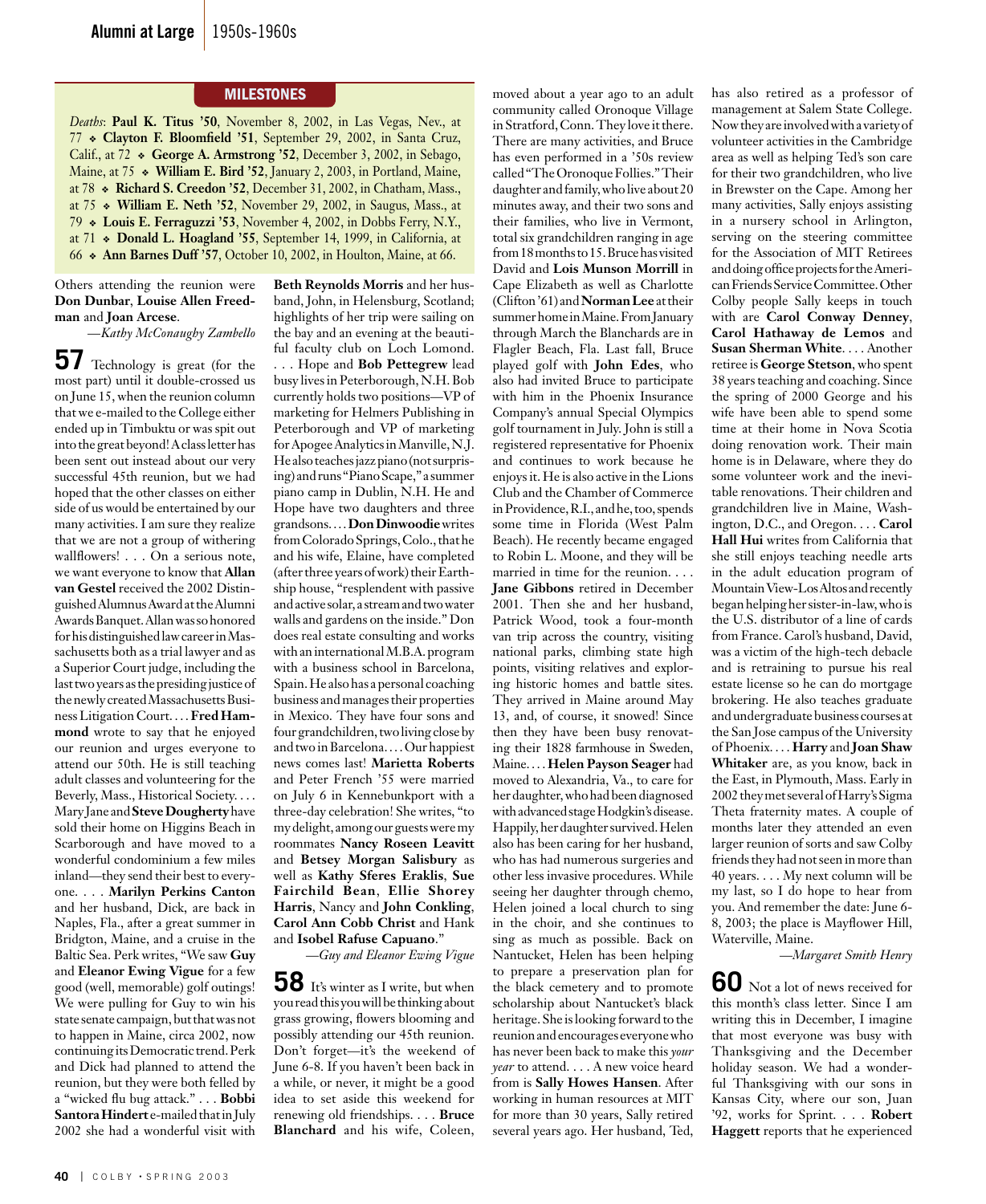the most significant event in his life when he ran for the Maine Senate in District #32 (Biddeford, Kennebunk, Kennebunkport and Arundel) in the November 5 election. Unfortunately, he lost to a three-term incumbent by a 16-percentage point margin. While disappointed with the outcome, he is satisfied with his effort and the energy put into the campaign. As you perhaps know, Maine supported Democratic candidates pretty much across the board with the exception of Susan Collins, who was reelected to the U.S. Senate. Robert says it certainly made life interesting for about six months and that he got to meet a lot of wonderful people in the district. . . . **Peg Jack Johnston** reports that 2002 whizzed by! Business was great! Her business brokerage company was very active and sold lots of businesses! She's not ready for retirement as she is having too much fun! Three weeks in Spain last spring, a second granddaughter and thus several trips to Sacramento and Chicago and, finally, one of three sons has returned to Denver! Yeah! This year she is on the Center for Women's Business Research Board and continues as a WPO member, an active Rotarian and a director of the Denver Athletic Club. Yoga keeps her stabilized, she says, and she recommends it to everyone. Let her know if you ever get to Denver. . . . **June Chacran Chatterjee** will take another group to Cuba in June on a week-long trip and thought it would be nice to let people know. Her first trip was a good experience for everyone—including June and her daughter—so she feels comfortable inviting others. . . . **Mary Lynn Watt** (now Molly), my freshman roommate, visited Colby and was very surprised to see how it had changed. . . . On December 2, **Eunice Bucholtz Spooner**'s son Peter, with support of her other two sons, planned a 20-year "celebration of life"—celebrating the 20 years since her auto accident. He notified family and friends, who sent her e-mails and cards. He corresponded with Travis Roy, who autographed his book, *Eleven Seconds*, which Peter gave to me. Channel 5, WABI-TV (the CBS affiliate in Bangor), interviewed Peter and Eunice, and it was on the news that night. A transcript can be found at www.wabi.tv/ broadcast\_script.asp?at=12/2/2002+5: 30pm#45celebration.

*—Jane Holden Huerta*

**61** Our class president, **Penny Dietz Sullivan**, and husband, Paul

Hill, write, "GURUnet.net. Our business survived 9/11's crunch and has come back stronger than ever. The good news is we're swamped with work; the bad news: we're working forever." Come on, Penny, we need you to retire to plan that super 45th reunion—besides, you can still work as a consultant! . . . Question for next column: *what is the best thing for you about retirement?* Your class correspondent is still time-challenged but now because of my own agenda rather than someone else's. Please share! . . . **Hank Wingate** filled out a class news form from the magazine (it's so easy—just pop it in the mail to me) to say he attended a "great" Class of '62 reunion with his partner, Marlyn Coffee '62. He's proud to announce son Peter '93's newly conferred doctorate in industrial psychology from Colorado State. Hank also attended "super Family Weekend," staying with **Tom** and **Dotty Boynton Kirkendall** on Long Pond in the Belgrades. Hank really enjoyed hearing the Colby singing groups at the Waterville Opera House and meeting Dean Earl Smith. Added bonuses: seeing new Chinese art display and Eric Rolfson '73. . . . **Margie Chamberlain Davis** spent a week on Martha's Vineyard with Liz (Chamberlain '60) and **Bob Huss**. By the way, if you're ever in East Greenwich you can check out books with classmate Margie at the East Greenwich Free Library! . . . **Jeanette Benn Anderson** is another of our parttime Floridians. She and her husband, Bob, have a place on Marco Island, the site of many cherished family reunions. A major hobby for Jeanette has been tracking her horse, Alame (who participated in nearly 40 races last year). While MS is "still a daily challenge" for Jeanette, she is "on the computer daily," monitoring the latest treatment suggestions and following all viable leads. Jeanette, your tenacity is an inspiration to us all! . . . **Sandy Nolet Eielson**'s full year included a Florida jaunt in February 2002, a South American cruise in March, Seattle in May and a visit to the Eielson Inn in France in September, combined with Costa Brava and Barcelona, Spain. Then your correspondent and Sandy were both in Las Vegas at the same time in November—and missed each other. So near and yet so far! . . . **Mary Sawyer Durgin** reports on a mini reunion in New York City with **Sally Thompson Solari**, **Carla Possinger Short** and **Bob Di Napoli**. "We had a glorious time catching up with one another's

lives, particularly Bob, whom we hadn't seen for many years. N.Y.C. was splendid, with Ground Zero somber but well on its way to new construction. Carla is still raising chickens for Frank Perdue; Sally has her own consulting business; and Bob is managing a clothing store in the city." Mary is still working for the IRS in Maine, which recently includes traveling on a teaching assignment. Mary's big message: "Don't forget to write a check for the Alumni Fund before the end of the year to help with your tax saving strategy." **Steve Chase**, our class agent, would be most happy to hear from you all! (Thanks for all the notes, Steve!) . . . **Janice Dukeshire Halliwell** continues to enjoy retired life on Florida's West Coast—almost enough folks there for a mini '61 reunion. Jan (or "J.D.") was part of the Foss Hall "terror" group (the term had a decidedly different meaning in 1957) freshman year, along with **Mary Sawyer Durgin**, **Sally "S.T." Thompson Solari**, **Susan Fourcade Erskine**, **Judy Dunnington Vollmer**, **Mary-Jane Rutherford Carroll** and your correspondent. . . . Thanks for the holiday letters and other news! No item is too insignificant for this column. It's the *details* of classmates' lives that make interesting reading. Again, remember to block out early June 2006 on your calendars *now* for our 45th! Definitely plan on the prereunion activity, which is almost always the best part! Aloha!

*—Diane Scrafton Ferreira*

**63** Not much news for this issue, but I hope that many of you will be able to make the 40th class reunion, June 6-8, and learn it firsthand. . . . **John Sheldon** writes that he has just updated his information and felt the urge to get back in touch after 20 or so years. Wonderful! After graduating and being in the military for four years, he worked at TWA in several sales and marketing roles before retiring after 23 years in '92. Since then he has worked in the travel industry but, given the times, has switched to the more stable merchandising business. He's living in Chesterfield, Mo., near St. Louis. His son, Doug, is teaching in an inner-city high school in Jersey City, N.J., and John's comment is that more qualified people should be doing such work. His daughter, Heather, travels the world as a registrar for Sotheby's Auction House. John would like to have news of Jan Brassem '64, who, like John, was on the "five-year Colby plan." . . . In June 2000, **Peggy Fuchs** 

#### 1960s Correspondents

1960 Jane Holden Huerta 2955 Whitehead Street Miami, FL 33133 305-446-5082 classnews1960@alum.colby.edu

1961 Diane Scrafton Ferreira Pihanakalani Ranch P.O. Box 249 Pa'Auilo, HI 96776 classnews1961@alum.colby.edu

1962 Patricia Farnham Russell 16 Sunset Avenue Hampden, ME 04444 207-942-6953 classnews1962@alum.colby.edu

Nancy MacKenzie Keating 49 Sycamore Station Decatur, GA 30030-2757 404-370-0422

1963 Karen Forslund Falb 245 Brattle Street Cambridge, MA 02138 617-864-4291 classnews1963@alum.colby.edu

1964 Sara Shaw Rhoades 76 Norton Road Kittery, ME 03904-5413 207-439-2620 classnews1964@alum.colby.edu

1965 Richard W. Bankart 20 Valley Avenue Apt. D2 Westwood, NJ 07675-3607 201-664-7672 classnews1965@alum.colby.edu

1966 Meg Fallon Wheeler 19 Rice Road P.O. Box 102 Waterford, ME 04088 207-583-2509

Linda Buchheim Wagner Linden Hill Hampton Falls, NH 03844-2010 classnews1966@alum.colby.edu

1967 Robert Gracia 295 Burgess Avenue Westwood, MA 02090 781-329-2101 classnews1967@alum.colby.edu

Judy Gerrie Heine 21 Hillcrest Road Medfield, MA 02052 508-359-2886 classnews1967@alum.colby.edu

1968 Nancy Dodge Bryan 7 Weir Street Extension Hingham, MA 02043 781-740-4530 classnews1968@alum.colby.edu

1969 Sari Abul-Jubein 257 Lake View Avenue Cambridge, MA 02138 617-868-8271 classnews1969@alum.colby.edu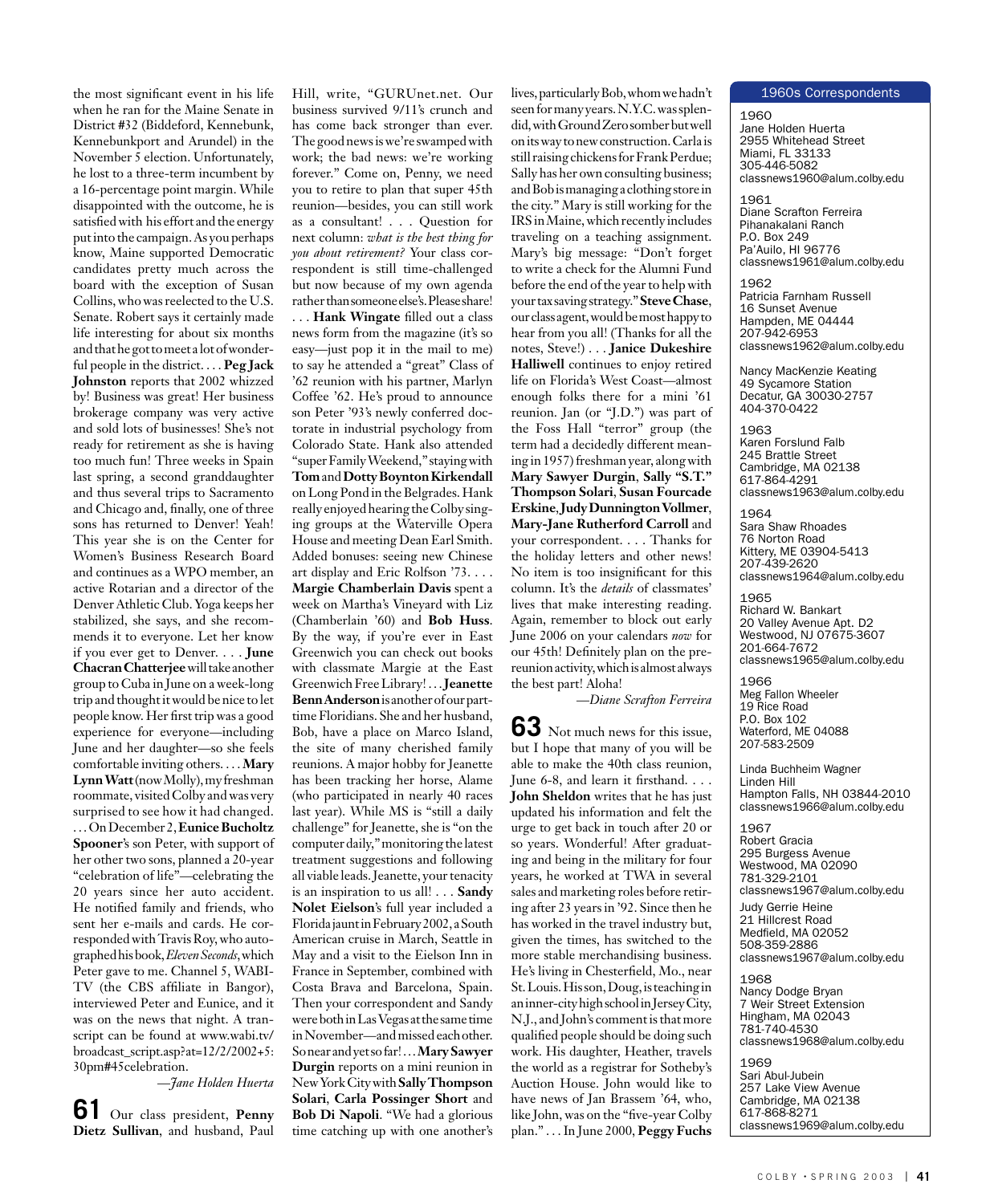**Singer** retired from a 35-year career in special education. Since then, she has been having "the time of my life" as an artist specializing in photography, fabric collage and quilting. She and her husband, Michael, recently celebrated their 25th anniversary and are proud of their son, Dan, at the U of Wisconsin in Madison, and their daughter, Ilana, at Simon's Rock College in Great Barrington, Mass. She "can't wait to see friends and the rest of us in June." . . . **Michael Sylvester** is now working with Colby as an overseer and finds it both exciting and a great deal of fun. He also proudly announces the arrival of a grandson, born in Falmouth last November. . . . After two years of "retirement" and full-time nonprofit consulting, **Pen Williamson** is, as he

puts it, "back in the saddle" with fund raising as director of the newly created foundation for LifeFlight of Maine, the medical helicopter system for the state. . . . Of interest to our class is a scholarship for students furthering their education in sculpture or fine arts in memory of **Ed Winkler Jr.**, who passed away in June 2002. Donations can be made to the Winkler Memorial Scholarship Fund, 46 Chandler Mills Road, Newport, NH 03773. This sounds like a very worthwhile memorial fund and one that some of us would like to support.

*—Karen Forslund Falb* **64** Recently a friend gave me her grandfather's yearbook—*The Colby* 

*Oracle*, Class of 1899. It is a treasure!

A lot of literary spoofs and some serious work, a book quite packed with information on the 23 men and 13 women who graduated that year. The advertisements in the back contain ads for The Elmwood Hotel and Dunham's along with various livery stables and tobacconists. It was another Colby, but the same Colby. We are part of a long line. . . . **Gail Koch Cooper** retired from teaching two years ago and is now active in many local programs in Brattleboro, Vt. Most recently she joined the board of the Morningside Shelter. . . . **Barney Hallowell** was honored by the Maine College of Art last May as a leader in the arts community who has made a difference in Maine. Barney is a teaching principal at the North Haven Community School,

where many innovative programs have brought the school national attention.

. . . **Bob Gelbard** has joined ICN Pharmaceuticals as vice president for international affairs and government relations. He brings with him broad ambassadorial knowledge from Indonesia, East Timor, the Balkans and Bolivia. . . . **Mike Robinson** has made a dramatic change of career. He received his master of divinity degree from Bangor Theological Seminary in May 2002 and was called to the Smith Mills Christian Congregational Church in Massachusetts. His first career was in the lumber industry, and he has an abiding interest in maritime education, so he brings many facets to his new life. . . . **Barb Gordon Schoeneweis** had a banner World Series year watching

## frances jones **Finding a Future**

 Frances Jones Vitaglione '63 won't spend her retirement on a Florida beach or golf course or at an early-bird diner. She's found another calling: helping to save the lives of orphans in sub-Saharan Africa.

 Shortly before leaving for Malawi in February, Vitaglione explained that taking on the endemic orphan problem in Malawi was a natural step for her. A former coordinator at the North Carolina Museum of National Sciences and lab technician at Sloan-Kettering Institute, she first worked in Malawi from 1964 to 1966 with the Peace Corps. The Peace Corps program was relatively new then, and the biggest threat facing Malawi was tuberculosis. Vitaglione, along with 42 other volunteers, ran a health-care program to give medical attention to those who would otherwise receive none.

 "So many of the Malawians worked in the mines of Rhodesia [now Zimbabwe], in conditions which made them extremely susceptible to tuberculosis," said Vitaglione, a biology major at Colby. "We made house calls, tested people for TB and gave shots and medication to those diagnosed with it."

 Not much has changed in the 38 years since she worked in Malawi. Poverty and disease still hamper the nation's development. The dif-

ference is that now the major threat Malawi, 20 percent of all people of in 1999 this translated into 70,00 "This left seven hundred thousan glione. "What kind of future do the

This question prompted Vitagli Peace Corps companions, many in the public health field, to establish Children's Village (MCV) in the district of Mangochi in 1996. Its primary go the thousands of orphaned childr families in the surrounding village provides medical care for orphans are severely malnourished or are themselves dying of AIDS. "We selected Mangochi because it

is one of the poorest areas in Malawi and one of the hardest hit by the AIDS epidemic," Vitaglione said.

 In the spirit of the Peace Corps, Malawi Children's Village is administered and run by Malawians. The staff includes doctors, nurses and volunteers native

to the country. "Being community-based is essential to the program's survival," said Vitaglione, explaining that local village families would not trust an institution run by Westerners.

 The staff, however, must work without phones, cope with shortages of medicine and equipment and grapple with an obdurate government bureaucracy. These obstacles are added to the challenge of caring for sick and malnourished children in a landscape of famine. And although Vitaglione and her colleagues provide financial assistance and logistical support on occasion, they are constrained by their own resources. MCV is funded through the efforts of Vitaglione and her former Peace Corps companions. Its budget for 2002 was \$57,000.

 Despite these constraints, Malawi Children's Village has succeeded in placing 3,240 orphans with 1,400 guardian families in Mangochi. "In exchange for taking in a child, the families get free access

> of grain during times of n addition to the free food, and health care that the rides for the orphans. e program's primary goal is to hans in their new homes, the involves trying to establish raining and small enterprise help the children integrate **y** once they graduate from ary school. "We're trying to erything we can to make sure e children have a future," aglione said.

> > *—Yvonne Siu '03*

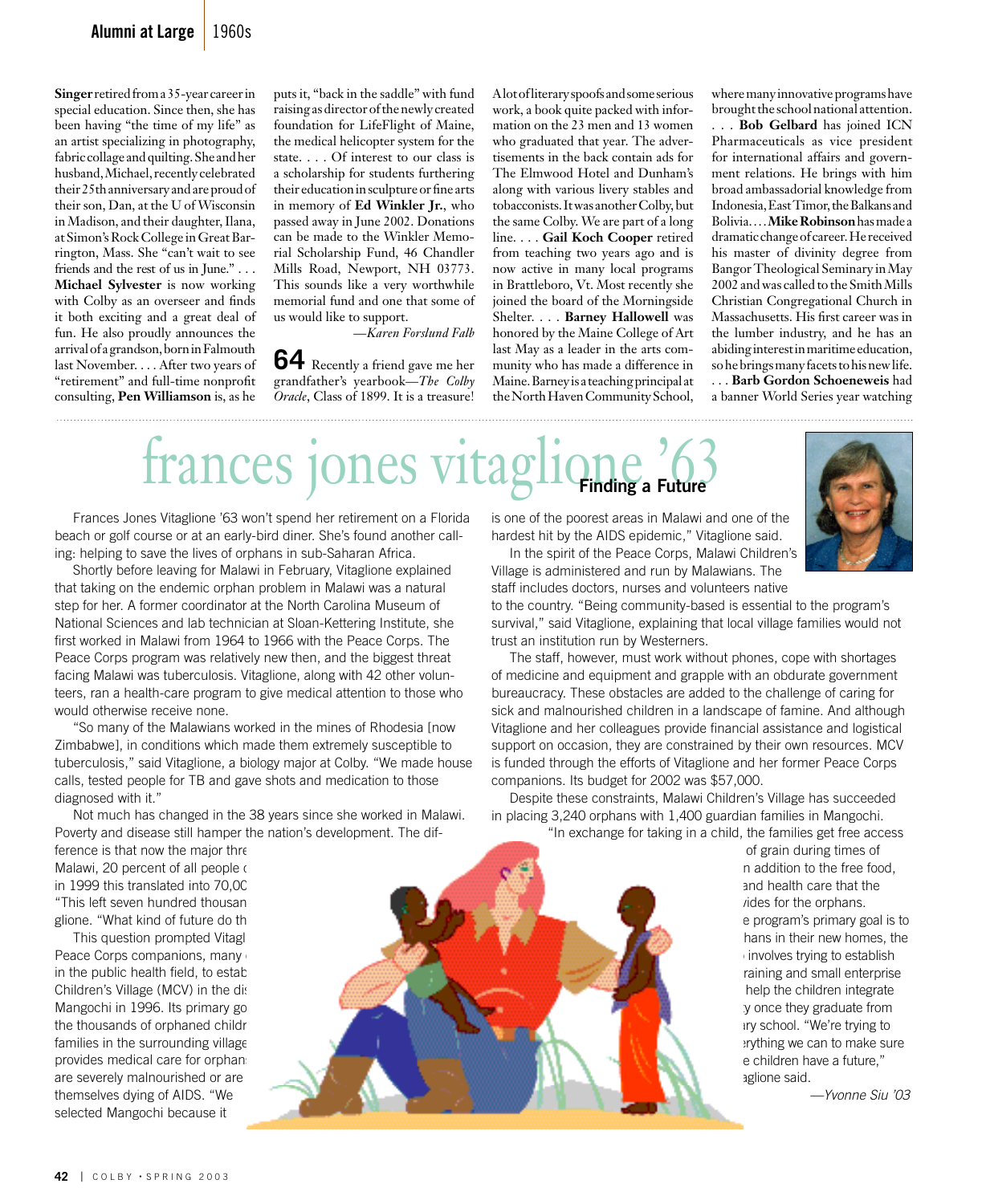her son, pitcher Scott Schoeneweis of the Anaheim Angels, in the exciting seven-game run for the holy grail of baseball. . . . **Dorothy Thompson Herrin** writes that her 93-year-old dad has moved in with them. She also announced her intention to retire from teaching in June. "Both my children live in Texas," she said "so one part of retirement to which I am looking forward is never having to go to Texas again in the summer!" . . . From **Phil Choate**: "We recently spent two weeks in Ramstein, Germany, visiting our son, Eric, and his family. We got to see our newest grandchild, Philip, who was born in March. Eric is a major and works in the Office of the USAF Europe Inspector General. We breathe a little easier now that he is no longer in Turkey. Germany was absolutely beautiful. In my 22 years in the Army, we never got to Europe. It seems I was always headed in the other direction. We hope to return next summer. I'm still employed at MaineGeneral Medical Center. No immediate plans to retire yet. Having too much fun." . . . More birthday news came in. **Judy Fassett Aydelott** wrote, "I'm afraid that my 60th was a rather quiet affair with son Jack and Kath. We hiked the trails where Jack rides each week (with the wife of a friend who needed someone to exercise her large horse—lucky Jack!). Then we went for ice cream and to a horse auction. Pete, Jack and I are so crazy about horses we almost bought one. Our evening plans had been to go to a Kingston Trio concert, but when we got back to the house where Jack had planned a fabulous meal, we had 12 phone messages informing us of Mom's stroke—and we were the closest offspring, so off we went. My gift was that she survived and now has a pretty good lifestyle." . . . **Nancy Green King** reported on "what a few of us actually *did* to celebrate our collective 60th! On August 21, eight Colby '64s—**Barb Mc Clarin Bing**, **Ellie Moran Regan**, **Sandi Hayward Albertson-Shea**, **Lois Lyman**, **Sue Sawyer McAlary**, **Peter** and **Gail Koch Cooper** and I, with assorted spouses bringing the number in our party to 13—gathered in Camden, Maine, for a four-day windjammer cruise on Penobscot Bay aboard the *Lewis R. French*, the oldest schooner in the Maine fleet. We had a wonderful time, loved the ship, the owner/captain and the crew, enjoyed fantastic food, had great weather and were particularly glad to refresh friendships with those we hadn't seen for a while. It was

a terrific birthday celebration!" . . . **Jim Harris** says he turned 60 last October during a Seahawks' football game: "After the game, my wife, Madie, and I were to meet our niece and her life partner (boyfriend) for dinner. Instead, when we got to the restaurant, there were 30 of my friends and family. All of them dressed like me, that is, stripes with plaids, checks with polka dots. A good time was had by all (I hope), since none of them had to pay. Most of the time I feel like I am still in my teens or at least my 20s. Until I try something strenuous, like getting up from a chair or bed. Sometimes I feel like I'm missing something going on around me; then I realize it's either my hearing that is failing *or* that there really is nothing going on around me." Jim still volunteers time in civic organizations and is still on the board of the Pacific NW Writers Association ("even though I don't write"). His job kept him so busy that Sept. 1 was the first time all year he had his golf clubs out. "While my peers in the book business are thinking retirement, I'm increasing my workload because I'm having a great time and my company is expanding its horizons," he said. He was off to Florida for Thanksgiving with family there and planning on a few rounds. He and Madie spent three weeks in N.Y.C. in early May, part business, mostly visiting friends and family there. He took Madie to the top of the Empire State Building and says, "She'd never been there before despite the fact that she worked in the building for two years before we married 35 years ago. It was weird not seeing the WTC, but we couldn't get ourselves in the mood to visit Ground Zero." Jim says they had an opportunity to meet Bro Adams when he was in Seattle last spring, and he thinks he is going to do a bang-up job at Colby.

*—Sara Shaw Rhoades*

**65** Semi retired seems to describe me and an increasing number of our classmates. Without the pressures of full-time work, full-time play is our best option. To wit: **Randy Roody**, randroo@aol.com, says he has been able to work out a three-day schedule at Teledyne in N.H., and with his wife, Deborah, has been to Europe to visit friends most years. Still fluent in German, both are active in the Germanic Association, where Randy is treasurer and enrolled in the language and literature class. "Biking has become a bit of a passion," he says, "and most of our trips to Europe are planned

around a week on the road on bikes stopping at small inns and seeing the countryside up close." . . . Also out for some exercise, **Marnie Hale Fowler** and her husband, Al, celebrated the Nov. 18 Maine snowstorm "by skiing out our back door through the woods and along the shore of North Twin Lake at Norcross, near Millinocket, where we live." Marnie retired in June '01 after 25 years of teaching seventh grade reading, language arts and math. Now, she says, "I do volunteer work at a local assisted living center, on the Appalachian Trail and at Baxter State Park; make music playing the organ and piano in my church; take pictures; do a little writing; and procrastinate about organizing the last 30 years worth of my photographs. I work very hard at fund raising for MS and have been supported financially on bike rides by **Ginny Marshall Cosbey**, **Jill Long**, **Susan Mc Ginley**, **Tina Moore Miller**, **Peggy Hornaday Rhoads** and **Fran Holmes Varney**." Marnie related news from Ginny Marshall Cosbey, who also rides the "Tour de Tucson" fund raiser. Ginny is an artist out of her "Back Room Studio" and is still with the school system working with "suspended kids and their parents, trying to get them back on track." . . . **Dave Hatch** will retire from teaching Spanish in June and relocate to Ft. Myers, Fla., where, he says, "I can watch the Red Sox in spring training." . . . Also moving to Ft. Myers will be **John Bragg**, who just bought a condo in preparation for retirement. . . . Semi retired **Eliot Terborgh** is "CFO and board member of a California start-up company in the wireless networking space" ("space" is apparently California-speak for something we 286 chip folks don't know about). He is also working as a merger and acquisition intermediary helping small business people sell their companies. "Cris and I continue to stay in touch with **Randy Antik**, **Tom** and **Nancy Ryen Morrione**, **Sunny Coady** and **Ralph Bunche**. Ralph was very kind and helpful to us while our youngest son, Andrew, was studying in London," said Eliot. Ralph retired in January '02 but is now getting involved in a number of ventures. The Terborghs had a summer '02 holiday in Egypt, including a Nile cruise from Luxor to Aswan. . . . **Jann Buffinton Browning** is still working but has changed careers—still insurance but now with Standard Publishing Corp. of Boston as editor of *The Journal of Workers Compensation*. She also edits

*The John Liner Review*. She says, "It's a fun job, and I'm constantly learning." Jann runs into **Rick Davis** occasionally at professional events. . . . A newspaper clipping reports that **Charlie Bonsall** continues to work on a history of the 13th Maine Infantry Regiment, which fought in the Civil War. He visited his parents in Waterville in August '02 while doing research at the Augusta State Archives. He has found data on 900 of the 1,100 in the regiment. Charlie joined the Navy in 1963, earned a B.S. in electronic engineering after Vietnam service and now has retired after 30 years with the U.S. Federal Aviation Administration as an engineer and manager. He would welcome your regimental news at maine13th@aol.com or cabonsall@aol.com. . . . I spent 17 days in the Baltics last August. I almost hit a moose-like creature in southern Estonia but saw no white mules. Hail, Colby, Hail!

*—Richard W. Bankart*

**66** There is always the temptation to wish you a Happy New Year as I write this column on a snowy late December day. Then I remember you'll be reading it well into 2003—so Happy Spring instead! . . . Colby sent me clippings about **Claudia Fugere Finkelstein**'s first novel, *Imperfect Strangers*, which has placed among the top  $15$  entrants in a national competition for the Independent Publisher Awards. Congratulations, Claudia! She is working on a second novel, *Shuffleboard Wars*. . . . Nice to have **Judi David Floyd** reconnect with Colby after an "absence" of many years. Judi is an advanced practice nurse at the Harold Leever Regional Cancer Center in her hometown of Waterbury, Conn., where she combines her training "in oncology and massage therapy to help people undergoing radiation therapy through the integration of complementary modalities." She does a lot of speaking and teaching and has started volunteer training programs on relaxation and pain management in two hospitals. Judi writes, "Although **Carl (Floyd)** and I divorced after 32 years of marriage, we remain supportive friends and are dedicated to our daughters"—both accomplished professional women: Lynne, an opera singer, and Rebecca, a flutist and historian. Carl has retired from a career in the Navy, where he was an expert in periscopes and communications. . . . Another reconnected classmate is **Paula Mc Namara** of Wethersfield,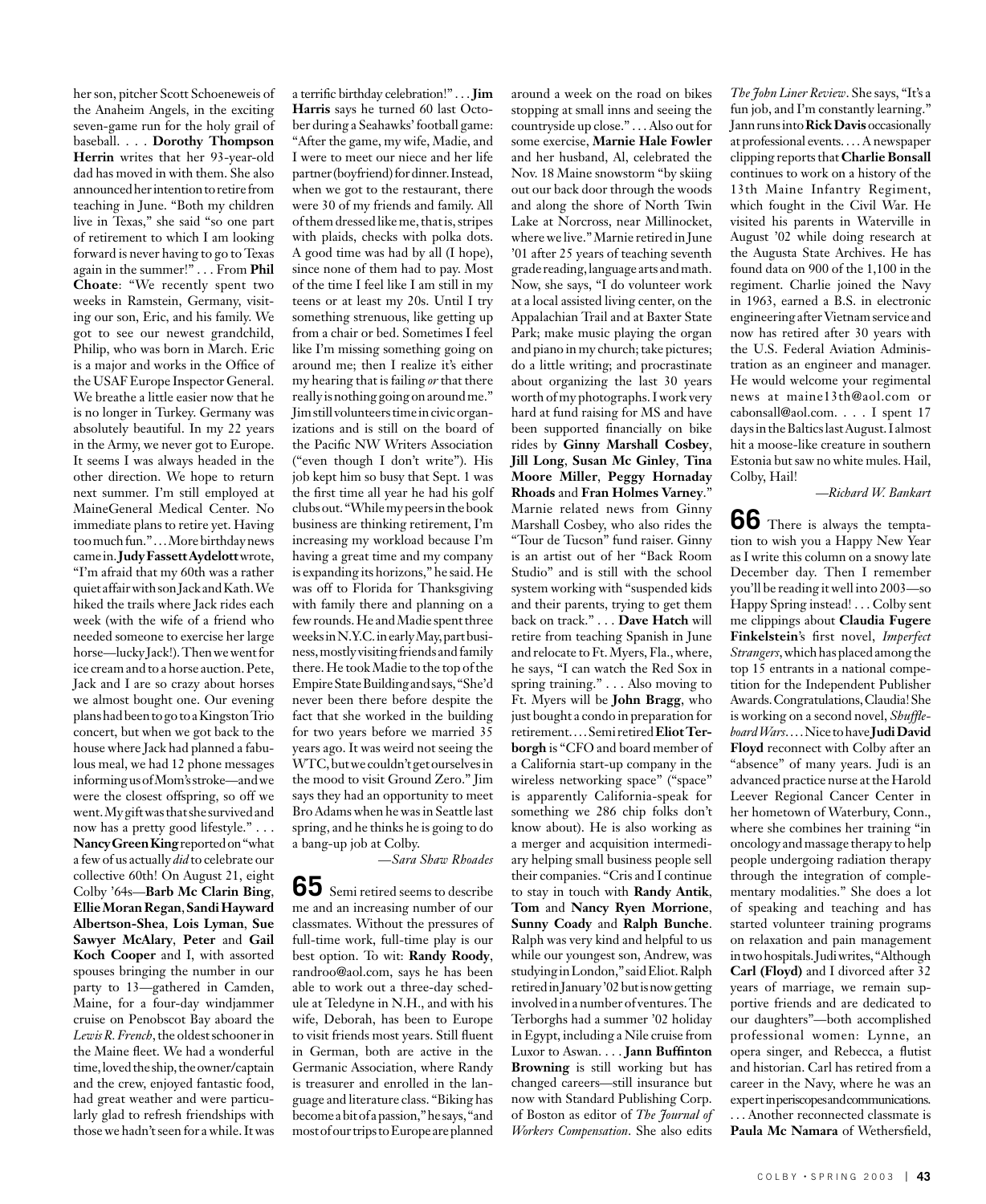#### **NEWSMAKERS**



She made "good economic sense" as a teacher of economics for 15 years. Now **Judith Gerry Heine '67** is a national finalist in the NASDAQ National Teaching Awards Competition. "I knew that there had to be a way to make real people understand it, in a real-world way," she told the *Canton* (Mass.) *Journal*. Now retired after 33 years teaching at Canton High School, the former head of social studies remains eligible for a grand prize of \$25,000 for her work teaching a senior elective class in modern economics.

Judith Gerry Heine '67

### **MILESTONES**

*Deaths*: **Edward C. Franklin '62**, January 3, 2003, in Rockland, Maine, at 64 **William C. Waldeyer '62**, May 30, 2002, in Manasquan, N.J., at 61 **Charles C. Stokes '63**, September 8, 2002, in Grass Valley, Calif., at 60.

Conn. She and her husband, Jack McConnell, have been married for 25 years and business partners for 30 years, doing corporate/advertising and photography out of their Hartford studio for clients around the world. They summer on Islesboro, Maine, visiting lots of Colby friends and traveling around Penobscot Bay in a 38-foot Crosby tugboat. Paula also writes poetry and short stories and aims to do an eclectic book with Jack's photos and her fiction. In the process, "I'm completely sleepstarved," she writes. "Reminds me of my Colby days, slaving over Benbow papers." . . . **Stu Wantman** and **Linda Kaiser Wantman**'s son, Daniel, was married in Reading, Pa., last October. In attendance were **George Cain**, **Ellie Caito Thompson** and **Marty Walker Marchut**. . . . I saw a *Boston Globe* wedding announcement of **Paula Hayden Knier** and **Denny Maguire**'s beautiful daughter, Alison, and have heard that one of **Bill Snow**'s sons was recently married as well. . . . Last spring you read in this column of **Ted Houghton**'s tongue cancer surgery and radiation. I am happy to pass along his good news that a year later he is in excellent health, the only aftereffect being a rather dry mouth. "And no, I've never smoked and drink very little," he adds. He's enjoying retirement life to the fullest, traveling with Liz (Drinkwine '68) to Florida in their RV for most of the winter, with plans to move this spring to New England, back to their roots and nearer their two children and five grandchildren. . . . **Mary Gourley Mastin** reported from her winter home in Payson,

Ariz., where husband, Bill, has set up their woodworking shop, she has fostered a litter of seven pups for the Humane Society, and they have both enjoyed the beautiful Arizona winter weather. . . . Living and working daily on the ocean and among boats at Manchester Marine quite agrees with **Mac Donaldson**, who doesn't seem to miss his former high-tech life one bit. One daughter lives near Mac and Nancy's home in Beverly, Mass., and the other daughter is in Washington, D.C. Mac ran into **Gretchen Wollam O'Connor** of neighboring Beverly Farms last summer. . . . **Sue Turner** and Karl Karnaki are now empty-nesters. Daughter Alissa is a freshman at Lawrence U. in Appleton, Wis., where Sue bumped into **John Wheeler** as he was also dropping off his freshman daughter last fall. Sue still loves teaching Spanish to college kids in Charleston, S.C. She and Karl summer on Mt. Desert Island, Maine, where Karl does biological research and Sue is an avid kayaker. They love seeing **Linda Lord Hall** and Russell in Maine and **Liz (Drinkwine '68)** and **Ted Houghton**, who visit them en route to Florida in the winter. . .

. **Elizabeth Hernberg Went** writes of many wonderful reunions and European travel with old friends in 2002 but no get-togethers with Colby friends, although she thinks of Colby and Colby friends often and fondly. Our 40th reunion will be here before you know it, Elizabeth. . . . Updates on the grandparent front include news of **Mary Sue Hilton Weeks**'s first grandchild, a boy born to her daughter last September. My daugh-

ter had a son last spring, and **Peter** and **Linda Buchheim Wagner** will be first-time grandparents by the time you read this, thanks to their son and his wife. Bonnie and **Dirk Aube** have been doubly blessed again, as one of their sons and his wife had twin sons not long after the birth of twin daughters. Four babies in fewer than two years in one household—wow! Can anyone top that?

*—Meg Fallon Wheeler*

**67** We may have celebrated our 35th reunion, but many members of the Class of '67 have kept going strong. They've kept on learning, traveled to the far corners of the globe and found new ways to reconnect with family and friends. . . .Although they didn't get to the reunion, **Clark** and **Kathy Haskell Whittier** celebrated their 35th anniversary in June. Since the 1970s, Kathy has written a column for the *Shopping News* on events in North Yarmouth, Maine. Clark is serving his second stint as selectman, and they are both active in the North Yarmouth Congregational Church. Their daughter, Linda, is now a teacher in the same school she attended in town, and their son, Scott, more of a free spirit, lives in Portland. When asked what she would like to tell the world, Kathy responded, "Don't be afraid to put God in your life and act accordingly—all of us are often remembered not so much for what we do as how we do it. And, don't give up on your dreams." . . . **Sarah Shute Hale** recently returned from a short but delightful trip to New Zealand, where she read scripture at the wedding of a young friend and did some day tours, some hiking, some caving, and lots of walking and enjoying the late spring flowers. She has finished the course work for a master's program in spirituality and the arts and will put together a batik art show as the major part of her master's thesis. Her daughter, Julia, is in her second year of teaching at an English immersion school in Barranquilla, Colombia, and her son, Isaac, has been working in North Carolina as an "adventure therapist." Sarah says, "Having children and godchildren scattered all over the world is certainly a mindexpanding situation, and I am trying to take full advantage of it." . . . **Rick Sadowski** is delighted that his eldest daughter, Karen, gave birth to his first grandchild, Max Louis Lempert. "He is a healthy, happy and beautiful child, and his mother, who has always made me proud, continues to do so now as a

full-time mother." In July, Rick spent two weeks on Kodiak Island, Alaska, a fishing and hunting paradise approximately the size of Connecticut, where he says the wild, unspoiled beauty of the island is magnificent: "Eagles are almost as common as pigeons in Boston. Whales and sea lions abound. Birds of all colors and sizes are abundant . . . and the fishing is great." One day they flew to Lake Uganik on a float plane, inflated a rubber raft and used the raft to pick their way down the river, stopping at likely looking spots to get out and fish. He says, "We caught salmon, trout and dolly vardon. We had no close encounter with the *big* bears but saw bedding sites in the reeds along the river bank and a *lot*  of fresh prints and scat." He went deep-sea fishing and caught a 135-lb. halibut . . . which is considered on the small side of medium. He also enjoyed watching the whales breach and blow and slam and tail slap. In July, the sun rises around 3 a.m. and "sets" . . . sort of . . . around 11 p.m. Weather is a big factor, with rapid and dramatic changes common. In a few minutes, a bright sunny day can become one with a howling wind driving a cold rain. A couple of hours later, the sun returns. Rick added, "I was sorry to miss the 35th reunion as I had really enjoyed the 30th (the first I had attended) and had been looking forward to it. Unfortunately, a judge had a different idea as to where I should be. I look forward to the next reunion and seeing some more of the Class of '67. . . . The highlight of the year for **Jean Ridington Goldfine** was attending a Paul McCartney concert in Boston with her son, Daniel, a musician who considers it his responsibility to keep her up-to-date about the music scene. "I never saw the Beatles in the day, so Dan told me that I must not miss this one. Paul did a lot of 'rockin' numbers and also played 'Blackbird' and other numbers alone on his acoustic guitar. He did a tribute to both John and George. The George number was 'Something' played on ukulele, Paul singing alone. His curtain calls were 'Hey Jude,' 'Let It Be' and, finally, 'Sergeant Pepper,' ending with, of course 'The End.' I loved being there, especially with Dan." Jean has a private counseling practice in Belfast. She's also the president of the board

of directors of Toddy Pond School, an alternative elementary school she helped found in 1979. Toddy Pond has small class size, experiential learning and a warm family atmosphere. "My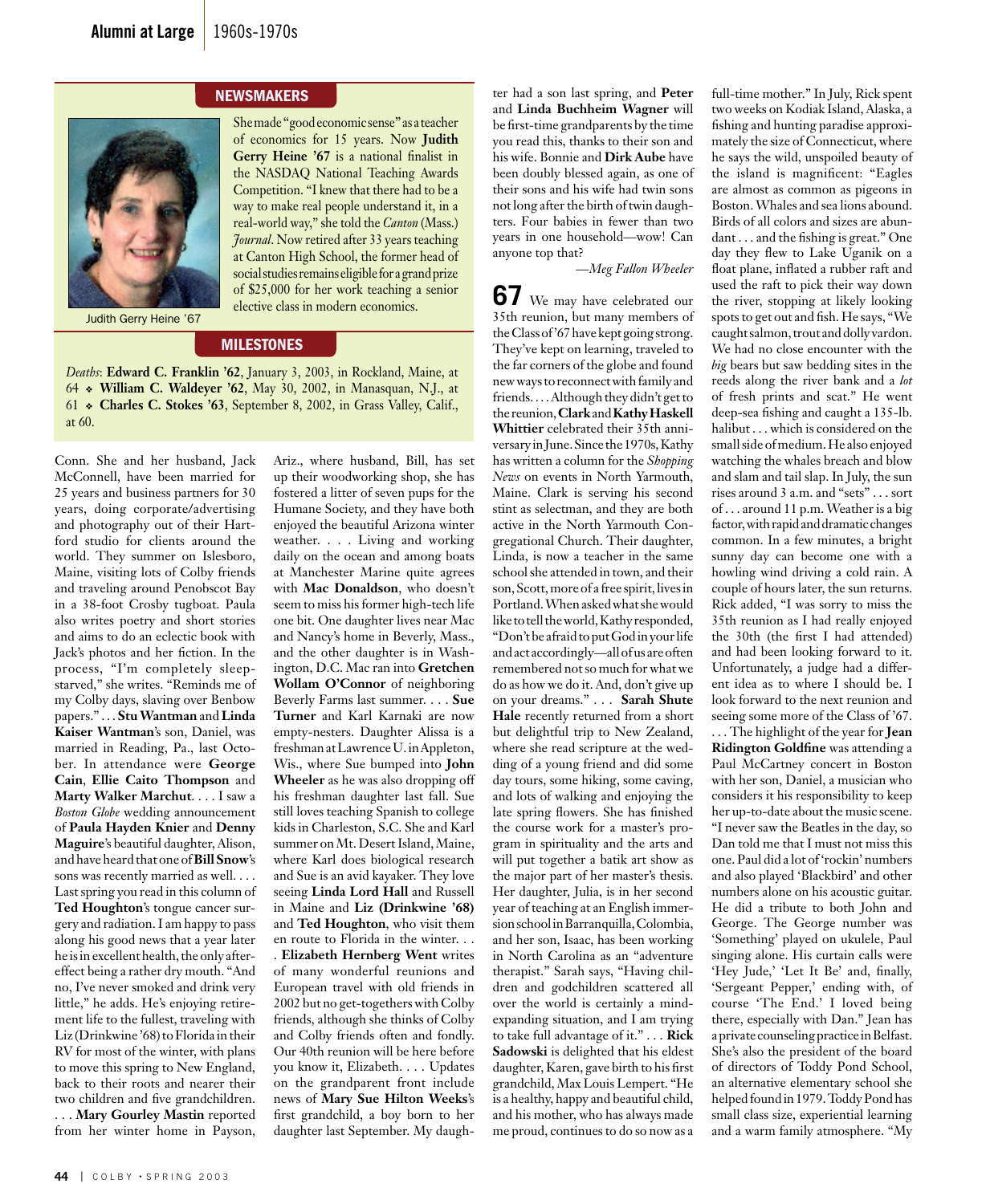kids went there," she says, "and I'm happy to help keep the school going." . . . So, what have you been up to? Go immediately to your computer and drop us an e-mail so that we can include it in our next column. We hope to hear from you.

*—Robert Gracia and Judy Gerrie Heine*

**68 Richard Foster** left his position at the medical center where he was both a psychotherapist and the director of post-doctoral training and now is solely in private practice. He and his associates run their own training institute in their suite.He also says he's doing a lot of things most of us did a generation ago, like coaching his son's Little League team. With his son in the third grade and his daughter in the first, he says, "The challenges of older parenthood are not really a problem, though I do have humbling experiences" like the girl on a playground who asked, "Are you Julia's father or grandfather?" Over the last month or so he's been outlining a psychology book he wants to write. He and his wife, Gabriele, did a lot of exotic travel before they had kids and think they're just about the age where they'll involve them in some more of it. He continues to correspond with Professor Fred Geib, who is still in Waterville though looking into assisted living in New Hampshire in about two years' time. Richard is hoping to make it to our class reunion in June. . . . **Judith de Luce** ended her year's leave (2001-2002) by going to China, which she characterizes as a remarkable experience, "especially for someone like me who teaches and studies classics." Now she is busily chairing her department, something she did many years ago. "Things have changed since then, so in some ways I am relearning the job," she said. "The last time I was chair the Internet did not exist, and we were only just getting used to computers on every desk." . . . **Barbara Bixby** writes from Riverhead, N.Y., that she is a musician and museum curator. Her son, Josh, graduated from SUNY-Oswego in 2000 and now lives in Manhattan. . . . **Bill Palombo** says he has been spending three weeks a month in Lewisburg, W.Va., rebuilding a plastics factory and will be there for about the next six months. He asks any classmates near the area—90 miles from Roanoke, Va., or 110 miles from Charleston, W.Va.—to please e-mail him (bill@wrpimi.com). He'd love to meet with any old friends located nearby. . . . **Glenna White**  **Crawforth** has been the coordinator for the volunteer and internship program for the police department in Boise, Idaho, for just over two years, after running the county's juvenile court volunteer program for nine years. She's been married to the same guy for more than 33 years—he's a bankruptcy court trustee—and says, "We have three grown kids, none of whom are married! Gr-r-r. I may never be a grandma." Their two sons live in Boise—one runs his own computer business and the other has his master's in English and teaches at Boise State University. Their daughter lives in the Portland, Ore., area and runs an after-school recreation program for the YMCA. Recently, Glenna was recognized for community service by a local Kiwanis Club and given the "Nut of the Month" award for being "nuts" about the community. She keeps in touch with **Maxine Allison Anderson**, who lives in the Burlington, Vt., area and recently finished remodeling an old farmhouse. . . . Congratulations to **Claudia Bourcier Yap** , whose book has just been published in France by the prestigious international house Editions Alan Sutton. *Nos Chers Blessés—Une Infirmière Dans La Grande Guerre* (Our Beloved Wounded—A Nurse in the Great War), is the story of her great-grandmother, Claudine, who volunteered as a nurse in France at the outbreak of WWI and then became a military nurse, dodging bombs on the front. Claudia writes, "those of you who read or teach French will enjoy it and can use it in your classes whether you are looking for a riveting story, women's studies, history, medical history or things French." Claudia is an award-winning author and illustrator of nine picture books for children written under the name Claudia Fregosi. . . . John and **Jane Finkeldey Stephenson** recently had a mini reunion at their house with **Dana Heikes**, **Gregg Crawford** and Donna Massey '69. She writes, "We had a great time—the four of us had not been together for about 20 years. Dana retired to Charleston, S.C., but has now resumed doing plastic surgery. Gregg is still in Greenfield, Mass., and both of his kids are now at Colby. He may even be persuaded to come to reunion! This summer John and I also spent a weekend with Jean (Peterson '69) and **Chris Balsley**—on Bob Goldstein '67's boat. Bob and his wife, Chris, sold their houses and legal practice and bought a large catamaran and sail the N.E. coast in the summer and then

go to the Caribbean for the winter. Nice life! We do plan on being at reunion." . . . **John Birkinbine** writes from Illinois that he had a great August get-together with **Rich Beddoe**, **Alex Palmer** and **Gary Weaver** on the coast of Maine—lots of catching up, laughs and reminiscing. He would like to do the same thing again next summer with a larger number of Colbyites and their spouses and can be reached at jbirk@multistate.com. He and his wife, Sarah, are planning to attend our reunion. He says it's nice to be able to get to Maine twice in one year. . . . My husband, David, and I are planning to attend the reunion as well and look forward to seeing many of you. Can it really be our 35th?

*—Nancy Dodge Bryan*

**69** Greetings to all. . . . **Ines Ruelius Altemose** had a successful trip to China, which included a cruise down the Yangtze River. Granny Ines is enjoying the company of her two grandchildren, ages 7 and 11. She says, "if they told you how much fun being a grandparent is, you would just skip the parenting part of the equation—just kidding!" . . . On the subject of grandparenting, **Jane Master Rohrbach**  is the proud grandmother of two children born last spring. She says, "Being a grandparent is a whole new adventure!" Jane has just published a book titled *Quiet Images*, a collection of 40 of her nature photographs paired with simple affirmations. . . . **Eric Siegeltuch** is a financial planner with Met Life in Manhattan. He has been offering public seminars on financial planning for a number of years. He also continues to operate as a private art dealer and consultant to corporate and private collectors. His wife, Eunice, is a classical singer and performs in the New York area and has recently completed and produced a CD. . . . Our class continues to be in a leadership position on the Colby front with two classmates serving as overseers: **Rob Rudnick** and **Moses Silverman**. Thank you to both.

*—Sari Abul-Jubein*

**70 Pam Warner Champagne** has returned to Bangor, Maine, after a decade overseas in Uganda, Zimbabwe and Eritrea as a banking consultant in operations and internal audit. She writes that she has had a wonderful life overseas and now seems to be "moving towards work and training for microfinance organizations, which supply credit and

#### 1970s Correspondents

1970 Brenda Hess Jordan 141 Tanglewood Drive Glen Ellyn, IL 60137 630-858-1514 classnews1970@alum.colby.edu

1971 Nancy Neckes Dumart 19 Deergrass Road Shrewsbury, MA 01545 508-842-1083 classnews1971@alum.colby.edu

1972 Janet Holm Gerber 409 Reading Avenue Rockville, MD 20850 301-424-9160 classnews1972@alum.colby.edu

1973 Jackie Nienaber Appeldorn Mohonk Mountain House New Paltz, NY 12561 845-255-4875 classnews1973@alum.colby.edu

1974 Robin Sweeney Peabody 46 Elk Lane Littleton, CO 80127 303-978-1129 fax: 303-904-0941 classnews1974@alum.colby.edu

1975 Bruce Young 20 Applewood Avenue Billerica, MA 01821 978-443-6417 classnews1975@alum.colby.edu

1976 Jane Souza Dingman 805 River Road Leeds, ME 04263-3115 classnews1976@alum.colby.edu

1977 Tod Heisler 709 West Koch Street Bozeman, MT 59715-4477

Mark Lyons 66 Edgewood Drive Hampton, NH 03842-3923 603-929-7378 classnews1977@alum.colby.edu

1978 Robert S. Woodbury 484 Bridge Street Hamilton, MA 01982 978-468-3805 fax: 617-951-9919 classnews1978@alum.colby.edu

1979 Cheri Bailey Powers 6027 Scout Drive Colorado Springs, CO 80918 719-532-9285 classnews1979@alum.colby.edu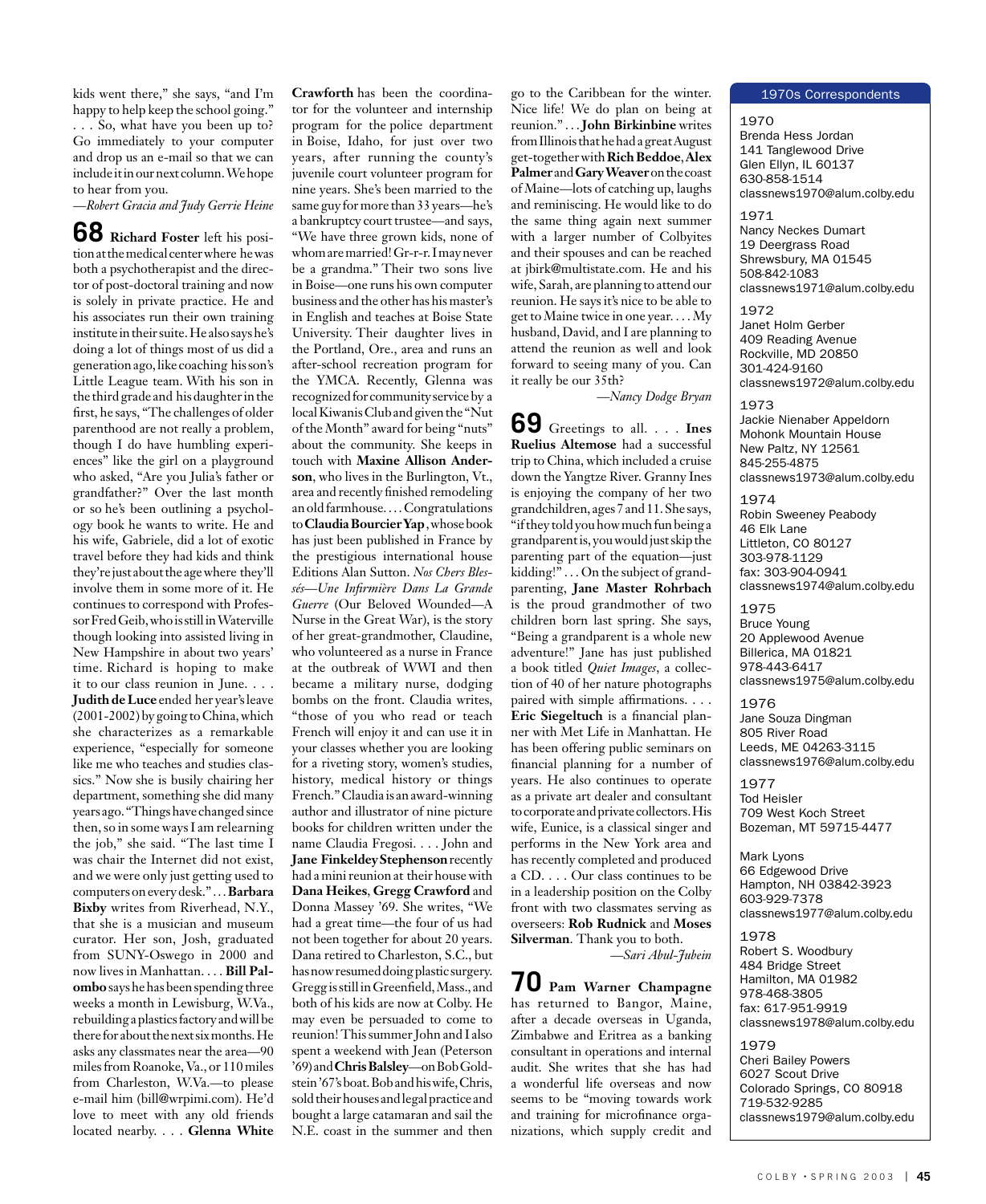sometimes savings products for the rural poor." As of this writing, she was about to return to Africa for ongoing assignments. Sounds like an interesting life! . . . **Phil Wysor**, our Alumni Council representative, has been very busy as a member of the architectural review c ommittee for the new Alumni Building. He's enthusiastic with the overall campus expansion concept for the entire Hill and says, "I think alums will be happy with the plan." He and Debbie (Stephenson '68) attended their last Family Homecoming Weekend in October, as their daughter, Jess, will graduate in May. They saw Deb (Richardson '71) and **Walter Cotter** and **Jim** and **Eileen Boerner Patch**, whose children are now students. There were three Wysor generations present at the Legacy Dinner—that's quite a nice record! . . . **Al Dostie** sends greetings from Tashkent, Uzbekistan, in central Asia, where he is working in partnership with a consulting company, Pragma Corporation, building a client base in Uzbekistan, Kazakhstan, Tajikistan, Turkmenistan (maybe) and Afghanistan through its Mazar-e-Sharif office. He consults "primarily in banking and finance, corporate governance and enterprise restructuring and privatization" in what was called in Yong Ton Pan's political science class "Third World countries" and claims, since this is the last of the former Soviet Union republics to be privatized, that there is money to be made. Check this out with Al—I've got his number! He also notes that "the Stans" are a great vacation spot, where you can visit ancient emirates and even walk in the footsteps of Alexander the Great. What an interesting e-mail! . . . **Huey Coleman**'s film "Wilderness and Spirit: A Mountain Called Katahdin" opened around Thanksgiving in Waterville and Portland. For those of us who are Mainers by birth or adoption, it sounds like a beautiful, moving tribute to Maine's wilderness and heritage. . . . And by the way, please support the efforts of your class agent, **Marlene Goldman**, as she and her committee contact you. There are some wonderful things happening on The Hill, and we should all think seriously about the degree to which we can put our shoulders to the wheel. . . . Thanks for all this interesting news. Keep it coming—hearing from you makes this job a true delight!

*—Brenda Hess Jordan*

**71 Mary Anne Tomlinson Sullivan** writes that she moved to Auburn,

Maine, last summer following her dad's unexpected death. She reports that she takes care of her mother, who has Alzheimer's disease. That would be a full-time job in itself, but Mary Anne is also a full-time independent consultant for Creative Memories, teaching customers how to make keepsake photo albums via classes and workshops in her home. Mary Anne's daughter, Mary Beth, lives in Chelmsford, Mass., and attends Rivier College in Nashua, N.H. She plans a May '03 wedding. Before leaving Massachusetts, Mary Anne visited with **Steve** and **Ebeth Allen Cain**. . . . **Mike Smith** is "alive and still warped" in Auburn also, working as a psychiatric R.N. for Androscoggin Home Health. His elder daughter, Danielle, works for Turner Broadcasting in Atlanta as manager of corporate presentations. Younger daughter Chelsea is a junior at the University of South Carolina. "Smitty" stays with Richard '70 and **Cathy Delano Moss** when he visits Chelsea. Mike indicated he had run into former Mule grid coach Dick McGee, who he remarked didn't look like he had aged a bit. Mike plans to be at every Reunion Weekend "for the good dancing, music and free booze." (You won't be lonely, Mike!) . . . **Judi Kenoyer Stoy** moved with her husband, Bill, to Cheltenham, England, in February '02 for a three-year government assignment. They love life in the Cotswolds and rely on the Internet to stay in touch with family and friends. Their older son is a student at Shepherd College (W.Va.), and their younger son is serving with the U.S. Marine Corps. . . . **Deborah Wentworth Lansing**, still living in Chicago, is very busy with her accounting business. Her daughter, Sarah, a Goldwater Scholar, is a junior at Michigan State and studies hyenas in Kenya. Deb's son, Gerrit, was exploring colleges, including Colby, as of this writing. . . . **Mark Newman**, an attorney in Boston and Needham, has been picked for a position on the Essex County Juvenile Court. Mark has worked as a sole practitioner since 1984, primarily focusing on legal issues related to children with disabilities. From 1985 to 1987 he worked as a clinical instructor at Suffolk University Law School and as supervisor of the Suffolk Defenders, Somerville District Court. Since 1997 he has worked with the Asperger's Association of New England, an association of parents, children and professionals dedicated to improving the quality of life of those

## Introducing: The Willows Society



George Dana Boardman was one of two members of the first graduating class of Waterville College—later to become Colby—in 1822. A missionary, he died in Burma in 1831. The following year, students planted willow twigs along a path through the original forestlands leading from South College to the Kennebec River. Through the years they became known as the Boardman Willows, honoring the memory of the first graduate and all alumni who had died. When the College moved to Mayflower Hill, cuttings from the willows were planted on the shores of Johnson Pond where today they softly embellish one of the most striking views of the campus.

The willow was not an accidental choice. Since ancient times the tree has been a symbol of grief while also marking the healing and strength that come with the new green of spring. At a college where long traditions have been shaken by the move from one campus to another, the willow tree has endured for some 170 years as a meaningful symbol bridging the past while giving promise to the future.

And so it is appropriate that Colby's Heritage Club, begun in 1990 to recognize those alumni and friends who have remembered the College in their wills or estate plans, should take a new name, one more closely associated with something uniquely Colby and symbolic of the society's purpose. We are pleased to announce The Willows Society. Along with the new symbol (above), we will be developing new recognition items to replace the lapel pins traditionally given by the president as tokens of thanks for this vital form of support for the College. All current members of the Heritage Club are charter members of The Willows Society and will be hearing more from the College in the near future.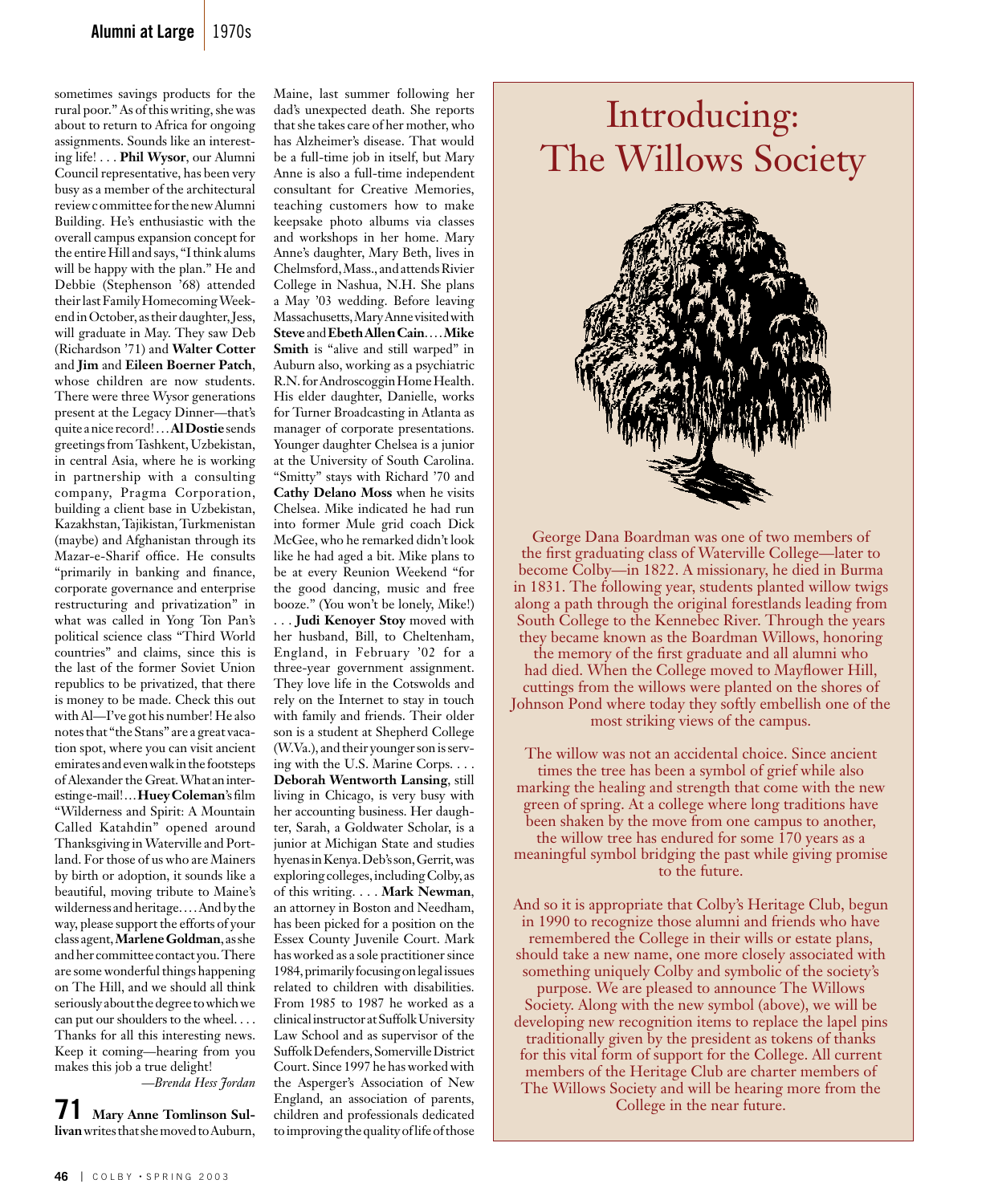with Asperger's and related disorders. He provides pro bono representation for children with disabilities referred by the Federation for Children with Special Needs, the Autism Support Center and the Commonwealth of Massachusetts Department of Mental Retardation. Mark received his J.D. from Boston College Law School.

*—Nancy Neckes Dumart*

**73** If you don't see your name here, be assured that you will in the next issue. Although we have been receiving Colby reunion news from **Alex Wilson**, our 30th reunion class president, I now have some personal news from Alex as well. Alex was diagnosed with prostate cancer at the end of 2001 and underwent successful surgery in April 2002. He writes that during his convalescence, he received a late night call (is there any other kind of call from this group?) from 20 former White Mules with whom he had planned to spend a weekend at Martha's Vineyard: **Bob Landsvik**, **Luke Kimball**, **Steve Jasinski**, **Brian Cone**, **Lloyd Benson**, **John Krasnavage**, **David Lane**, **Joe Mattos**, **Bob** (**Robert T.**) **O'Neill** and **Bruce Smith** cheered up their good friend. Alex has had two excellent follow-up exams and is back in good health. Although his job of 30th reunion chair is soon ending, Alex will stay involved with Colby as vice chair of the Colby Alumni Council and president of the C Club. Continued good health, Alex, and thanks for all you do for us Colby alumni. . . . **Hani Nahawi** writes from Egypt, where he has lived for three years as country head for the bank Bypparibas. This is his 10th assignment in 10 different countries with this bank. He has three boys in the American school in Cairo/Maadi, and his family enjoys Egypt. He writes that he'd love to hear from Cemal Yalinpala '71, and he invites phone calls from those visiting Egypt: 0122113573. . . . **Janet Gillies Foley** was prompted to write when she opened up our class yearbook while doing some housecleaning. She works as a product manager for Avid Technology in the broadcast products division. Despite the current economic downturn, her company is doing well worldwide with customers such as Disney and DreamWorks. A French major, Janet never expected to be happily employed in a technical job but finds she enjoys the technology of digital editing. She writes that 95 percent of TV and 80 percent of feature films are made with her

company's equipment. Janet is busy: she shares her husband's 21 grandchildren, all of whom live within 15 miles of their home in North Andover. She celebrated her 50th birthday with trips to Hawaii and Ireland. Janet stays in touch with **Chris Hannon**, who works in the Smith College library, and would love to hear from **Jane Currier**, **Beth McGrath Grandel** and **Carol Reynolds Mucica**. . . . **Ingrid Svensson Crook** writes that she is working on a teaching certificate at Georgia State University so that she can become a German teacher and do her part in helping relieve the current teacher shortage in Georgia. It's no surprise that being a student requires a lot of hard work to get good grades and positive professor recommendations for her job search, she says, but her teenage children don't seem to mind her absence the two nights a week she's at school—they don't miss having vegetables at dinner. . . . **Jon Fink** has been promoted to vice president for research and economic affairs at Arizona State University. He had some concerns about his fate when the presidency changed at ASU, especially when he learned the new president serves on the board of trustees at Bowdoin. However, his recent promotion indicates he has weathered the change; in fact, he recently met ASU's chief lobbyist, Jeff Lawrence '72. . . . **Susie Yovik Hoeller** is a partner with the Dallas law firm of Jackson Walker LLP. Her practice involves international and technology law and takes her to such places as Taiwan. As a volunteer with Catholic Charities Immigration Counseling Services, she handles pro bono asylum cases. She recently won an asylum case for a young Chinese boy who was persecuted because his father was a pro-democracy activist. She has cases pending for refugees from Kosovo. . . . In September 2002, **Norman** and **Patricia Flanagan Olsen** arrived for their second tour of duty at the U.S. Embassy at Tel Aviv. Norm is the new counselor for political affairs. Previous assignments took them to Geneva for four years, Washington, D.C., for a year and the Republic of Moldova, where Norm was deputy chief of mission at the embassy, for four years. Pat has been teaching elementary school since 1997 and is currently completing her master's in education while teaching in the middle school of the American International School in Tel Aviv. All three of their sons are or will be Colby grads: Matt '99, Patrick '02 and David

#### **NEWSMAKERS**

Organic farmer **Spencer Aitel '77** uses proven natural methods in the milking and crop planting operation of Two Loons Farm, the 275-acre spread he co-owns in South China, Maine. One way to keep wild turkeys, deer and Canada geese from becoming health risks or pests: he leaves several acres of unharvested crops for wildlife, providing food and habitat during winter months. "I love to see them out in the fields," he said in a Waterville, Maine, *Morning Sentinel* feature. "We just plant more crops to make up the difference. It's all part of farming in suburbia."

#### **MILESTONES**

*Deaths*: **Dana-Jean Spallholz Plummer '70**, November 25, 2002, in Portland, Maine, at 54 **Harry S. Faust '70**, November 29, 2002, in Waterville, Maine, at 54 **Richard W. Handel Jr. '71**, December 5, 2002, in New York, at 53  $\bullet$  Louis J. Perron '74, October 27, 2002, in Astorville, Ont., at 52 **Angela Lavopa Huston '76**, December 27, 2002, in Los Gatos, Calif., at 48  **John T. Steer '76**, January 6, 2003, in Castine, Maine, at 50.

'04. . . . Perhaps this news will motivate you to e-mail messages about your current lives. Better yet—attend the 30th reunion, June 6-8, 2003!

*—Jackie Nienaber Appeldorn*

**74 Charlie Jenks** writes for the first time in 20 years to say that he practices juvenile law. For four years he also has been president of Traprock Peace Center in Deerfield, Mass. (traprockpeace.org), where the recent focus has been trying to stop war with Iraq. This summer Charlie initiated and joined a tour through the Midwest with Scott Ritter, former weapons inspector in Iraq. Charlie is currently working with students forming a national student peace coalition. He is Web editor of the Traprock site, which has received broad praise and links from *The Nation*, *War Times* and other publications. During limited spare time, Charlie dances, spends time with Sam, 17, and Hannah, 16, and plays with friends, including **Bob Tommasino**, **Chris Germer** and **David Roulston**. Charlie says that Traprock is always on the lookout for good interns. . . . **Debbie Wathen Finn** sends news that for the big 50 this year she invited women from throughout her life to a "Diva Party." Her Colby reps were **Vicki Parker Kozak**, **Cathy Morris Killoran** and **Pamela Brownstein**. Debbie also caught up with Joe '72 and **Martha Hamilton Benson** and Douglas McMillan '72 while in Minnesota attending a trade conference. Debbie's son is an engineering major at Manhattan College, and daughter Stephanie is taking a serious look at Colby. While touring Colby, Debbie reconnected with **Steve Collins**, the College's director

of communications, who rattled off a long list of our classmates with kids at Colby. Debbie also reports that **Vicki Parker Kozak** and her husband, Joe, bought a darling camp on Parker Pond in Fayette, Maine. . . . **Mark Curtis**  e-mailed that he is still in Maine, residing in Augusta, where he works in both fiber optic cable installation and insurance, which is quite a combination! Mark's oldest daughter has probably made him a grandfather by now, and his youngest will graduate from Towson University in Maryland in June. Mark is looking forward to the lower monthly payments. . . . My husband, George Peabody '72, and I spent my birthday weekend roaring through the mountains of Colorado on a Porsche rally. We crossed the continental divide 14 times and traversed 18 passes in two and half days. The most gorgeous part of the trip was Independence Pass outside of Aspen. Somehow we had missed that view on previous trips and can't wait to go back when we don't have a timetable to keep! . . . Please keep all the news coming, especially of all the ways there are to celebrate the big 50!

*—Robin Sweeney Peabody*

*11* I am writing this column as I take a break from cramming for my marketing management final in my never-ending M.B.A. program. My study habits have not changed much in 25 years, although my grades have improved (I suspect grade inflation).

. . . I talked to **Steve White**, to whom I am "indebted" for nominating me for class correspondent. He is living in Brooklin, Maine, and running the Brooklin Boat Yard, where he builds some of the finest wooden sailing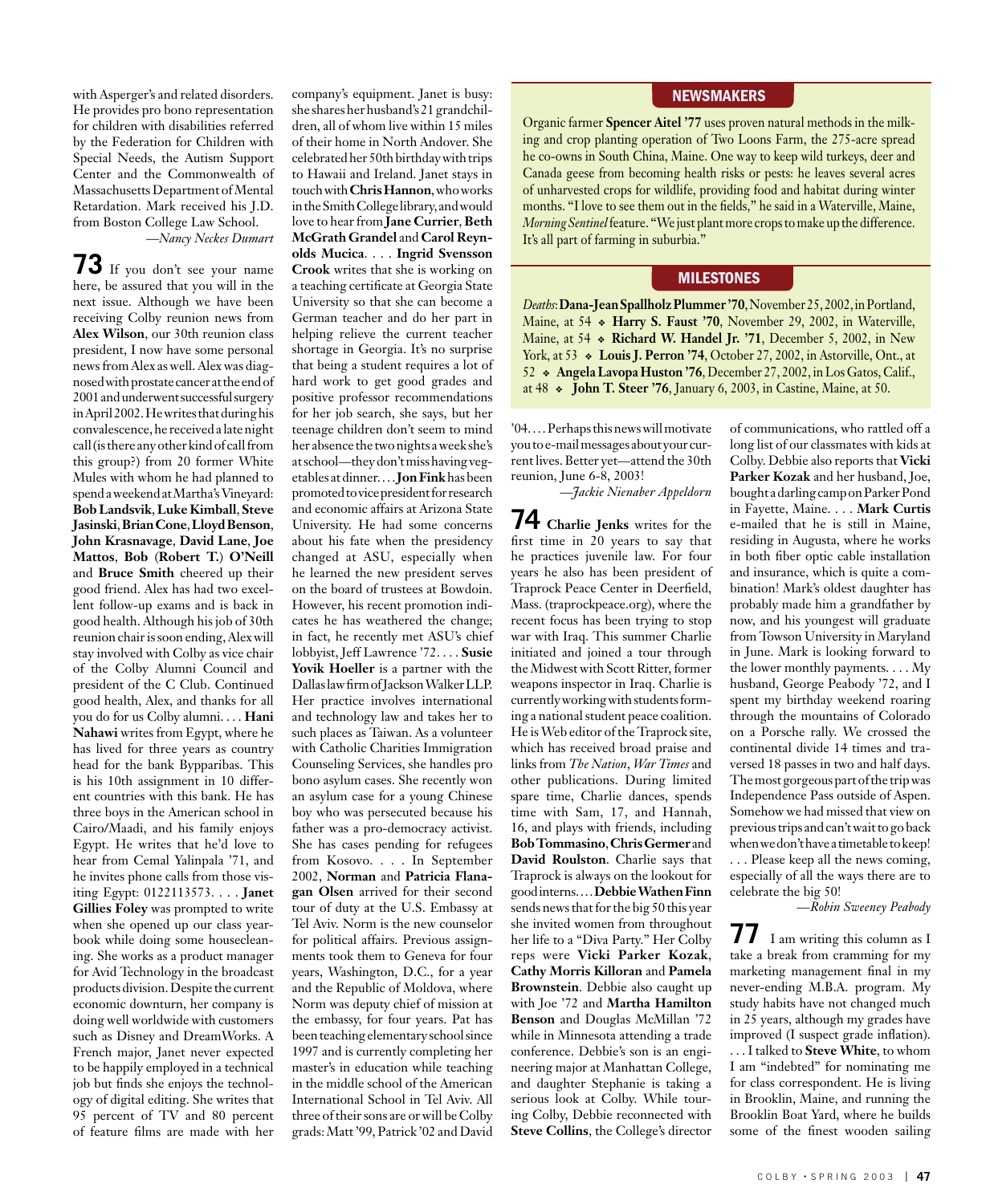#### **Alumni at Large** 1970s-1980s

boats on the planet. I think everyone reading this column should call him and order one. He did admit to me, however, that he has gone over to the dark side and purchased a fiberglass center-console fishing boat with twin 225 h.p. outboards. He and his wife, Laurie, will use the boat to motor between the Bahamas and their winter home in West Palm Beach, Fla. Whitey assures me that he filled out his ballot correctly in the 2000 election while in Palm Beach—says he really did intend to vote for Pat Buchanan. **Jay McSweeney** visited Steve in Brooklin last summer for a week. Jay, who is living in Sherborn, Mass., with his wife, Cheryl, and family, is a vice president with a Massachusetts engineering and construction company. He is putting his environmental studies degree to good use by outsmarting the local conser-

vation commission and obtaining the permits he needs to make some really nice improvements to his home. Keep up the good work, Jay. . . . **Kent Wommack** continues to amaze as executive director of the Nature Conservancy in Maine. Last summer he helped piece together an unprecedented deal with Great Northern Paper that will protect almost 400 square miles of northern Maine forest near Mount Katahdin. The newly protected area contains the highest concentration of remote ponds in the entire state and has thousands of acres that have no roads and are still pristine wilderness. In exchange for the protection of this wilderness area, the Nature Conservancy is retiring \$14 million of loans to Great Northern and is refinancing another \$36 million in loans at competitive rates. Kent just keeps getting it done. . . . **Carl Witthoft** electronically writes

that he chases his kids on a daily basis so they will do their homework. He says that his daughter may very well apply to Colby next year, so let's hope Carl has been sending in his contribution checks almost as often as he's been chasing her to get her homework done. He also is learning the cello, which comes as a surprise to those of us who remember him as a clarinetist. . . . **Jane Hoffman** is living in Larchmont, N.Y., with her husband, Kevin, and their two talented and self-directed children, Rachel, 15, and Daniel, 11. Kevin is in construction, and Jane does extensive volunteer work in her community, primarily focusing her efforts on closing the rickety old Indian Point nuclear power plant. Jane earned her M.B.A. and worked in higher education administration until the birth of her second child. Since Jane is not officially using her M.B.A. right now, maybe she would consider loaning it to me. . . . Finally, **P. Lynn Stuart** is teaching microeconomic theory at the Colorado School of Mines, which is in Golden. Lynn writes that the college is a small school of about 3,000 students, but at that size it's still bigger than Colby. . . . That is all, since only a handful of you contacted me. I am told that our class has a reputation for being a little sparse with the news, so please start contacting me to brag about (or embellish) your accomplishments.

*—Tod Heisler*

**78** As I write this, I am fresh from a Christmas party at **Ben Thorndike**'s house. All best wishes for a happy and healthy 2003, full of love, laughter—and attendance at your 25th college reunion. Captain **Sandy Buck** has lots and lots of surprises in store, so don't miss out on the fun.

# fred valone <sup>772</sup>

 Fred Valone '72 was only in his 30s but he'd already made it professionally. A senior research chemist at Texaco in Houston, he was moving quickly up his career path and had accumulated the material things that went with that kind of success: money, a house, a retirement plan.

 But after 12 years at Texaco, Valone quit, not to jump to another oil-industry fast track but to move down another path altogether. Fred Valone, research chemist, became Father Fred, Catholic priest.

Valone is pastor of St. Anne Catholic Church in Tomball, Texas, a Houston suburb. He is point man for the spiritual needs of 1,400 families.



It's a career switch that many people g. Not Valone. "Someakes sense in the rearsaid.

> : early 1980s, the turn-: of his life, Houston's omy was slumping due to a decline in oil prices, and Texaco was fighting a multi-million ollar lawsuit against rival vil. The lawsuit eventually ico to declare bankrich sent shivers through pany. "The instability of made me ask myself if I d be more cautious with money," Valone said, eaking from the rectory in Tomball. "I scaled back on my expenses, and

I found that I was enjoying life more without doing all the things that society expects you to do as a young single person."

 The new outlook prompted Valone to get involved with the community in Houston. One of his first volunteer jobs was to teach religious education to seventh graders. Asked by the kids in his class why women choose to go into religious life, he decided to invite a nun to speak to the class about the rewards of her vocation. "As she was talking about it I realized that's exactly what I was looking for," Valone said. He decided then that he would go into the seminary.

 The decision made, Valone quit his job, sold his two houses and had to find new homes for his dogs. The transition took three years, and then he entered the life of the seminary.

 It was a shock for someone with a background in hard science, he said. "I tended to think like an engineer and I was in class with these philosophy majors. It was an interesting experience in terms of having us challenging each other's views." While in seminary he had another religious awakening.

 "One morning I was out running," he said. "I had just read the Second Book of Kings" in the Old Testament. "I remembered how Elijah kept telling Elisha, 'Stay here,' and I thought to myself, 'I'm going to stay right here in Texas.' I decided that I'd become a diocesan priest."

 After seminary Valone served as an associate pastor for five years before being ordained. Four years ago he was appointed pastor of St. Anne. "It's like being a parent of all fourteen hundred families," he said. Asked if it has been more difficult to gain trust now, with all the scandal involving priests, Valone said no. "On a pastoral level I have approached the issue from the point of view of the victim," he said. "Since I've been an agent of reconciliation for the people here, I think they see that I'm honest and not hypocritical."

 But does he see another career switch in the future? "No, being a priest has opened up a whole new dimension for me," Valone said. "I feel that the more we challenge ourselves, the more we grow and become better people. I hope that I'm getting towards that goal." *—Neha Sud '05*

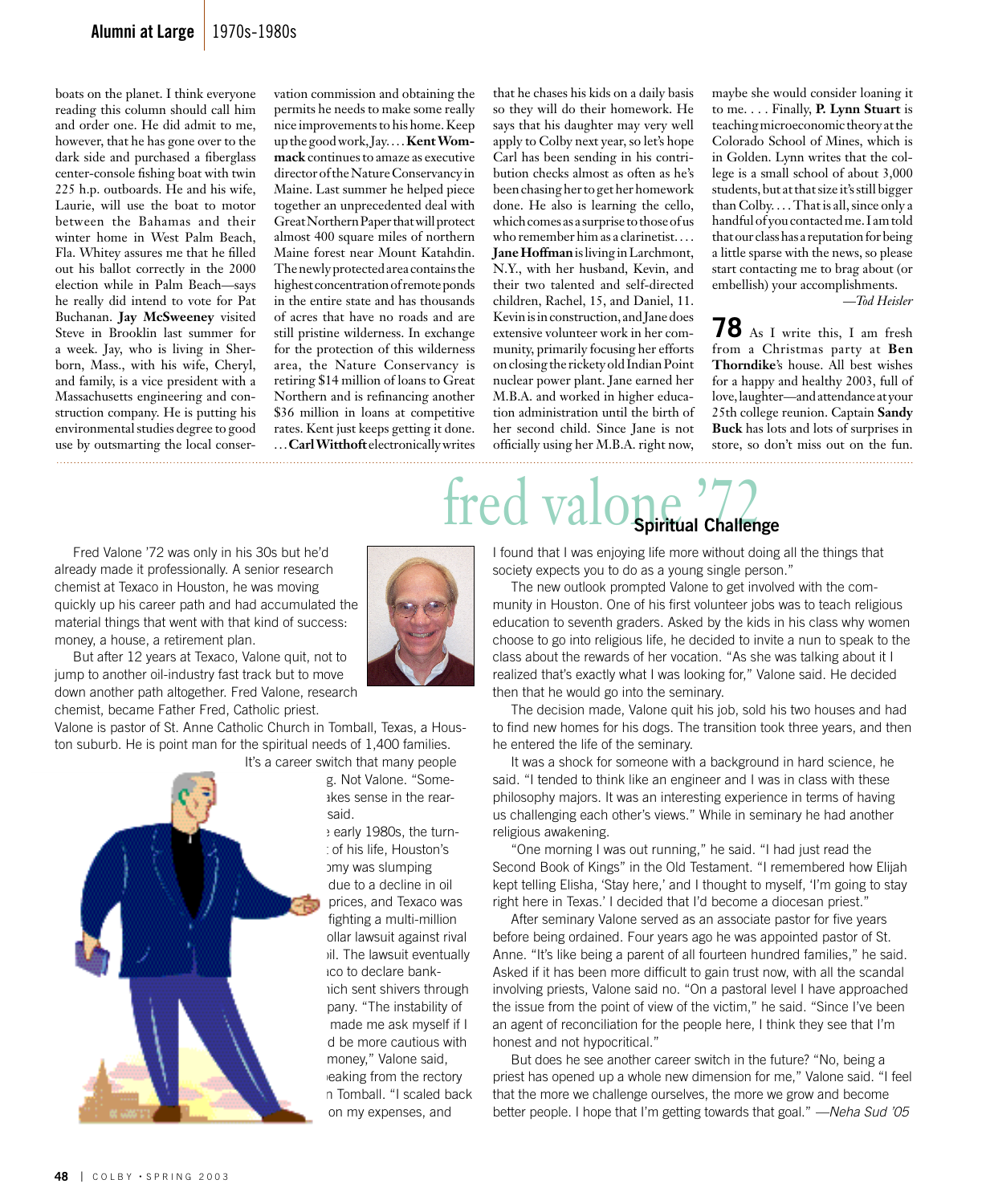Sandy promises a touch of the old days, complete with some *good* music and dancing, silly games, the Bassett and Maisel show at dinner and general fun. Sandy wants to set the bar a little higher for future 25th reunions and prove that though we are in our mid 40's, we can still behave like children. We're getting a great response rate already. As you read this, it isn't too late to get involved, so give Sandy a call or e-mail. He was looking for volunteers to help organize a tremendous turnout, make calls, welcome arrivals Friday night and generate lots of enthusiasm for this milestone in our young lives! Also, there may still be time to become the class scribe for the next five years. Please give me a call today! . . . **Susan Gernert Adams** says "Hi" from Chappaqua, N.Y., home of the Clintons! She hit the 10-year mark in 2002 as national producer with *Dateline NBC* and still loves working there. Her beautiful twin girls, Molly and Hannah, were 5 years old in December 2002. She, understandably, says she loves them more than life itself. While chronically exhausted, Susan is quite content and hopes to make the 25th reunion. . . . **Ronni-Jo Posner Carpenter** sends greetings from North Yarmouth, Maine, where she's lived with her husband, John '80, for 19 years. They lead a life full of activities that are typical for families with children. Scott and Rob are freshman at North Yarmouth Academy, and Alison is a sixth grader at the same ("wonderful") local day school. All play soccer, with spring lacrosse, running, tennis, golf and skiing tied for close seconds. Their Colby connection is strong and serendipitous. At Sugarloaf they see Len Saulter '77, Kevin Carley '76, Jay Moody '80, Mike Boyson '76, Ellen Grant '79, Rick Tonge '80, Scott '76 and **Janet Santry Houser**, Sue (Raymond '79) and **John Geismar** and Henry Kennedy '80. Their highlight, however, was witnessing Jack Deering '55 exercising in a pool last summer with the otherwise all-female athletes at a water aerobics class at the Portland Country Club! . . . **Michele Rolfson Steer** was promoted to assistant vice president at the Bangor Savings Bank office in Castine, Maine. Michele has a varied background consisting of marketing and public relations, hospitality management, language instruction, concert promotions and commercial acting and modeling. She joined Bangor Savings in the spring of 1999. . . . **Abi Rome** wrote that she

was working on her page for our 25th anniversary reunion. She is continuing to work as an independent consultant in conservation and ecotourism, with a focus on Latin America. She works with different organizations in project planning and management, training, research and writing and also offers occasional ecotours. Abi would be happy to design and lead a customized tour to South or Central America. . . . Jacie (Corders '79) and **Charlie Hurd** (a.k.a. Churd) send news from Minnesota that they celebrated their 18th wedding anniversary with style. The college search has begun for their son, Max, although Colby is not high on the list. Their daughter, Lydia, is doing well as a high school freshman. Colby people they see include Brad '79 and Lisa Turner Warner '80, **Chris Bradley**, Sean Smith '79 and Debbie Perkins-Smith '77, **Paul Wolf**, Fred Madeira '80, Weld Butler '80 and Geoff Emanuel '79, a.k.a. Rubberman. . . . **Rick Jacques** wrote for the first time. He's living in Auburn, Maine, with his girlfriend, Cathy Stairs, and her daughter, Katie. Rick's daughter, Tisha, is now 14 and lives in Lake Forest, Ill., with her mom, Amy Schuetz '77. Rick, a licensed Maine social worker, is the director of supportive care at Androscoggin Home Care and Hospice, the largest nonprofit home health agency in Maine. His division is responsible for long-term home care for the elderly and disabled. He and Cathy just bought a house in Auburn and are beginning to come to a consensus on decorating. In his spare time he raises two miniature dachshunds. . . . Beth and **Craig Snider** have four children in suburban Philly. Jacob, 12, Cary, 10, and Lily, 5, are the big kids taking care of the newest arrival, Jackson, 1. Craig has divided his career between Hollywood, where he worked in film and television, and Philly/Boston, where he managed marketing and sales for arenas and stadiums. He is currently getting back to the arts and hopes to produce his first film in 2003, though not necessarily the screenplay he's writing. . . . **Rachel (Dawn) Langhorne Grogan** went by Dawn in 1974 but started using Rachel when she started grad school in 1996. More recently, she eloped to Edinburgh for her wedding in September 2002. She has relocated further south on the seacoast of N.H. into a wonderful Federal house. Her new husband shares the same career in real estate although it is a second career for him—he retired from city

planning four years ago. She says she's very happy and keeps up with Colby news. . . . We'll probably see each other at the 25th before you hear from me again. Who's the next scribe?

*—Robert S. Woodbury*

**80 Lydia Mason Ingram** reports in from Baltimore, Md. She is a freelance writer, a part-time editor and a workshop student at Goucher College, where her husband, Mark, is a professor of French and anthropology. Lydia enjoys providing their children, Emmett, 12, Noble, 8, and Isabel, 5, a "rich life on a shoestring" (wood stove heat, laundry on the line, recycled bread bags for packed lunches). She is teaching her children life skills like cooking, laundry and old-house maintenance. Lydia has stayed in touch with **Rachel Lavengood** on the West Coast and **Lisa Turner** for a beach day in Maine every summer, and she recently had a wonderful reunion with **Erin Ireton Elliott** in Philadelphia. . . . **Warren Rosenthal** lives in Lake George, N.Y., with wife Lynne and sons Ben, 12, and Greg, 8. They go hiking, skiing and swimming, and they participate in the kids' football, soccer and baseball. Warren recently started his own commercial and investment business with business consulting and brokering. He has 20 years of experience in economic and industrial development. For a real estate need, contact Warren at Sunny West Lane in Lake George, N.Y. . . . **Robin MacLeod Goodridge** lives in Boxford, Mass., with her family, including daughters in fourth and sixth grades. She keeps busy with work and children. . . . **Ken Branch** is a commander in the U.S. Navy. He is at the Pentagon until June with the OPNAV Ashore Readiness Division, where he determines where, when and how many tax dollars are going to be spent on Navy facilities. The engineering involved is "sound," but the "internal and external politics are incredible." Ken taught school after Colby, decided it wasn't for him and went into construction. A "cold piece of metal" convinced him to get an engineering degree at UMaine. Family patriotism convinced him to join the service in 1984. With the Navy CEC, he has had enough fun and challenge to stretch four years to 18-plus. As a SEABEE (Naval Construction Forces) he has traveled to many places, doing contingency construction and humanitarian relief support. He met his wife, Maria, in Hawaii, where she was on a nursing

#### 1980s Correspondents

1980 Lynn Collins Francis 16 Oakridge Road Sudbury, MA 01776 classnews1980@alum.colby.edu

1981

Elizabeth Stiller Fahey 4740 Connecticut Avenue, NW #610 Washington, DC 20008 202-363-8535 classnews1981@alum.colby.edu

1982 Janice McKeown 73 Elm Road #8 Newtonville, MA 02460 617-244-7013 janicem@clarksna.com classnews1982@alum.colby.edu

1983 Sally Lovegren Merchant 24 Easy Street Mt. Desert, ME 04660 207-244-0441 fax: 207-244-9445 classnews1983@alum.colby.edu

1984 Cynthia M. Mulliken-Lazzara 107 Diablo Drive Kentfield, CA 94904-2605 classnews1984@alum.colby.edu

1985 Sue James Geremia 2 Saddle Ridge Road Dover, MA 02030 508-785-8366 classnews1985@alum.colby.edu

1986 Andrea V. Sarris classnews1986@alum.colby.edu

1987

Kathleen Harnett Linger 1415 Catamount Road Fairfield, CT 06430-1607 203-319-0861 lingerkath@aol.com classnews1987@alum.colby.edu

1988 Dean A. Schwartz 94 Upland Road Concord, MA 01742 classnews1988@alum.colby.edu

1989 Anita L. Terry 501 Warwick Street St. Paul, MN 55116 651-698-9382 fax: 651-848-1182 classnews1989@alum.colby.edu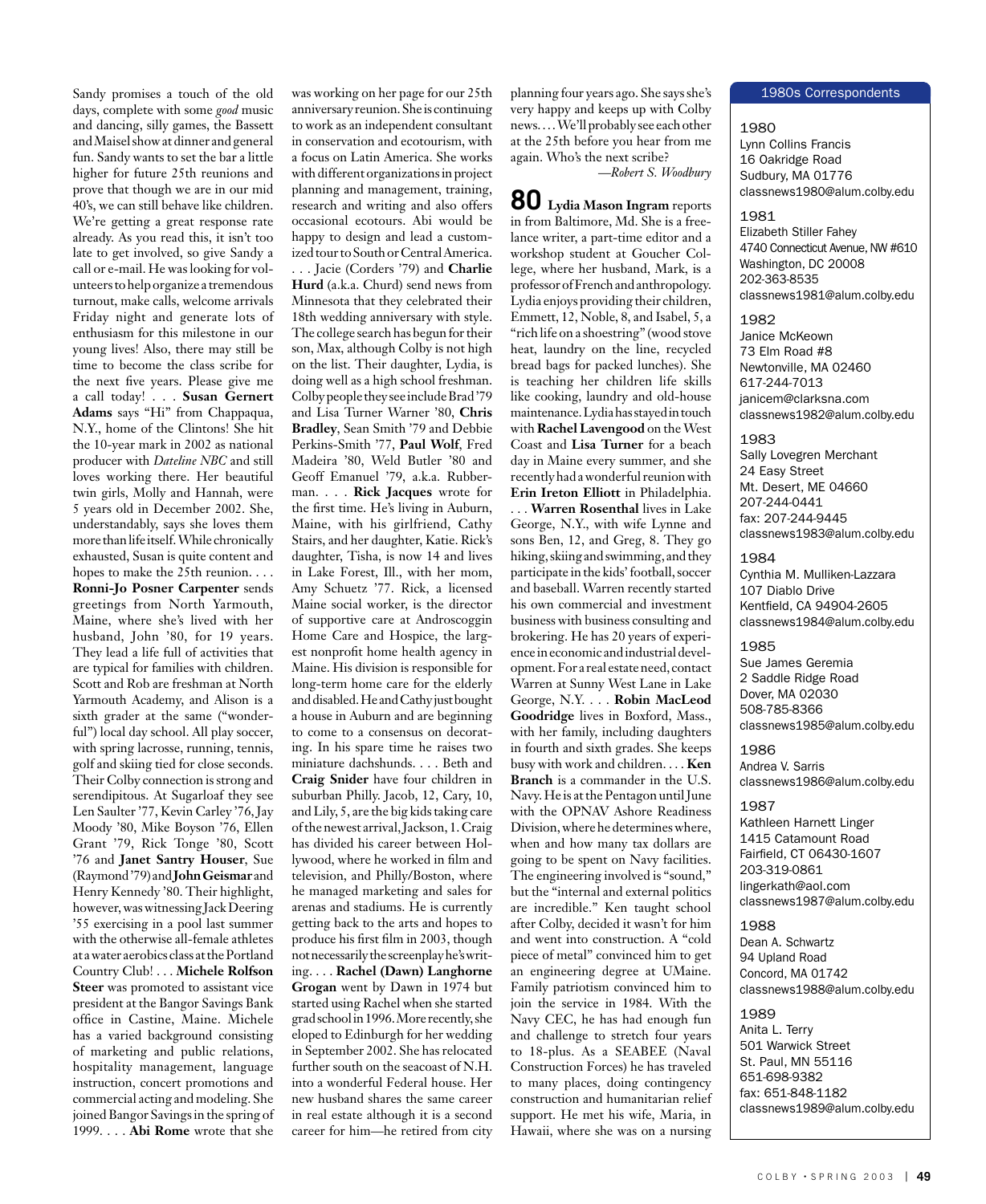contract. He began his current position in July 2001. He was approaching the Pentagon on 9/11/01 and relates that as shocking as the hit on the Pentagon was, and despite having experienced daily risks in the Middle East, seeing D.C. panic and evacuate made the greatest impact on him. Coaching for the teams of his children—Makelea, 9, Wyatt, 6, and Makenzie, 3—is the highlight of his day/week/month. He says he enjoys paddling and cycling sports since impact sports have been abandoned to save what is left of his knees. . . . **Jon Greenspan**, his wife, Stacey, and twins Lauren and Jared, nearing 2, live near Wall Street in N.Y.C. He says he watched in disbelief when the Twin Towers fell on 9/11/01. He is the founder and president of On-Line Residential, a software and Webbased systems provider to residential brokerage firms in Manhattan. His company provides the software and backend support for data entry. They have a second product, Frontdesk.net, which offers residential buildings a communication portal via the Web. . . . **Elizabeth Barrett Hubbe** lives in Raleigh, N.C., with her family, which includes two teenage children, two cats and a dog. She is pursuing a master's degree in library science at U.N.C.'s School of Information and Library Science. . . . **Blake Hodess** is a general contractor in North Attleboro, Mass. His children, Jake, 13, and Erika, 16, attend school at Moses Brown in Providence, R.I. Jake plays soccer and lacrosse. They ski and snowboard in N.H. in the winter and travel south to Florida each March for spring break. . . . **Catie Fulton Teeven** is a high

school history teacher. She "invents" her lessons with different curriculums and at various levels for geography, global studies, contemporary history, American history, world history, economics, sociology and government. She says that the kids' success or interest makes it worthwhile. Now that she knows history, she wishes she had been a history major at Colby.

. . . **Sandy Lord** says hello to all of her Colby classmates from Johnson, Foss-Woodman and elsewhere. She has been living in northern Vermont for 12 years. She has lived in small towns "gloriously" good for hiking, x-c skiing and biking but now lives in Burlington, better situated for job and social contacts but still only 30 minutes from beautiful mountains. Sandy has been in a relationship for four years and is helping her partner to raise his children, ages 12 and 16. She has been

getting more involved with the French language and has spent extended periods of time in Quebec and France. She currently teaches middle school French in Burlington. . . . **Rich "Buck" Buchanan** lives with wife Susan, son Potter, 14, and daughter Fiona, 11, a hamster, a goldfish and a rabbit in Swampscott, Mass. He is a chef with Sodexho Management Services in Salem, Mass. Buck coaches baseball, does home repair and yoga (!) and listens to loud music. . . . Congrats to **Patty Valavanis Smith**, who was honored as the Colby C Club Woman of the Year last October. Patty held 12 school records in women's basketball at graduation in 1980. She still ranks fourth in all-time career scoring with 1,165 points. In softball, Patty had a 35- 4 record and led Colby to three Maine state championships. . . . Many thanks for your news. To all others, please take the time to complete the Class of '80 questionnaire that was sent out in November. Best wishes to all.

*—Lynn Collins Francis*

81 Let's hope no news is good news, because no news is pretty much what I've received lately. I do have some of my own: I've switched jobs, and I'm now a financial analyst in the division of engineering services at the National Institutes of Health in Bethesda, Md. I've also spent a good deal of time volunteering at Days End Farm, a rescue farm for abused and neglected horses in Lisbon, Md. It's hard work, but it's fun and very satisfying. Kevin '80 has also made a job change. He's now the deputy director of vaccine safety surveillance and assessment at the American Association of Health Plans in downtown D.C. . . . **Beth Pniewski Wilson** had her usual busy year: she celebrated 15 years with West Group, a publishing company, and she and her husband, Phil, traveled to several historic sites of Virginia, spent a week on Cape Cod, hosted a family reunion and held the ninth annual CiderFest at their Flintlock Farm in Still River, Mass. . . . Please send me a quick e-mail or letter and let me know what you're up to.

*—Elizabeth Still Fahey*

**82** There isn't too much "new" news. Having said that . . . I *will* be looking for e-mails and letters for the remainder of this year's columns, so please take a few minutes to send a note. I received a nice e-mail from **Richard Robinson** after the reunion. He wrote, "The 20th reunion could not have been

better. We caught up with many fraternity brothers and old friends, including the **Scott Many**, **RonAgnes** and **Tony Perkins** families. It was also great to see **Bruce Anderson**, **Jeff Brown** and **Sarah Lickdyke Morissette** along with many others. It was fun to see my family having such a great time with those of my friends. Colby did a great job!" . . . **Carolyn Berry Copp** sent an e-mail, too, saying, "I'm very excited to be co-class president with **Carol Birch** and am interested in hearing from anyone who has ideas about how the class can stay in touch—especially ideas on planning our 25th reunion!" Last summer Carolyn traveled to Transylvania (a region of Romania where many ethnic Hungarians live) on a musical pilgrimage with her church choir. The choir sang in Unitarian churches in Transylvania and Budapest and at the palace in Vienna as well. Carolyn reports that the country was beautiful, and the people were warm and generous. Closer to home, Carolyn performs with the Boston Classical Orchestra and Boston Cecilia. This year she is making room in her work and music schedule for her daughter's first grade activities. . . . I received quite a few clippings about **Bill Maddox**. He participated in the Coastal Senior College book series last summer in Thomaston, Maine. Bill led the discussion on *John Adams*, the biography by David McCullough. Clearly, Bill has put his history and government major from Colby to good use! Bill also has an M.A. degree in history from the College of William and Mary, and he earned his law degree from Washington and Lee University, both Virginia schools. Bill practices law in Rockland, Maine. . . . I also received news that **Terry Smith Brobst** was promoted to vice president of the commercial loan administration department at Peoples Heritage Bank in Portland, Maine. She has been in banking for 18 years and joined Peoples in 1997. Terry is loyal to Maine—raised in Damariscotta, she now lives in Freeport. . . . I look forward to hearing from many of you throughout the year.

*—Janice McKeown*

**83** An interesting opportunity exists to use my column to promote classmates (which perhaps will encourage some of you to write more often). One Web site to check out is that of the Kimball Union Academy in Meriden, N.H., at www.kua.org. **Mike Schafer** has been promoted

to headmaster at KUA, a grade nine through 12 boarding school located about 12 miles from Hanover, N.H., where, he says, Dartmouth provides KUA some opportunities close by. Mike, who had been assistant head of school for student life at Middlesex School in Concord, Mass., said he and Gayle and the kids (Hannah, Joanna and Jonathan) looked forward to life in the country. . . . **Wendy Wittels Renz** plays competitive tennis on a 4.5 USTA women's tennis team in Connecticut. On Wendy's team last year was one of her Colby teammates, Sandy Winship Eddy '84. Wendy and her family made a jaunt to Big Greenwood Pond in Maine last summer. They enjoyed relaxing, hiking, canoeing, kayaking, swimming and plenty of s'mores around their campfires. Wendy also saw **Maura Shaughnessy** last year while in Stowe, Vt. Maura was expecting her second child then and was still working as hard as ever. . . . Nancy Simm '84 has lived in Connecticut for more than 13 years. She is the director of long-term care insurance sales for an insurance broker in Avon, Conn. When she wrote, Nancy was training to run the half marathon in Hartford last fall. . . . In July, **Steve Rowse** became the newest member of the Harvard Conservation Commission in his town of Harvard, Mass. . . . **Becky Crook Rogers** and her family live in Upper Arlington, Ohio, a small suburb of Columbus. Becky has been working both for the local YMCA and as a representative for Excel, and her husband, Jesse, works for Specialized Bicycle components. Becky says she may work with the central Ohio metro office of the YMCA, tracking the government grants received by that organization. Anyone wishing to check out the Excel job opportunity should go to www.excelmovie.com. . . . The Rev. Judith Farrell and **John Northrop** were married this past October in Burlington, Vt. Attending the ceremony were Joyce (Hartwig '84) and **Jamie O'Neil** (Joyce and Jamie own a camp Colby previously owned on the Belgrade Lakes in Maine), **Nancy Pratt Hurley** and **Phin Gay** and his new wife, Mindy. Judy, an ordained UCC minister (and gardener), had married Phin and Mindy only two weeks earlier. The Northrops held their reception on Grand Isle (in near gale conditions, John says) and honeymooned in Tuscany. Mindy and Phin joined them in Italy, and they all had a wonderful time making day trips from their villa and visiting several of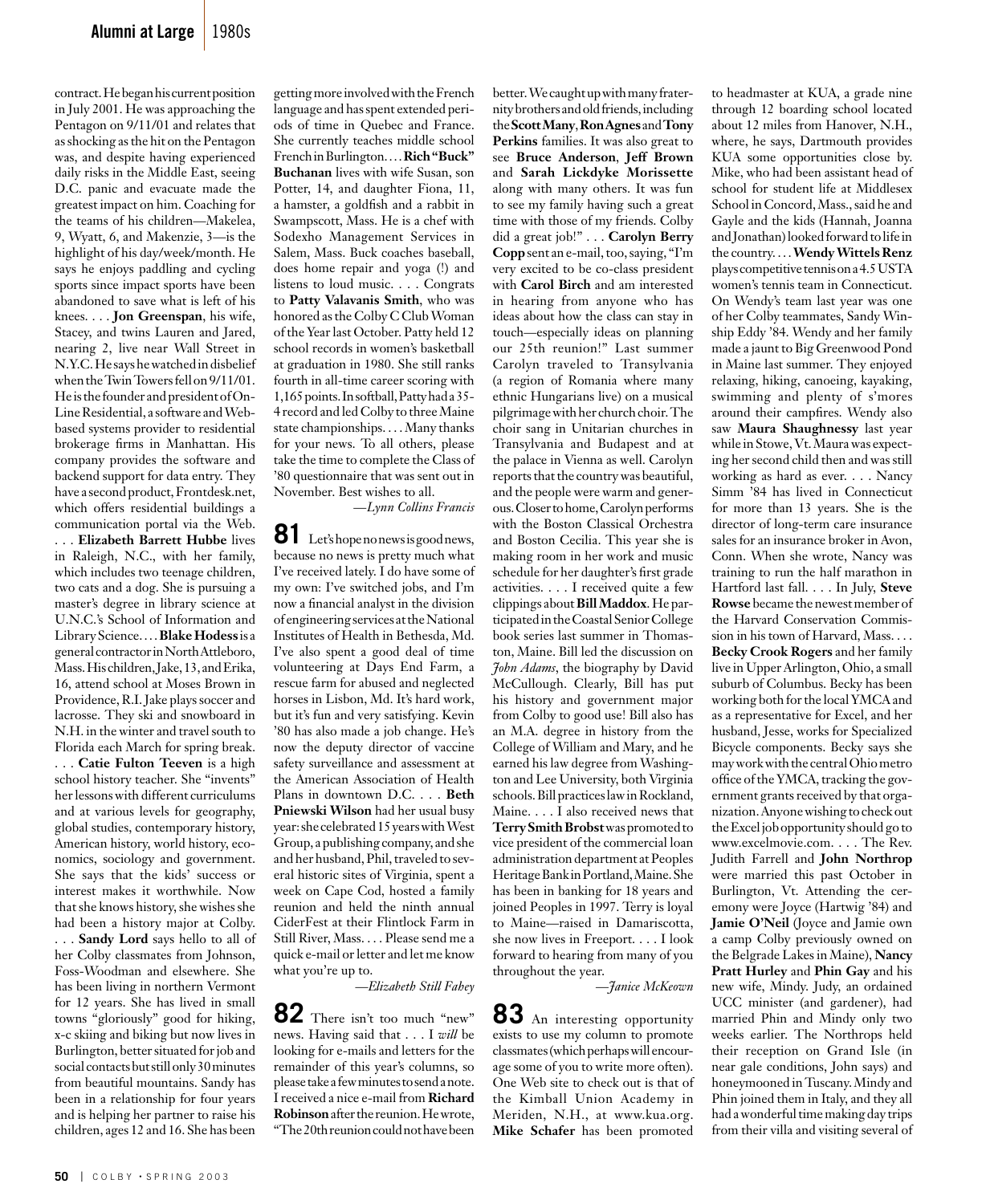the hilltop cities in southern Tuscany as well as Rome and Florence. John is business developer for Logical Managed Services, and the newlyweds live in St. Albans, Vt. John says he often runs into **Dave Berno** when Dave is chauffeuring one or more family members to the hockey rink. . . . **Bill Lloyd**'s day job is vice president and senior financial consultant at Merrill Lynch in Rochester, N.Y. Married to Meg for 16 years, Bill says he also acts as morning school bus driver for their four children, who range in age from 9 to 14. Bill is currently serving as the president of the board of the Genesee Valley Conservancy, a nonprofit land trust serving western New York since 1990. With more than 7,200 acres under conservation easement, it is among the top 10 percent of land trusts nationally in terms of acreage protected. . . . I am currently the senior warden for my churches, St. Mary's and St. Jude's of Northeast Harbor and Seal Harbor, Maine, and have been on the vestry for five years. One of our most recent and favorite rectors, Rev. Paul Gilbert, is now the rector of St. John's of Lattingtown in Locust Valley, N.Y. I heard from **Jennifer Thayer Naylor** this past November that the Naylors attend church with Rev. Gilbert—Jen's husband, Duncan, sings in the choir, and Jen also is very active. Jennifer and Duncan's two little ones are Duncan and Persephone, ages 7 and 5. . . . Allan and **Diane Therrien Lamper**  purchased the Lake Shore Motel and Cottages in Center Harbor, N.H., on Lake Winnipesaukee. Allan moved his architectural/residential design office there. The motel and cottages consist of year-round operations of five cottages, six motel units and three motel suites, and 2002, their first summer, sounds as if it went really well. Their daughter Andrea is a senior in high school and heading to college soon. Son Jonathan is 12, and Natalie is 5. . . . **Barbara Leonard** and **Dan Marra** live in Waterville, Maine. Dan, who graduated in May 2002 from the University of Maine School of Law, passed the Maine bar exam and has

been working as a judicial clerk for Maine's District Court for almost three years. Barb is the director of the division of community health in the Bureau of Health for Maine's Department of Human Services. She oversees programs that address chronic diseases and their risk factors as well as programs that focus on community-level interventions (cardiovascular disease, cancer, tobacco

#### **NEWSMAKERS**

"[T]he battle is on for the soul" of long-time planning professional **Daniel Gulizio '86**, declared *Newsday* at year's end. In discussions on land use, both "smart growth" advocates and developers speak highly of the new planning, environment and development department commissioner for Brookhaven, Long Island's largest town. "He seems to have the ability to listen and be less swayed by the political whims than previous commissioners," said one civic leader. He likes "the visioning process."

#### **MILESTONES**

*Marriages*: **Todd Wallingford '88** to Jennifer Pupa in Northborough, Mass.  $\bullet$  Kristen M. Sherman '89 to Tony Cervanti in Chapel Hill, N.C.

*Births*: A daughter, Sophie Smith Wheeler, to **Maura Smith '88** and Tim Wheeler.

and oral health, for instance). Barb's organization is currently intensifying efforts to address obesity in Maine, especially among children. . . . Wayne and I and our boys, Jordan and Jake, headed in December to North Woodstock, N.H., to the Alpine Village Resort, owned by Jay '81 and Maureen Hagerty Polimeno '84 and their daughters, Katy and Aimee. Check out the Alpine Village Resort opportunity at www.alpinevillageresort.com. . . . Stay tuned for reunion news and results. Plenty to be excited about.

*—Sally Lovegren Merchant*

**84** I've already been recruited to help with our 20th reunion in 2004! I hope everyone is giving consideration to showing up for this one. . . . **Sue Palmer Stone** writes that she is doing a Bionic Woman imitation—she got a hip replacement. She's living in Connecticut with her husband and their two children, Roger, 10, and Abby, 8. She is still singing. . . . **Greg Walsh** wrote from Montezuma, N.M. He spent several years overseas but recently has been director of admissions and university advising at the United World College, one of 10 international high schools dedicated to intercultural understanding through service, activities and rigorous academics. Greg reports that due to the generosity of Andrew Davis '85 and his family, six of Greg's students are now studying at Colby. . . . **Sharon Kehoe Miller** is living right on the east edge of Yellowstone Park, mountain biking and rock climbing in the warm months and skiing in the winter. Anyone dropping by the area and looking for local knowledge should find her. . . . Lisa and **Bill Sheehan**, **John** and **Debby Pazary Ayer** and Karen and **Dave Rosenberg** hada mini Colby reunion.

Bill reports that he has two children and is living in Sudbury, Mass. He's a partner at Ironside Ventures and VC firm. John and Deb live in Sudbury, too; he is working as a partner at Ropes and Grey, and Deb recently retired from JP Morgan/Chase. They have one daughter. Dave and Karen live in Marblehead, Mass., and recently had their fourth child (their first boy). . . . **Craig** and **Diane Perlowski Alie** and their two children also live in Sudbury. Craig is a "technology guru" at Iron Mountain. . . . Cindy Gillis and **Warren Burroughs** and their two daughters recently relocated from Hong Kong to Weston, Mass. Warren works for Deutsche Bank. . . . Janet Kelley '86 and **Nils Gjesteby** live in Winchester and have three children. Nils is president of Clausen Gjesteby. . . . Keep the e-mails coming!

*—Cynthia M. Mulliken-Lazzara* 

**86** I'm one of those Colby kids who have been fortunate to have a parent who went to Colby! In November the Colby community lost a kind, benevolent soul, Louis Ferraguzzi '53. My father, Nick Sarris '53, and Louie were roommates and comrades at the Phi Delta Theta house. I grew up on Louie and Nick stories. It was apparent that Louie was beloved by his circle of friends, because Ray '54 and Priscilla Eaton Billington '53, Ted Rice '54, Eddie Fraktman '53, Sid Fornaciari '54, Charlie Windhorst '54 and Jimmy Windhorst '87 all gathered at the funeral. Nick's eulogy and the endless Colby stories immediately transported me to the '50s! . . . I went to my 20th high school reunion (Dover-Sherborn in Massachusetts) and bumped into **Paul Turci**. We laughed about Colby days gone by, and he kept me chuckling about his

teaching exploits with middle school kids in the Bronx. . . . "C'mon and ZOOM, ZOOM, ZOOM A ZOOM." This is my producer's mantra as of late. My contract work with New Hampshire Public Television takes me into the small towns of N.H., where I videotape and interview kids who volunteer in their community. I edit these interviews into the "ZOOM into Action" segment, which is inserted into the national *ZOOM* show, which is broadcast locally in the N.H. market on channel 11. Three of my N.H. segment pieces last season made it into Season V *ZOOM* , which will be broadcast all over the U.S. Check 'em out! . . . Ouzo-flavored hard candies? **Sue B. Whitney** said she couldn't resist the purchase when she was shopping in her local Greek store in the "Burgh" . . . she thought of me! She wrote announcing the arrival of her second daughter, Whitney, born in September 2002. Her other daughter, "Weezie (now 3) is big, big into anything *pink*, *Barbie*, dolls, dress-up and (get this) *lipstick* and makeup! Aaaagh! A Riot!" . . . **Bill Nicholas** e-mailed that he and his wife were expecting their first child in March: "Just got a puppy for parenting practice so I can take care of the kid!" He has an architecture practice in Los Angeles with two other partners and five employees. They do a wide variety of projects ranging from new town design and master plans to custom homes and restaurants. Bill attended **Mark Gordon**'s wedding in October in St. Michael's, Md. Also in attendance was **Tony Stiker**, who is planning his return to graduate school next fall. Bill has been in contact with **Peter Voskamp**, who is in his final year at the University of Texas journalism school. This past summer he conducted an interview with Linda Greenlaw '83 for the *Block Island Times*. . . . Aimee Good '87 is in New York and expecting her first child sometime soon. . . . Todd Bishop '87 is also in New York, working for MOMA. . . . The moose is loose in Asia. **Greg Beatty** is living in Bangkok (for the lifestyle) and working in Hong Kong (for the career). He commutes between the two cities each week—teaching international law at a university in Bangkok and drafting contracts for the restructuring of Hong Kong Telecom. The commute is, he says, "a bitch," but not as bad as a winter bus ride to Bates or Bowdoin to watch a hockey game from the bench as a back-up goalie. He is writing (to an audience of one) his memoirs of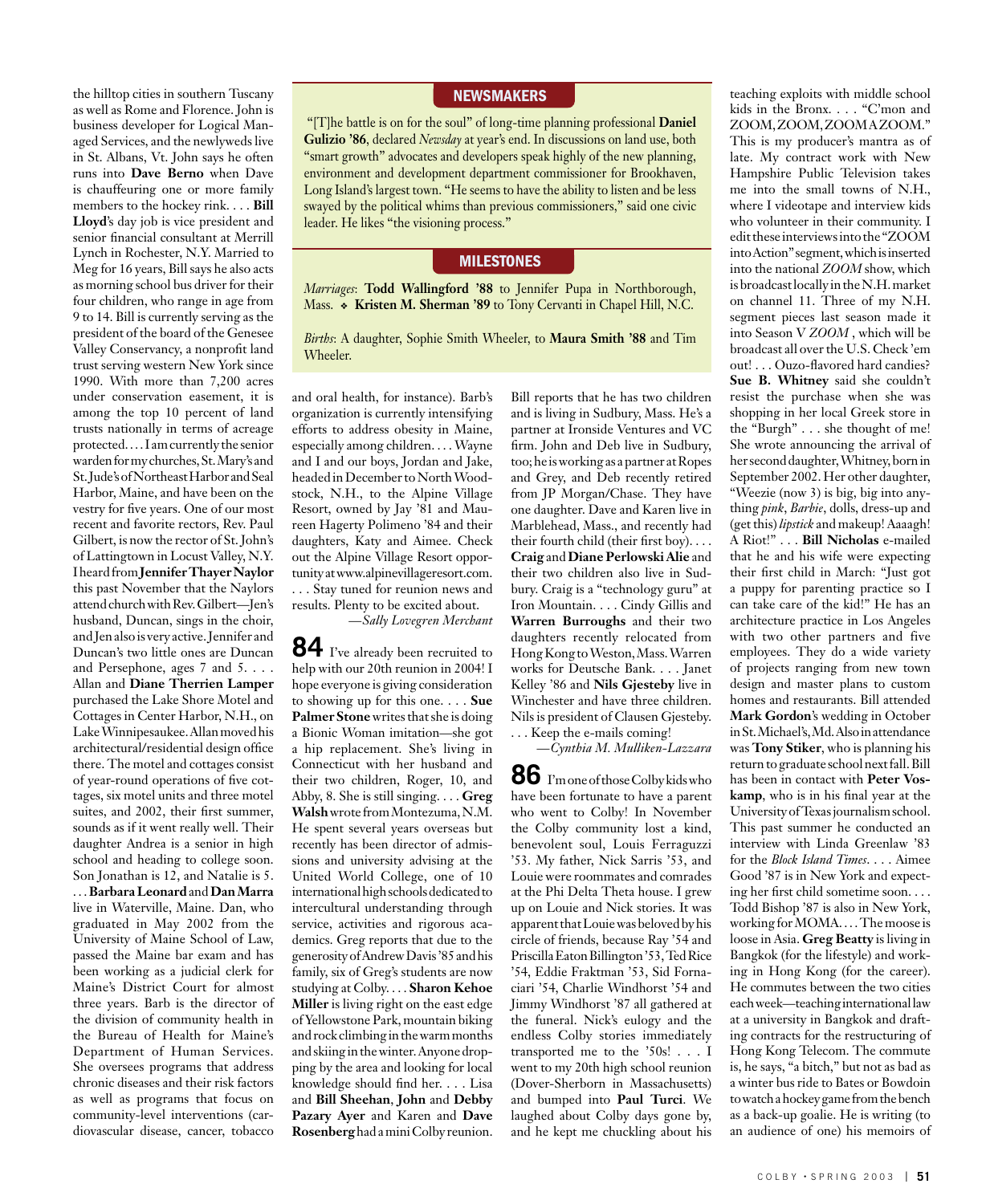living in Southeast Asia for the last 12 years. . . . Jill (Wertz-Scalise '88) and **Doug Scalise** applied for a National Clergy Renewal Grant from the Lilly Endowment and learned they were one of the 135 recipients from all across the United States. The grant, he says, "will help fund our sabbatical activities for three and half months in 2003, enabling me to engage in a study in spirituality and ministry as well as for us to spend a month traveling in Scotland and England next summer." In the fall, Doug and Jill visited Doug's roommate, **Greg Cronin**, on Long Island. He sent me a picture of Greg on . . . where else? . . . the ice! Check out www.newyorkislanders.com Web site for an update! . . . **Amy Bleakney Neil** e-mailed: "My husband, Mark, and I have four kids: Kara, 11, Emily, 9, Kevin, 8, and, Ryan, 5. Our youngest just started half-day kindergarten, so I'll have some 'free' time for the first time in 12 years!" . . . **Anne Butter** became the trucking supervisor at L.L. Bean in June 2002. "It is a wonderful company," she wrote, "and living in Freeport, Maine, the commute to work doesn't get much better!" . . . **Caroline Nelson Kris** moved her family back to California last June. "I am a student once again," she said, "having decided to pursue a teaching credential in special ed. I am excited about this later-in-life career!" She has a son, Cory, 10, and a daughter, Casey, 7. . . . **Henrietta Yelle** and Chris Engstrom '88 report "some great traveling in the time we've been together." They were off on a new adventure in December—"skipping Christmas" and going to India for two weeks. . . . **Collette Cote Mayerhoeffer** writes, "Goodbye Bean Town, hello Sunshine State—I accepted a worldwide marcom position with AuthenTec (fingerprint authentication/biometrics) in Melbourne, Fla." . . . Lindsay (Carroll '87) and **Geoff Alexander** "had a wonderful 12th anniversary in August due to the fact that we were able to celebrate with other Colby friends (some were in our wedding party) on Orr's Island in Maine. Thanks to **Tad Allyn** and his family, we had a wonderful afternoon with friends and their children on a beautiful late summer day. Besides Tad, **Chapman Mayo**, **Rich Deering** and **Jen Imhoff Foley** were some of the crew who enjoyed the day with us." *—Andrea V. Sarris*

**87** Thanks to **Jane Nicol Manuel**  for keeping us up-to-date for the past five years. I never realized the time *Colby* lists marriages and same-sex commitment ceremonies as "Milestones" in the Alumni at Large section of the magazine. To have a wedding or commitment included, please submit the names of both partners along with the class year(s), the date and the location of the ceremony to the appropriate class correspondent (listed in the Alumni at Large section). For notices of births and adoptions, the parents' and child's names and the date and location of the birth should be submitted to the appropriate correspondent.

lag—I'm writing a spring column as winter is just getting going, so my news may have a bit of that fall feeling just when the spring bulbs are getting ready to pop! Last September my husband, John, and I and our son, Jack, spent a wonderful week on Martha's Vineyard with Tony and **Pam Blanchard Harrington** and their children, Jack and Kate. Pam and Tony live in Tiburon, Calif., and saw **Beth Healy** in Boston before meeting up with us. Beth covers investment business and venture capital for *The Boston Globe* and writes a weekly column. Check it out in print or online. . . . September brought a bouncing baby girl, Jillian, to **Mitch**  and **Jeanne Morrison Cook**. The first girl of their four children, Jillian arrived a little early and the Cooks did not quite make it to the hospital, but both Jeanne and Jillian are doing wonderfully. The Cooks enjoy their new home and community in Minnesota after many years in Michigan. . . . I received a handful of interesting press releases regarding **Eric Zolov—**unfortunately none of them in English. They indicate that Eric was a presenter on music and politics as they relate to Mexico, and I hope to share more with you once I can get a good translation. Eric, let me know what's going on. . . . **Mike Archibald**  was appointed vice president for university advancement at St. Lawrence University. . . . **Melissa Bach**  e-mailed an update on reunion and her thoughts on the presentation she made during reunion regarding her tour business, Gloucester Guided Tours. Melissa wrote, "The tour company has received an inordinate amount of press because of the serendipity of my location and the book/movie *The Perfect Storm*, which I wrap up in a tour about Gloucester's fishing industry. It was fun to be behind the podium in Lovejoy, with a wonderful audience—actually much more engaged and attentive than I suspect I ever was in any Lovejoy class." For those who've followed the *Perfect Storm* story, she says, The Crow's Nest, owned by Gregg Sousa '85, and Linda Greenlaw '83 (former captain of *The Hannah Bowden*) should be familiar names. (Greg actually inherited the

bar from his father when he was 18, still a student at Colby!) . . . After nine years of developing exchange programs for the Soros Foundation, **Carol Tegen** is now director of the Fulbright Foreign Student Program at the Institute of International Education in New York. She wrote, "I'm getting married next summer (thanks to **Patti D'Agostino** for introducing me to her high school friend!)." Patti recently started as supervising editor for reading programs at Pearson Publishing "and continues to throw great parties at her terrace apartment on the Upper East Side." Carol will be splitting time between New York City and central New Jersey, where Mike teaches. With some luck, **Ellen Galambos** (who recently became a JP) will perform the ceremony. . . . **Nancy Di Bernardo** also leads a split life between New York and Miami, where she is director of sales and marketing for the Setai Development Group, a real estate development company. . . . **Robert Borgese** is married to Jing Li from Wuhan, China. "She is beautiful and has more degrees than a thermometer," he wrote. They met in Germany and have two kids, June and Leopold. He earned an M.B.A. in international management from AGSIM at Thunderbird, finishing up his credits at the European Business School outside Wiesbaden and at Helsinki School of Economics. He's consulted in Eastern Europe with a German firm, started two of his own companies and one for a JV out of Germany and did a stint at IBM. He and his wife also started a company to import foreign nurses to the U.S. to help with the current nursing shortage, and he's currently running an online franchise and looking for people to expand with in New England. "If I can be of any help to anyone I would love to hear from you," he says. He can be reached through his virtual assistant at 866-598-5455. . . . **Rebecca Binder** wrote that her son, Benjamin, 5, is the proud big brother of Leah Kate, born on April 16, 2002: "not only is Benj proud, he is awesome during those back seat bottle-feeding crises en route to New York City from Waverly, Pa., and Leah is most appreciative!". . . **Michael Ashley** wrote,

"My family and business have both been growing. To incorporate or get a corporate registered agent, check out IncLegal.com." He and Debbie expect number three on April 27, 2003. Lillie was 3 in January, and Sam turned 1 last August. . . . **Carol Hani** is engaged to Ian Agranat. They met at a dating event three years ago and will be married in Boston in May. They are living in Concord, Mass., very close to where **Louisa Bell Paushter** lives. . . . Mohsen and **Julie D'Amico Kurd**  have two children, Sofia, 3 1/2, and Cyrus, going on 1. After a decade with Fidelity Investments, where Julie was a VP, she's switched to teaching in Emmanuel College's M.B.A. program. They live in The People's Republic of Cambridge and welcome visitors or calls. . . . "From Down East to Down Under!" wrote **Andrew Jeske**: "I'm in Australia for a few weeks shooting a Cheerios commercial, still working as a writer at Saatchi & Saatchi Advertising in New York. Our little boy, Sam, is now 3 1/2, and all's well." . . . Thanks to all who contributed news.

*—Kathleen Harnett Linger* 

**88** Okay, I am not going to lie to you. It's **Peter Weltchek**'s fault there was no '88 column last time. He inundated me with so much spam e-mail I couldn't get anything done. Things have changed, though, and I have re-emerged, supremely focused and raring to work my way through the pile of e-mails—sorry if it's a bit haphazard. . . . **Kristina Kuhlmann Tryon** and her husband, Steve, live in Takoma Park, Md., with their son, Wilson. . . . Jen (Pierce '89) and **Ed Barr** live in Bronxville, N.Y., with their children, Hadley and Evan. **Jon Earl**, recently married, is Evan's godfather. . . . Toby and **Vickie Caron Bell** recently helped their son, Harrison, celebrate his first birthday. . . . **Kerri Murphy Tellier** and her husband, Scott, had their third child, Kiernan, in September. Kiernan joins older sister Caitlyn and brother Declan. The clan lives in Weston, Mass. Kerri is tearing up the field at John Hancock: last year she was named Sales Rep of the Year as well as the #1 Leader in Life Sales. Nice work. . . . **Kathy Trudeau Osborne** married Robert ("best thing that ever happened to me," she writes) a few years back; they expected a boy in mid-April. . . . **Jo "Muffy" Welton Guthrie** has returned to Boston after being in London for the last  $1 \frac{1}{2}$  years. . . . Last July, **Megan Davis Collins** and her husband welcomed a son, Henry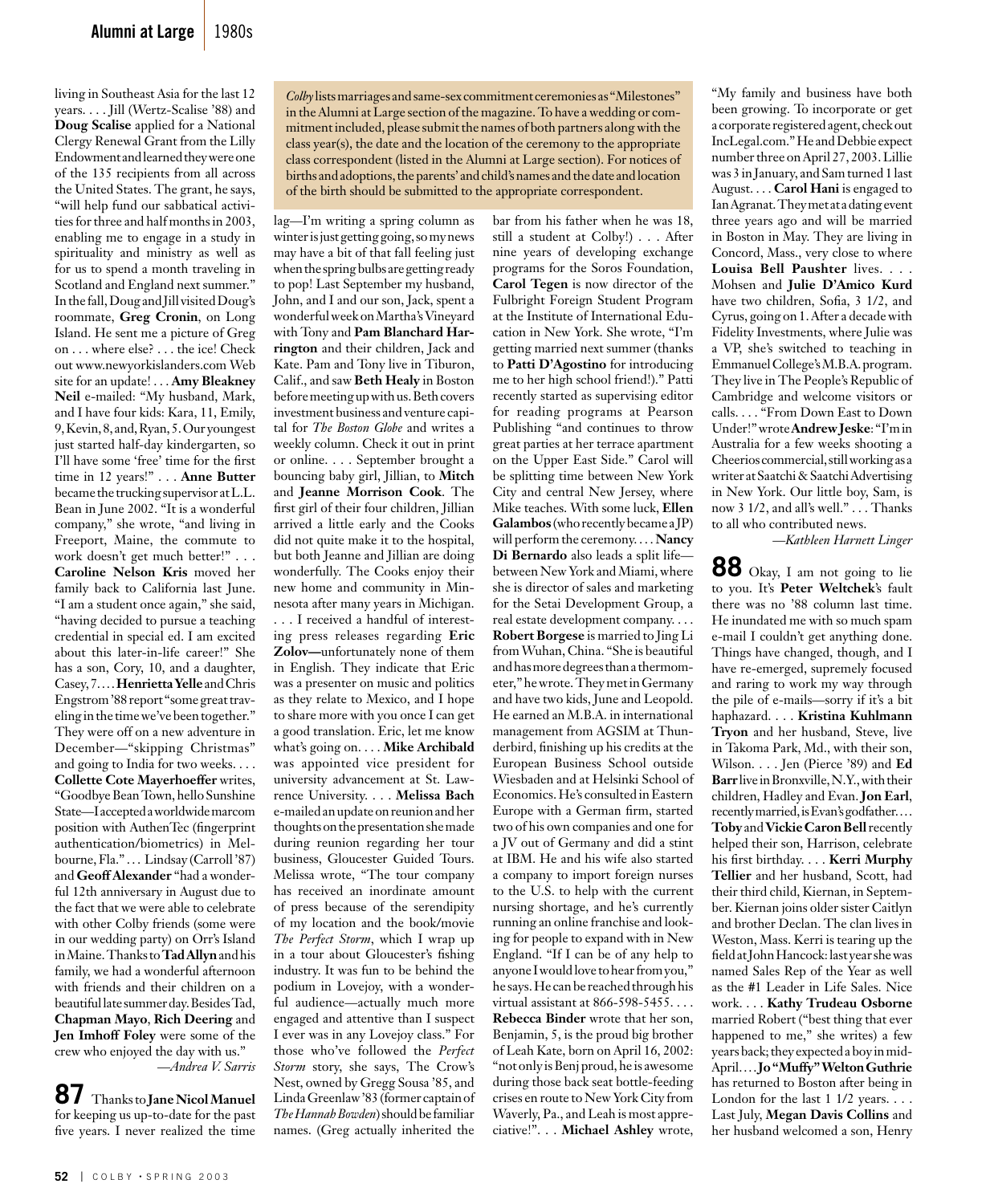Thomas; he joins 4-year-old sister Olivia. . . . **Melissa Ruff Cassel** is in her fifth year as dean of students at the Walnut Hill School in Natick, Mass. She and her husband, Steven, have a 2-year-old son, Jordan. . . . **Mary Federle Porter** and her husband, Jeff, have five (yes, *five*) kids. Mary writes that **Sue Jacobson Nester** has a daughter, Catherine, and that **Tom Snow** and his wife had twins a few years ago. Mary sees **Peter** and **Laurie Meehan Reed** at school and soccer practice. **Joann Koletsky Graizzaro**  and her husband, Bruno, who had twin girls on November 1, thank Laurie, **Betsy Lockhart Casey** and **Kim Ellis Fisher** for all their help, advice and support. . . . **Bob** and **Carrie O'Brien Thomas** have added a pair of sons to their family. . . . **David Marc Rosen**  is an assistant public defender; he and his wife, Donna, had a son, Axel Jay, on November 5. Apparently, David had a hand in **Emily Isaacs**'s marriage to Paul Modiano. . . . . **MJ Carty Brown** and her husband, Brian, and their daughter, Margaret Alice, live in Hamilton, Mass. MJ has the coolest job running online sites for Hasbro, the toy company (www.mrpotatohead.com? That's hers.) Yes, MJ, I remember "Seagull Hell Island." . . . **John Radtke**  is teaching at Falmouth (Mass.) High School; he received his master's from Harvard. . . . **Jill Taylor Harrison** recently opened Curves For Women, a "30-minute fitness and weight loss center" in Waterville. . . . **Rick Keigwin**  serves on a United Nations panel that provides expert advice on ozone protection issues to the UN Environment Programme. . . . Wendy (Kennedy '90) and **Bill Ralph** and children, Cate, 3, and Ellie, 1, recently returned to Maine; Bill is CFO of an independent phone company. . . . Nancy and **David Caspar** were expecting their third child back in October. Dave writes that **Todd Wallingford** got married in July, that **Jeff Cohen** is managing mail room operations at L.L. Bean and that **Scott Parks** and his wife, Susan, were joined by their first child, Nicholas James. . . . **Garret**  and **Sue Maddock Hinebauch** and their son, Oliver, are living in London, where Garret is teaching English and history at the American School. They recently saw **Melissa Brown Bride**  and her husband, Jim, and their kids, Phoebe and Oliver. Sue writes that **Hal Crimmel** is teaching English at Weber State University in Utah; Hal and his wife had their first child, Natalia, in November '01. . . . **Leah Basbanes** 

and her partner, Grace Jeanes '96, live in Dunstable, Mass., where they are building a new house and Leah runs a wetlands consulting business. . . . **Deanna Cook McDonald** is a senior editor and director of creative development at *FamilyFun* magazine. Deanna has penned numerous articles and cookbooks and has appeared on CBS's *Early Show*, on ABC with Diane Sawyer and on the Discovery Channel. She and **Douglas** live with their two kids in Northampton, Mass. . . . **Dan**  and **Josie Regeic Del Duca** had twins (what's up with all the twins?), Abigal Rose and Edward Woolman. They live in Ardmore, Pa. Josie works for MBNA, and Dan is teaching science and coaching squash and tennis at the Haverford School. . . . Me? Thanks for asking. Lovely Ann and I were wed in April in Wales, U.K. A host of Colby folk were there, including **Peter Weltchek** and **Hilary Seward**  and Tom Abbatiello, Greg Gatlin and Chris Preston, all '89. Ann and I live in Concord, Mass. . . . A special note to **Kristin Sween Landeis**: yes, we are interested in hearing from you! That goes for all of you, actually. Send in your news. And don't forget our *15th reunion* this June 6-8. I hope you will all be there.

#### *—Dean A. Schwartz*

**89** There is a lot of news to report this time around, so if you don't see your news here, look for it in the next issue. . . . **Lane Wilkinson** is leaving the ranks of lifetime bachelors to marry Shelly Borneman. Lane took fourth place in the tandem event at the National Cycling Championships and was looking forward to cross-country skiing and ski jumping after finishing remodeling his house. He lives in Seattle and sees **Lisa Beliveau** now and then. . . . **Kerri Hicks** wrote with news of her life in R.I. She has worked at Brown for five years and is now a senior analyst in the Scholarly Technology Group "working on really cool academic IT projects." Her son, Teddy, will be 5 in July. With **Scott Jablonski** and his wife, Kerri attended **Bill Spears**'s wedding last summer.

. . . **Shaun Dakin** is now working in e-business and business development with Fannie Mae in D.C. He is playing squash again, often with Morgan Whitacre '88. Shaun lost 45 pounds and is featured on the Weight Watchers Web site: tinyurl.com/2uil. . . . Dr. **Britt Moore** is still living on Stewart Island, New Zealand, and running her coffee shop/art gallery in the summer.

She's working on her post-doctoral project, which takes her to the Yukon during New Zealand's winter. . . . **Beth Bitoff Odom** is looking for correspondence from D.C. alums with advice on places to live and schools, because she and her husband and little girl will be leaving Italy for D.C. in June 2003. Her e-mail is elizabethodom@yahoo.com. Beth spent last fall on a whirlwind U.S. trip and saw **Katie The Losen Goldberg** and **Ruth Bender** in San Francisco. She also hears from **Audrey Barone**, who is busy contracting, and **Jen Cooke Rotman**, who now has two little boys. Maybe you can talk to **Steve Wilson**, Beth. He lives in Arlington, Va., and he and his wife are expecting their second child. Steve works as director of finance for Judicial Watch. . . . **Melinda Pittis Leitch** had a baby, Alexandra Macpherson Leitch, in June 2002. . . . If you see a familiar face on your TV, it might be **John Reynolds**, who will be plugging Chase credit cards, ESPN and Value City department stores. . . . I got a long e-mail from **Dave McCauley**, who is living in Watertown, N.Y., and running his own business. The business owns and licenses music and other intellectual property rights to Latin America and also manufactures packaging and media for the entertainment industry in Latin America, Saudi Arabia and Azerbaijan. He travels a lot and uses his Spanish "in ways I could not have anticipated when we left Colby." Dave recently saw Chris White '90 at a Syracuse football game.

. . . **Jim Connolly** reports that **Jan Gisholt** is living in N.Y.C., working at a maritime law firm and attending law school at night. According to Jim, Jan is extremely busy but occasionally finds time to whip up a batch of his famous blueberry pancakes. Jim also wrote that **Kim Murphy Brewer** is living in Arlington, Va., with husband Paul and their children, Kevin, 5, and Julie, 3. Kim has been attending classes on the history of the Middle East and on recent events occurring in that region. She also finds time to jog regularly. Kim recently had a visit from **Melissa Early Ruwitch**, who lives in St. Louis with her husband and twins and works as a health counselor at Washington University. As for Jim, he still works in D.C. for the Anacostia Watershed Society. He rows recreationally on the Anacostia and is delighted with the success of the Colby crew teams. . . . **Laura Thornton Pellegrino** was named to the board of trustees of the Frisbee Foundation, which supports cancer

#### 1990s Correspondents

1990 Laura Senier 38 Pitts Street Natick, MA 01760 508-653-7927 classnews1990@alum.colby.edu

1991 Lesley Eydenberg Bouvier 26 Swallow Drive Hollis, NH 03049

Jen Flynn 16 Lakeville Road #12A Jamaica Plain, MA 02130 classnews1991@alum.colby.edu

1992 William Higgins 31 Colonial Road Hingham, MA 02043-3638 781-749-4746 billhiggins@ebinsurance.com classnews1992@alum.colby.edu

1993 Beth Curran 64 Dane Street #1 Somerville, MA 02143 classnews1993@alum.colby.edu

1994 Tracy K. Larsen 1747 Curtis Avenue Manhattan Beach, CA 90266 classnews1994@alum.colby.edu

1995 Yuhgo Yamaguchi 5 Newton Street Cambridge, MA 02139 classnews1995@alum.colby.edu

1996 c/o Meg Bernier Colby College Office of Alumni Relations Waterville, ME 04901 207-872-3185 classnews1996@alum.colby.edu

1997 Kimberly N. Parker 37 Melendy Avenue #2 Watertown, MA 02472-4108 classnews1997@alum.colby.edu

1998 Brian M. Gill 24 Concord Avenue, Apt. 213 Cambridge, MA 02138-2370 617-230-2254 bmgill2576@yahoo.com classnews1998@alum.colby.edu

### 1999

Lindsay Hayes Williams College Baxter Hall, Box 3143 Williamstown, MA 01267 203-655-4664 classnews1999@alum.colby.edu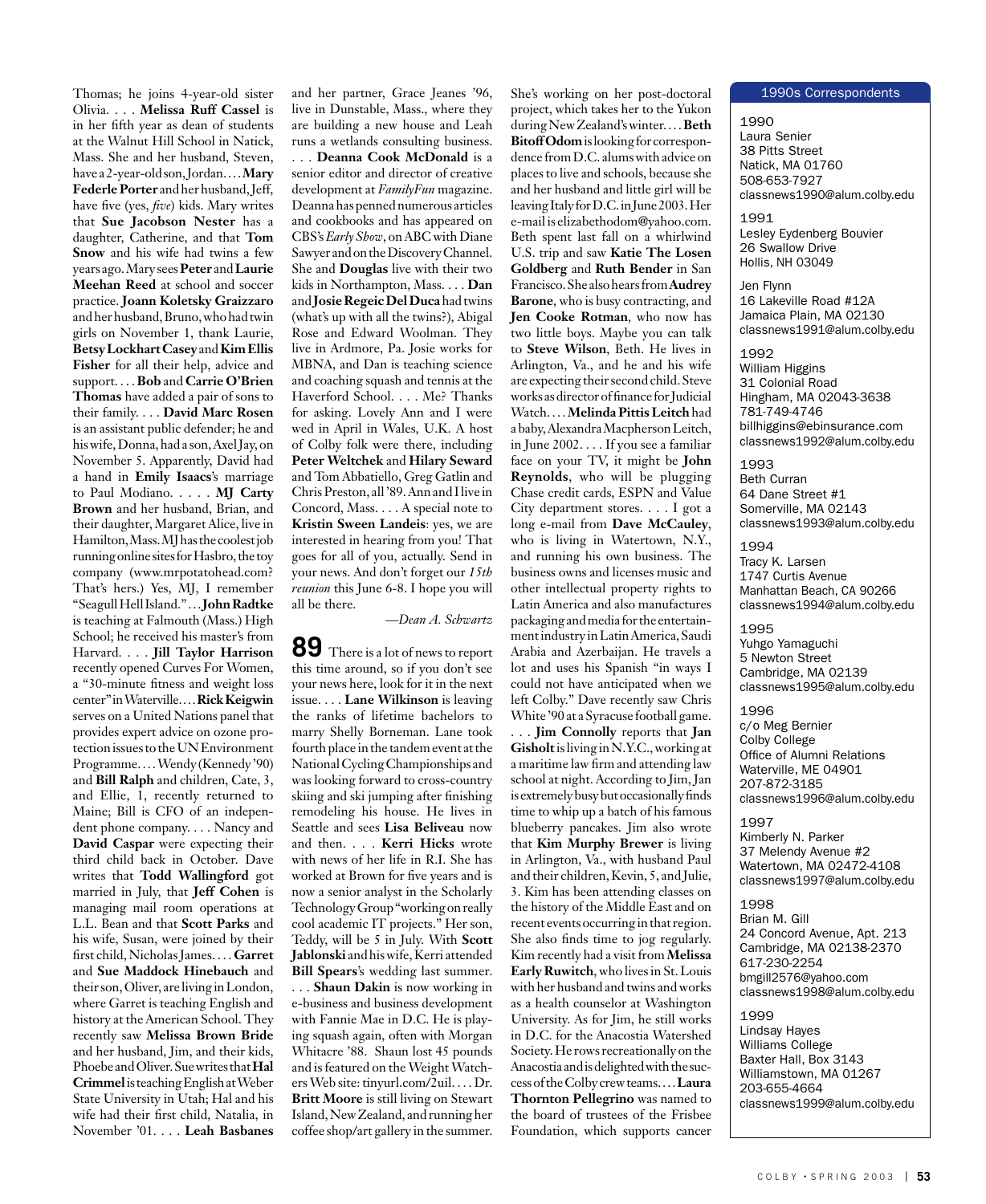research. . . . **Deb Greene Nairus**  and her husband, Jim, finished their respective residencies/fellowships and are now practicing medicine, Deb as an emergency room physician and Jim as an orthopaedic surgeon. Deb and Jim welcomed Caroline Claire on August 9. (I like the name, Deb: I gave birth to Caroline May on Sept. 26.) . . . Keep the news coming!

*— Anita L. Terry* 

**90** Attentive readers of this column will have noted that in the summer issue I reported on what I then believed to be the first set of twins born to the family of '90ers (to **Jill Cote Rakowski**, in April 2002). In my last column, I reported a rumor that **Peter Bryant** and his wife, Cosima, had 1-year-old twin daughters and that **Greg Lundberg** and his wife, Ann, welcomed twins in July 2002. While I've had no updates from Jill or Greg, I have heard from Peter, who wrote to tell me that his daughters, Mila Sauge and Solenne Loup, were born in August 2001. The twins are now "walking, making animal noises and constantly making us laugh as we chase them around the house." Peter has just accepted a job heading up communications for World Wide Fund for Nature's Endangered Sea Programme; they are now living in Nyon, Switzerland. And I got a rather sleepily terse note from **Richard Robin**, who said, "my wife, Nurit, and I have 2-year-old twin girls, Eliana Jordan and Yonit Noa—we also have a 4.5-month-old baby girl, Maya Liat—we live in Los Angeles and sleep very little." Dare I ask if there are any '90ers out there with triplets? Quads? . . . Well, even without any more multiple births, the family of 1990 is growing by leaps and bounds. **Eileen Kinney Lindgren** is taking some time off from consulting in high-tech marketing to stay home with her five-month old daughter, Hali Ruth. Eileen and her husband, John, live in the Bay Area, and Eileen frequently sees **Suzanne Koumantzelis McCormac** and her two children, Chloe and Ian, who live nearby. . . . In March 2002 Tim '91 and **Liza Barber Moynihan** moved to Colorado, where Tim took a job with Google.com. They are expecting "baby #3" in March, and Liza is planning to pursue a nursing degree to be a labor and delivery nurse. . . . **Jennifer Alexander Honig** and her husband, Larry, welcomed the birth of their daughter, Samantha Jordan, in September 2000. They live in Pittsburgh, Pa., where Jenny is the director of marketing for Amperion, Inc. Jenny keeps in touch with **Sheri Berger Bronstein**, who is living in Hoboken, N.J., with her husband, Teddy. Sheri is working for the Bank of America and frequently sees Meg Christie '89, who was to give birth to twins (yikes, more twins!). . . . **Bebe Clark Bullock** wrote that "all is well with the Bullocks in Vermont. Our son, Silas Field Bullock, was born on November 19. Our daughter, Adelaide, 6, and son, Liam, 4, were eager to welcome him to the world." . . . **Stephen Nahley** says that he and his wife are still living in New York City, where Steve is a real estate attorney for a law firm on Wall Street and his wife is in private practice as a psychotherapist. Their daughter, Charlotte, just turned 2. Steve recently saw **Mark Smith**, **Mike Grant** and Mike's wife, Heidi (Meehan '91), at **Jim Reduto**'s house for a barbecue. The Grants have three kids now, the Smiths have one, and the Redutos had one on the way. . . . **Elaine Kaufman Goldman** is also doing the full-time mom thing with her two daughters, Louisa, 4, and Eleanor, 2. She and her husband, Michael, live in St. Louis, where Matt '91 and Becky Streett Melander '91 have just moved into the neighborhood. Elaine is hoping that this group of three will get some momentum going for a St. Louis Colby Club. Elaine also enjoyed a visit from **Erica Hoffmeister Supple**, who made the trip from Boston with her daughter, Delaney, 3. . . . **Nate Clapp** is currently in Washington, D.C., working as a freelance camera assistant/cameraman. He recently traveled to Uzbekistan as part of a documentary film crew for the PBS show "Journey to Planet Earth," which mainly focused on environmental concerns. They were in Uzbekistan primarily to film the Aral Sea, which has shrunk by 40 percent since the 1960s due to aggressive irrigation during the Soviet era. . . . **Susanna Beevers** married **Andy Seem** last summer at the Chatham Bars Inn on Cape Cod. Sue writes, "there was a good Colby crew in attendance. The Colby bridesmaids were **Sarah Hayne Reilly**, **Sara Madden Curran**, **Cindy Demskie Mulligan**, **Jen Lally Kent** and **Lisa Shactman**. **Dyanne Kaufman Hayes**, John '88 and **Kristin Hock Davie**, **Elizabeth LeRoy Clothier** and **Emilie Davis Kosoff** were also there to celebrate with us." . . . **Tim Tanguay** was married to Deana Goldsmith (Brandeis '90) in October

#### **NEWSMAKERS**

One of the "Top 40 under 40," **Sean M. Skaling '91** "has made a difference in the way Anchorage residents and businesses approach recycling and waste reduction," said *Alaska Journal of Commerce*. Executive director of Green Star Inc., a nonprofit organization that recognizes businesses for their commitment to environmental responsibility, Skaling has initiated "green events," air quality awards and efforts in business glass and computer recycling.

### **MILESTONES**

*Marriages:* **Daniel S. Belvin '92** to Jennifer D. Martin in Bristol, R.I. **Leonard S. Baker Jr. '93** to Dawn M. Cunningham in Norton, R.I. **Brian T. O'Halloran '93** to Jean J. Hopkinson in Falmouth Heights, Mass. **Michael C. Zhe '93** to Lisa M. Tetrault in Kennebunk, Maine  $\triangle$  **Bonnie K. Johnson '94** to **Elliott E. Barry '94** in Wilbraham, Mass. **Megan K. MacDonald '94** to Scott F. Davis in Chatham, Mass. **Christina (Cina) R. Wertheim '94** to Adam Doctoroff in Barre, Mass.  $\bullet$  Jason A. Mahoney '95 to Katherine G. Wolf in Waltham, Mass. **Nicole L. Jalbert '96** to **Kevin A. Pirani '96** in Cambridge, Mass.  $\bullet$  **Jill B. Picard '96** to Michael Paine in Rindge, N.H.  $\bullet$  Kate M. **Swenson '96** to Robert W. Paterson '96 at Rye Beach, N.H.  $\bullet$  Geoffrey **H. Schroeder '97** to Cara L. Luchies in Silver Lake, Mich.  $\bullet$  Kerry P. **Shaw '97** to Ryan A. Noble in Stony Creek, Conn. **Andrea L. Doucette '98** to Paul D. French in Waterville, Maine **Robert L. Holloway III '98** to Maura M. Maglione in West Newbury, Mass. **Julee C. Wood '98** to Jeremy L. Gibson in Yarmouth, Maine **Lyndall E. Schuster '99** to **Andrew R. McLetchie '99** in Denver, Colo. **Jodi A. Siviski '99** to **Jonathan S. Pataki '97** in Portland, Maine.

*Births*: A son, Samuel Lehman, to **Matthew D. Lehman '91** and Julie Elizabeth Preston  $\triangle$  A son, Ty Branson Baxter, to Tom and **Jill Moran Baxter '93**  $\triangle$  A daughter, Noor Saara, to **Reena Chandra Rajpal '93**.

in Cape Elizabeth, Maine. They are living in San Francisco, where Tim is VP of technology for the Perishables Group. . . . And finally, word that one of our expatriates is returning home! **Tanya Gross Chevalier** and her husband and two daughters are moving back to Chicago after living in France for 10 years. Tanya is apprehensively anticipating a little reverse culture shock and all the things she will miss about France (for example, the cheese) but consoles herself with thoughts of things she will not miss about France (for example, the strikes!). . . . Please keep those cards and letters coming!

*—Laura Senier*

**91** The magazine staff apologizes—that this column, which I wrote last September, disappeared in the editing process before resurfacing this spring. Too bad, because I had just come back from a wonderful weekend in Maine. **Kurt Whited**, **Cory Snow** and I were at **Sandy Colhoun**'s family home on Vinalhaven—off the coast of Rockland. We hiked in the rain, jumped in the freezing cold Atlantic, sat up late watching shooting stars—it was just like COOT, only

with showers and better food! . . . Andy and **Amy Davis Brydges** had a boy, Charles Thomas Brydges, last April 16. On Mother's Day they moved to Amy's hometown of Suffield, Conn. . . . AFC Enterprises, Inc., appointed **Felise Glantz Kissell** director of investor relations and finance. Felise also is an adjunct professor at New York University, teaching courses on capital markets and institutional investment processes at NYU's Marketing and Management Institute. . . . **Dana Stinson** returned from working in Kosovo and Bosnia in the summer of 2001. Since then she has done various jobs, including teaching. She was back in Maine working with the Democratic Party on the 2002 elections. . . . **Michael Doubleday** lives in Deerfield, Mass., and teaches and coaches at Eaglebrook School. He sees a lot of Toby Emerson '88, who now teaches at Deerfield Academy. . . . **Kary Wilkins Franchetti** completed her M.B.A. at the University of Southern Maine. . . . **Tim Palmer**, who has been living in Japan since just after graduation, built a house and opened his own English language school two years ago. He and Mika have been married for five years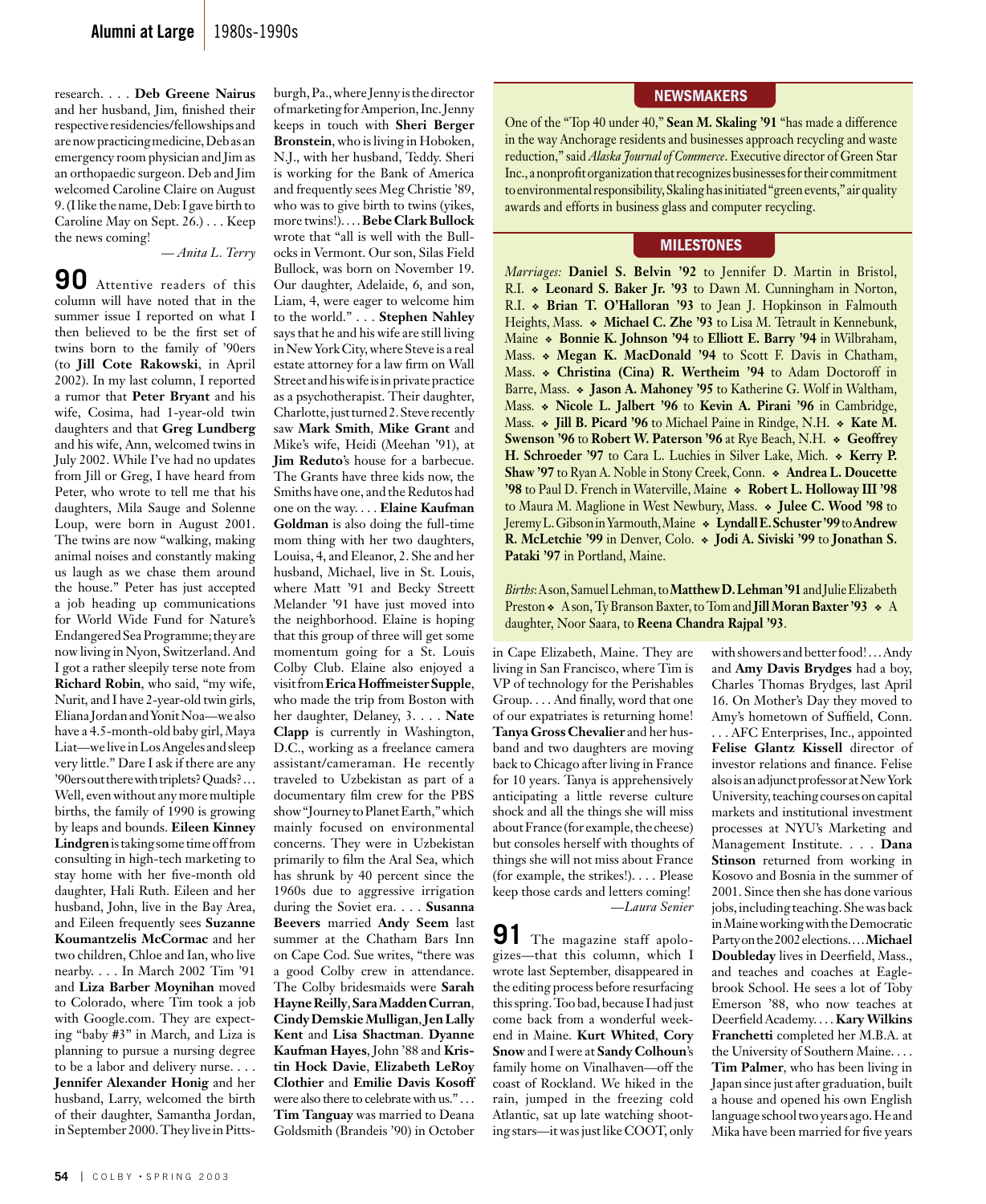and have a son, Alec, 4. Tim studies karate and has advanced from student to instructor. He was back in the U.S. last summer and saw Eric and **Jen Hale Orchard**, who live in East Boothbay, Maine. . . . Rachel and **Josh Wolman** moved last year from New York City to Washington, D.C., where Josh works as the director of admissions and financial aid at the Sidwell Friends School. Their first child, Lily Anne Wolman, was born April 30, 2002. . . . **Greg Jacobson** lives in Annapolis, Md., with his wife of four years, Carrie (a Bucknell grad). Their first child, Brady Jacobson, joined them on July 9, 2002. Greg is a training and development director for American Power Conversion and spends his weeks between Rhode Island and Annapolis. . . . **Kay Cowperthwait**  wrote: "I am living in Northampton, Mass., with my partner and our daughter, Sophie, who was born on March 20, 2001. I am still the head women's ice hockey coach at Amherst College, where I've been for five years. I'm also the assistant women's golf coach, and I'm enjoying both assignments." . . . Jazzy D—a.k.a. **Dan Raymont**—is still living in L.A. with his wife, BonBon. He performed in *The Dreamcatcher* at the Boston Center of the Arts. The show, written by his wife and choreographed by his sister-in-law, incorporated theater martial arts, opera and dance. He also has been writing and performing sketch comedy with Second City in L.A. Keep your eyes peeled for him on the big screen

a Keystone Light commercial. . . . **Meredith Master** is an attorney at the SEC in Washington. She stays in touch with **Josh Ulick**, who is married to Nicole St. John '92 and works at *Newsweek*. . . . **Linnea Oliver O'Neil** still lives in Wellesley Hills, Mass., with her husband, Micah (whose brother, Jamie O'Neil, and his wife, Joyce, are Colby '83 and '84). Linn was director of a preschool until last year when she began staying home with their two children, Brendan, 4, and Mackenzie, 1. Last September Linn had lunch with **Kristen Woods** and **Sally White Eastman** (and her baby, Jake). . . . Edie and **Keith Thomajan**  finalized the adoption of their son, Harlan, who was born in Ho Chi Minh City (Saigon), Vietnam. They were in the city for nine weeks before coming home as a family in early January of '02. About the same time that they met Harlan, Keith assumed the executive director job at Camp Fire

in *View from the Top* and *Carolina* and

USA's Portland (Ore.) Metro Council, a youth-development organization offering educational and recreational opportunities to young people in the community. They've been in Portland almost three years and think it's a great place to live and raise a family. They get out to the Columbia River Gorge and Mt. Hood, and Keith does "an okay amount" of mountaineering and backcountry telemarking. . . . **Campbell Field** lost his job at a dot-com last year in the dot-com crash and now is at General Dynamics Electric Boat. Cam also started law school at night while working full time during the day. . . . **Brynne McCormick** and **Christianmichael ("Mort") Kristan**, of Basalt, Colo., are the parents of Rowan Wolf Kristan, born on August 1, 2002, in Aspen, Colo., at 8 lbs., 9 oz. . . . **Todd Pritsky** is still director of e-learning at a telecommunications training company just outside Burlington, Vt. He got married on September 23 "to a wonderful woman," Stefanie Otterson, in a small wedding in a birch grove at the Trapp Family Lodge in Stowe, Vt. Christianmichael "Mort" Kristan, **Aaron Mosher**, **Dave Douglass** and Evan Metcalf (best man) attended. . . . I finished my master's at Harvard

this past June. I am now the associate director for advancement and planning at the Radcliffe Institute for Advanced Study at Harvard University. I'm still trying to figure out what I'm supposed to be doing, but so far it's stimulating and fun!

#### *—Jen Flynn*

**92** It truly is a small world. Last week a young man (obviously out for a brisk lunchtime power walk) bumped me. I realized it was **Rob DeLello**, who, since he does not have e-mail, brought me up to date right then and there. He and his wife, Kate, had a baby boy, James Carty, on August 30, 2002. James was welcomed home by his sister, Annie, 4, and his brother, Tommy, 3. . . . **Craig Mertens** and **Kris McGrew** moved from Stoneham to Wakefield, Mass., in May and say they are still spending way too much time at Home Depot. They both work in Boston—Kris in the admitting department at New England Medical Center Hospital, where she's the senior insurance pre-certification coordinator, and Craig in the college textbook division of Houghton Mifflin publishing company, where he manages the contracts, permissions and digital rights department. . . . **Kimberly Kennedy White** is living

in Tampa, Fla., with her husband, Kent, and their dog, Scout, a sevenpound Havanese. They celebrated their first anniversary in November. Kimberly is still practicing as a physical therapist and has her master's of science in physical therapy (M.S.P.T.). She has had the honor of working with professional dancers such as the Lord of the Dance tour group when they were in town. . . . **Jenny Alfond Seeman** and her husband just moved back from Berlin, Germany, to Weston, Mass., where they are having a great time visiting with Colby friends in the area. On September 29, they had their third child, Tate William. Jenny had a great time last summer in Waitsfield, Vt., at the wedding of **Katherine Rynearson** to Steve Tagtmeier. **K-K Smith** and **Christy O'Rourke** were also in the wedding. . . . **Chantal Begin** is living in Mt. View, Calif., and has been working as a clinical psychologist at the Palo Alto Veterans Hospital. She still manages to return home to Sugarloaf to visit her family once a year. She spent some time last summer with **Heather Ferguson** in Massachusetts and also ran into **Derek Bettencourt** in California. . . . **Jill Collett Donohue** had her third son on November 4. She reports that everyone is doing great. . . . Laura (Fogarty '93) and **Matt Nerney**'s first child is due on May 1. . . . **Andrea Stanley Loeb** and her husband, Jason, had a baby boy, Owen Stanley Loeb, born April 1, 2002, in Boston, Mass. . . . **Hilda Westervelt** checked in: "I am getting my Ph.D. at Harvard University in classical archaeology. At the moment, I am writing from Athens, where I am writing my dissertation on Greek architectural sculpture. I am hoping to finish this year and am applying for teaching jobs at colleges and universities all over the country (including Bowdoin!)." . . . **Scott Alprin** completed the Marine Corps Marathon (in D.C.) and the New York Marathon on successive weekends (Oct. 27 and Nov. 3). In New York, he and two other guides helped a blind runner from Japan. They are members of a group called Achilles Track Club, which is dedicated to helping disabled runners participate in events for the general public. Their time was 5 hours, 41 minutes and 27 seconds, Scott said, "and we came in 28,978th. He did it! My knee hurts a bit!" . . . **Tabby Archer Biddle** is teaching yoga in New York City and just had her debut as a cabaret singer. . . . **Tara McDonough** has a new job as a researcher at San Francisco's

PBS/NPR affiliate, KQED. She is still doing lots of improv theater. She was looking forward to seeing **Daniel Bar-Zeev Price** at Thanksgiving now that he's finished his first novel and has returned to the social world. . . . **Jessica Maclachlan Hall** and her husband are very happy in Colorado (and say they are *never* going back to Atlanta). . . . In March 2002 **Warren Claytor** passed the last of nine licensing exams to be a registered architect and started his own architecture firm in the suburbs of Philadelphia. He specializes in residential architecture as well as custom vacation homes. He and his wife, Caroline, are renovating the old farmhouse they live in on a horse farm, and he welcomes visitors to the Philadelphia area. . . . Keep the updates coming.

*—William Higgins*

**93 Emilie Abair Barmashi** sent news of **Beth Montgomery**, who recently moved back to Massachusetts with her husband, Phil. Emilie, who attended Beth's wedding in Cushing, Maine, over Labor Day weekend, lives in the Albany, N.Y., area with her husband and their son, Steven. . . . **Rachael Kriteman-Landau**  married Mayer Landau in Swampscott, Mass., on September 1, 2002, with **Robin Lauzon** in attendance. Rachael received her master's in corporate public relations from Boston University and now lives in Rochester, N.Y., where her husband is pursuing a Ph.D. at the Institute of Optics at the University of Rochester. Rachael is a marketing and sales executive at WXXI, Public Broadcasting Council in Rochester, and she and Mayer enjoy scuba diving, hiking and paddling in their new kayak. . . . **Carrie Smith**  is working in development at the Tower School in Marblehead, Mass., and moonlights as a gardener for an estate in Beverly Farms. Carrie and her boyfriend, Tom, raced all summer in a one-design sailboat series. Carrie says that **Sumner Lemon** is still enjoying Tapeii and is the chief correspondent in Tawain for IDG publications. She also sends news of **Kristine Deupree Cramer**, who spent more than a month last summer with her husband and friends canoeing in Alaska. Still living in Sonora, Calif., she is looking into going back to school for a graduate degree in environmental policy. Carrie also recently caught up with **Jason Soules**, who is living in Cambridge, Mass., with his wife and has a consulting job that often takes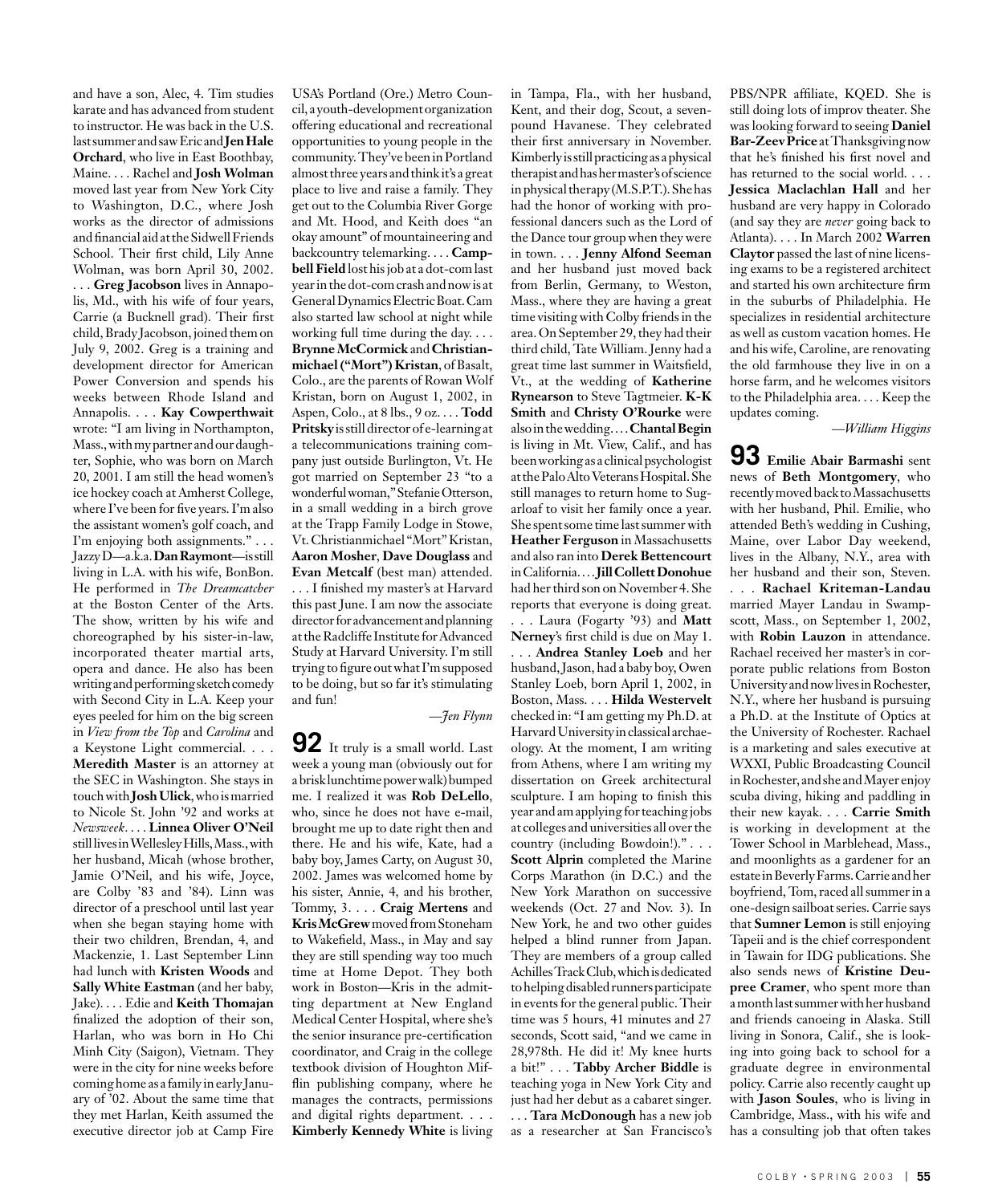# ari druker '93 **Asia Major**

 When Ari Druker '93 graduated from Colby, he didn't linger. "I drove cross-country after I graduated and then went back to New York and just hopped on a plane." His destination? Nagano, Japan (about five years before anyone had heard of it), to teach English in a rural school.

 As the newest English teacher in the small town of Iida, Druker found himself in the spotlight. "I was in the newspapers," he said, "and on TV. [I'd] go out to dinner . . . and the next day I'd go into one of the schools and one of the kids would be like, 'my father's brother runs an Italian restaurant and said you were in there with a girl!'"

 Beyond celebrity, Druker also ran into an unexpected language barrier: "A foreigner speaking Japanese . . . nobody really knew what to do with you. [People] would just look at me and say, 'I don't speak English!' Then I'd have to tell them, 'I am speaking Japanese to you.' They just looked at you and automatically tuned you out. It was quite weird."

 With little prospect of blending into the rural landscape, after a year Druker opted for a change of scenery—Tokyo. The only foreigner among 2,000 natives at Hitachi Maxell Ltd., Drucker spent the next two and a half years perfecting his Japanese in the company's international marketing and sales division. Then, with a couple of years at Pfizer Pharmaceuticals and a brief stint of e-commerce under his belt, Drucker made his way to his current position in the credit risk management sector of Deutsche Bank's Tokyo branch.

In Tokyo, Druker found that people foreigners. And, already unfazed by ur native saw it as "just another big city where the Japanese . . . kind of a big version of  $\uparrow$ past eight years, Drucker has watched much more international, with foreign and magazines popping up everywher basically conduct your everyday living speaking Japanese. But, of course, half the fun is doing things differently," he insisted, "so I try not to do only the things that foreigners would do."

him to Portland, Maine. Carrie reports that **Dan O'Grady** is living on an island off the coast of Maine and working as a fellow with the Lobster Conservancy. . . . John and **Katie Olsen Smith** own a home in Steamboat Springs, Colo., where Katie teaches at a private school. They visited **Kathaleen Smyth** and her boyfriend, Matt, who live in a 1920s farmhouse in Hyde Park, Vt., where Kathaleen is employed with a worldwide walking vacation company. Recent fringe benefit adventures include Ecuador and the Galapagos Islands. Kathaleen says **Nive Filipo Bailey** and husband Tim recently relocated within San Francisco, Calif., where Nive works with Intel. Just a few blocks away in San Francisco are **Wendy Holcombe**, husband Carl Kawaja and baby Catherine. **Susan Furst Knight**, husband

Bill and daughter Abby recently relocated from N.Y.C. to Old Greenwich, Conn., and are expecting another baby. Susan is preparing to join the board of a nonprofit program for substance abuse treatment and prevention. **Hilary Gehman**, who was a member of the U.S. women's rowing team in the Sydney Olympics, is now in pursuit of a seat in the 2004 Olympics! Recently she was in Seville, Spain, rowing in the quad in the World Championships. Hilary somehow manages to find time as Georgetown's freshman women's crew coach. . . . **Lenny Baker**  married Dawn Cunningham in Cranston, R.I., on August 10. They visited Key West and Aruba on their honeymoon and now make their home in Pawtucket, where Lenny is a teacher and head football coach at Cranston West High School. . . . **Ben Clough** 

is in the Marine Corps Reserve as a javelins platoon commander with 1st Battalion, 25th Marines out of Ft. Devens, Mass. He completed his active duty tour with the Marines in February 2002 and has been working for Pfizer Pharmaceuticals. He and his wife, Liz, and their son, Charlie, recently moved to Wells, Maine, and Ben and Liz are expecting their second child this summer. . . . **Louise Jalbert Brogan** lives in Niskayuna, N.Y., with her husband and son and works at General Electric Global Research as a lead biochemist. Louise recently visited **Suzie Girard** on her way to a meeting in Santa Cruz, Calif. . . . **Beth Foohey** married David Moore on November 16 on Cape Cod. Attending the wedding were **Erin McTernan Aaron**, **Sue Kairnes Baker**, **Sue Liacos-Dix**, **Sarah Oelkers** and Jon

'94 and **Kristen Schuler Scammon**. Beth, a second grade teacher, and Dave went to the tropics for their honeymoon. Kristen and Jon were expecting their first baby in January. Erin and her husband, Bryan, were expecting their second child (daughter Katy is 2) in January as well. Sue Liacos-Dix recently started her own business, Ipswich River Scrapbooking Company. Sarah, Sue Kairnes Baker and her husband, Steve, were training for the Walt Disney Marathon in January. . . . **Sarah Steindel Keating** is the director of admissions for Keystone College, a small private liberal arts college in northeastern Pennyslvania. Her husband is "Mr. Mom," taking care of their daughter, Isabel, full time while running a travel business, Venture Travel, from home. Sarah is still working for the National Ski Patrol



 Despite his cultural immersion, however, this ex-pat still finds time to organize what he calls the "official unofficial [Colby alumni] club" in Tokyo. Born out of a casual dinner with Kurt Niebuhr '94,

Nozomi Kishimoto '96 and Oak Professor of East Asian Language and Literature Tamae Prindle, the first event got off the ground about five years ago. "We figured if it's fun and easy for the three of us to get together," he said, "it would be equally as easy and fun to meet the other alumni in Tokyo."

 "Some of the other clubs are quite official," Druker said. "I know for Dartmouth, people pay dues and there's like a secretary." But events in Tokyo seem to spring up more organically: "Whenever there was a reason to get together—we would. A music teacher at Colby was coming over with something like the Portland String Quartet or maybe a Waterville quartet. So we held an event then. Typically it's small, casual, but fun. It's always good to catch up."

 Combining forces most recently with Michelle Kang (Williams '95), Druker now coordinates functions open to all NESCAC alumni. One recent event was a NESCAC bowling tournament at the Tokyo American Club. Bowling in Tokyo? Drucker saw the irony: "I think it's kind of like

bowling in the States—you know, more on the fringe. I mean, above bowling anymore?" But as Druker

> Io, who works for Japan Airlines, quite settled in Tokyo. And its seeking internships or alums 1, he's getting used to being guy there. "It's so funny," Druker 've kind of become the unofficial vol contact. I don't know if I'd be 1g *all* of this if I were in the States . . but I do what I can."

*—Leila Porteous '02*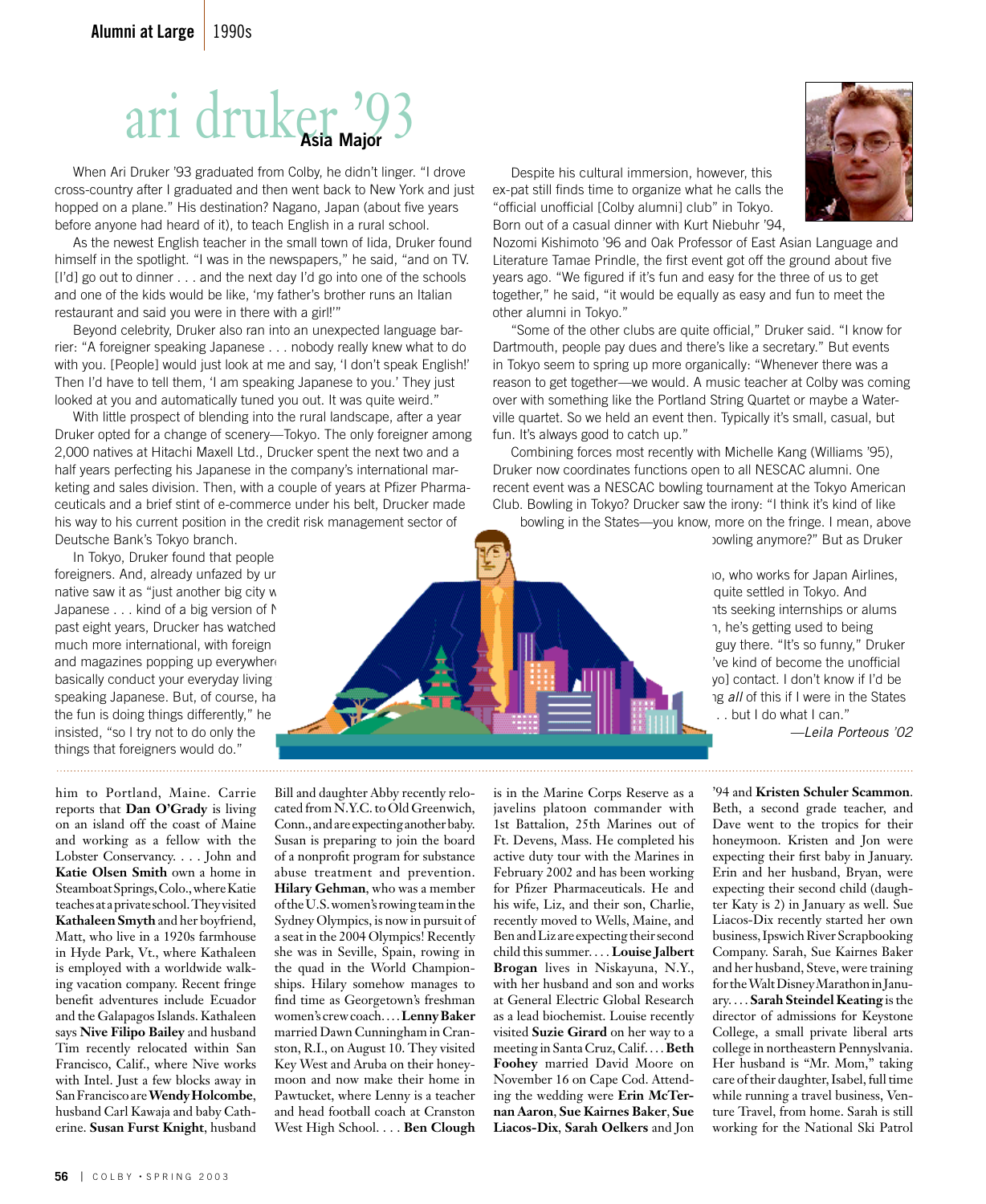on the weekends and got "certified" in April 2000. She is one of a small number of women at this level in the United States. . . . **Jon Eddinger** is in Maine, in the midst of his cardiology fellowship at Maine Medical Center. Jon is engaged to be married to Robin Currier in June and says, "It seems as though I've been in school forever, but I love it." . . . Thanks to everyone who sent in news, and I am looking forward to seeing you all at *reunion*!

*—Beth Curran*

**94 Julie Ackerman** married William T. Kaeli Jr. on June 2, 2001, in Bay Head, N.J. . . . **Stephen Doherty**  is working in the biomedical field at a small company in Cambridge, Mass. On August 24, he married Emily Webster, who just completed her J.D. at Quinnipiac University School of Law and is now a clerk at the N.H. Superior Court in Strafford County. They honeymooned in Vero Beach, Fla., and now live in Newmarket, N.H., with their cat, Bubba. . . . **Kristin King** married Brett Farbstein on August 25, 2002. Attending were **Deb Fitzpatrick**, **Peter** and **Sally Reis DelGreco**, **Marc Dantos**, **Eric Burger** and **Susie Belknap**. Kristin and Brett bought a home in Durham, Maine. She is finishing grad school at USM in public policy and management and working as a researcher on a study looking at the cost and quality of child care across the state. Sally and Peter moved to Portland in February a year ago, and Susie Belknap also moved to the area last summer. . . . **Bonnie Johnson** and **Elliott Barry** married in September in Wilbraham, Mass., with **Jared Morgan** as best man. Bonnie is a project coordinator with Education Development Center Inc. in Newton. Elliott is a financial analyst with Saint Gobain Inc. in Worcester. Then on October 19, Jared married Cathleen Kennedy Maurer on Block Island, R.I. Cathleen, a Fairfield University graduate, is an associate director for new business at *ESPN* Magazine and ESPN.com in New York. Jared is a VP for commercial real estate disposition and lease restructuring at Excess Space Disposition, a real estate company in Lake Success, N.Y. . . . **Ed** and **Kara Gilligan Ramirez** had a baby girl, Sophia Jane, in March 2002. They live in Brookline, Mass. . . . **Paul Matthews** and his wife welcomed son Quinn Donald last April. Paul is the director of government and public affairs at the Worcester Regional Chamber of Commerce. Joan and **Jeffrey Cohen**, both attorneys at Wyeth Aherst Pharmaceuticals near Philadelphia, welcomed son Timothy Asher Cohen in August. Jeff and Paul look forward to their sons continuing their tradition of arguing the Red Sox vs. Yankees rivalry. . . . On September 1, 2002, Richard and **Laura Eanes Martin** had their first baby, 8 lbs., 9 oz. Isabel Katherine Martin. Laura is not teaching this year (at Blair Academy in Blairstown, N.J., where they have been for eight years!), but she is running a dorm and is an academic advisor for part of the junior class. Recently, **Stacey Warner** and **Andie Sulak** flew in from San Francisco, Calif., to visit. Then **Chris Abbott** (N.YC.), **Ham Thompson** (Boston) and **Elizabeth Bancroft** (who just moved close to Laura) visited for lunch. Laura said that Ham and Chris haven't changed an iota since the day she met them. . . . Alice (Amstutz '95) and **Greg McDonald**  had a baby girl, 6 lbs., 11 oz. Molly Annette McDonald, on Nov. 11, 2002. Both Molly and Alice are doing well. . . . Sharon and **Matthew Salah** are the proud parents of 2-year-old daughter Bethany. . . . Rev. **Katie Morrison** was ordained in the Presbyterian Church (U.S.A.) on October 21, 2001. She is the national field organizer for More Light Presbyterians, a nonprofit organization working for the full welcome and inclusion of lesbian, gay, bisexual and transgendered persons and their friends and families in the life and ministry of the Presbyterian Church. She and her partner, the Rev. Curran Reichert, celebrated their "holy wedding union" on February 17, 2002. John Cook '92 participated in the service. . . . **Melissa Wilcox** will finish her curacy at the Church of the Holy Comforter in Kenilworth, Ill. (just north of Chicago) and move to Madison, Wis., this summer. Her husband, Adam Kradel, is pursuing a Ph.D. in political science at the University of Wisconsin. They bought a house two miles from the university and blocks from the arboretum and lakes. She hopes to find work in a downtown Episcopal Church. . . . **Josette Huntress Holland** and her husband spent six weeks last summer in Guatemala learning Spanish, then took a four-week trip to Italy and the U.K. with their family. . . . **Sara Ferry Gyan**  recently met up in Las Vegas with **Lori Cohen Sherf** and **Kamin McClelland Macomber** and, together with their husbands, celebrated Kamin's 30th birthday. Lori and her husband, David, just bought a house in Marblehead, Mass., and are expecting their second child in April. Kamin and her husband live in Walnut Creek, Calif. Kamin is still at ModemMedia and was recently promoted to media director for their San Francisco office. . . . Last summer **Jess Matzkin** led an outdoor adventure trip (backpacking, climbing, rafting, kayaking) for teenagers in the Pacific Northwest. She was in New England in August for **Elizabeth Labovitz**'s "beautiful wedding," where she saw **Michelle Tadros**, **Kimberly Valentine Walsh**, **Stephanie Goff**  and **Allison Guth Wells**. Michelle and Kimberly are both living in Denver, Colo., and Jess is working towards her master's in social work at Boston College.

*—Tracy K. Larsen*

**95** The Colby Club of Seattle event last September saw an excellent turnout from the Class of '95! **Jen Benwood**, who's in a three-year podiatry surgery residency, attended with Conrad Saam '96, who does sales and marketing for a Web design firm called Smashing Ideas. **Michelle Wyemura**  is working as a physical therapist. They reconnected with **Jen Merrick**, **Kate Kraft**, **Darrell Sofield**, a geologist in Tacoma, **Patricia Jurriaans Hunkins**, who recently finished her master's in teaching and is now teaching middle school science, **Lisa Kenerson**, a consultant, and **Sarah English**, the assistant admissions director at the Seattle Art Museum. . . . Last summer **Andrew Vernon**, **Michelle Grdina**, **Kathy Christy**, **Cara O'Flynn** and I drove down to the Jersey shore to the annual Bay Head, N.J., Fireman's Clambake. We ran into Julie Ackerman Kaeli '94 and her husband, Bill, and Julie, Kathy and I reminisced about the year we lived on the same floor in Treworgy. Ah, the memories. . . . My roommates **Andrew Vernon** and Joshua Eckel '94 and I went out to L.A. and San Francisco to visit **Chris Lohman**, Abby Eskin '97, **Mike Rosenthal** and **Marc Rubin** for Marc's birthday. . . . Jonathan Blau '94 married Heidi Bolles last October in a beautiful ceremony at Lambert's Cove Inn in West Tisbury on Martha's Vineyard. Attendees included Andrew Vernon, Josh Eckel, Marc Rubin, Chris Lohman, Abby Eskin, **Sean McBride**, Ben Jorgensen '92 and me. JB and Heidi live there year-round working at JB's two Jaba's Gallery stores on the island. . . . Heather Engman '97 and **Michael Murphy** were married in August 2002 in Bar Harbor, Maine.

**Mike Metz** and **Bram Lutton**. Heather is a second-year student at Northeastern Law School and Tufts University School of Public Health in Boston. Mike is a fourth-year student at Tufts University Medical School. They reside in Somerville, Mass. . . . Twin sons Connor Joseph and Caleb Louis were born in August 2002 to Derek and **Karen Spires Finkelman**. . . . After living a nomadic lifestyle for several years, **Marc Herbst** has lived in Los Angeles for three years now. Marc is an artist and writer and since May 2002 has participated in several exhibitions in Los Angeles, Chicago and Germany. Marc describes his work as "contemporary art—a mix of concept, sculpture, drawing and applied media technologies." Marc and his brother, Robby, recently published the first issue of their magazine, *The Journal of Aesthetics and Protest*. Available in print and online (www.journalofaesth eticsandprotest.org), the journal is "a conscious collision between the fine art and activist cultures," writes Marc. The magazine has them meeting "lots of interesting folks with great ideas." . . . **Erica Kay Fertig** is in New York,

Attendees included Kristin Carr '96,

working as a freelance production coordinator for feature films. She most recently completed *Analyze That* and *Sweet Home Alabama* and is currently working on *Eternal Sunshine of The Spotless Mind* with Jim Carey, due out in late 2003. . . . **Kate Fabozzi** married Eric Ehmer in September 2002. In attendance were **Jennifer Rock**, **Sandy Bugbee** and Jonathan Bardzik '96. Shortly after their honeymoon in Hawaii, Kate and Eric purchased a home in Coventry, Conn. Kate works in the Hartford, Conn., office of PricewaterhouseCoopers. . . . **Hannah Swenson** got married in October 2002 to Taylor Vaughan, whom she met four years ago when they were living in San Francisco. **Katie Bolick**, **Erika Troseth**, **Amy Borrell** and **David Berner**  were in attendance, as was **Lisa Grey**, who did some time at Colby. Hannah and Taylor live in Austin, where she is getting her master's of architectural studies in historic preservation at the University of Texas. . . . Ted and **Beth Timm Preston** welcomed their son, John Thomas "Jack" Preston, on November 12, 2002. Jack weighed in at 6 lbs., 11 oz., and measured 19 inches. Mom, Dad and Leo the dog are doing well. . . . **Lissie Dunn Monroe** wrote that **Deanna Loew**  married Chris Lucia in June 2002. The wedding took place in Massachusetts,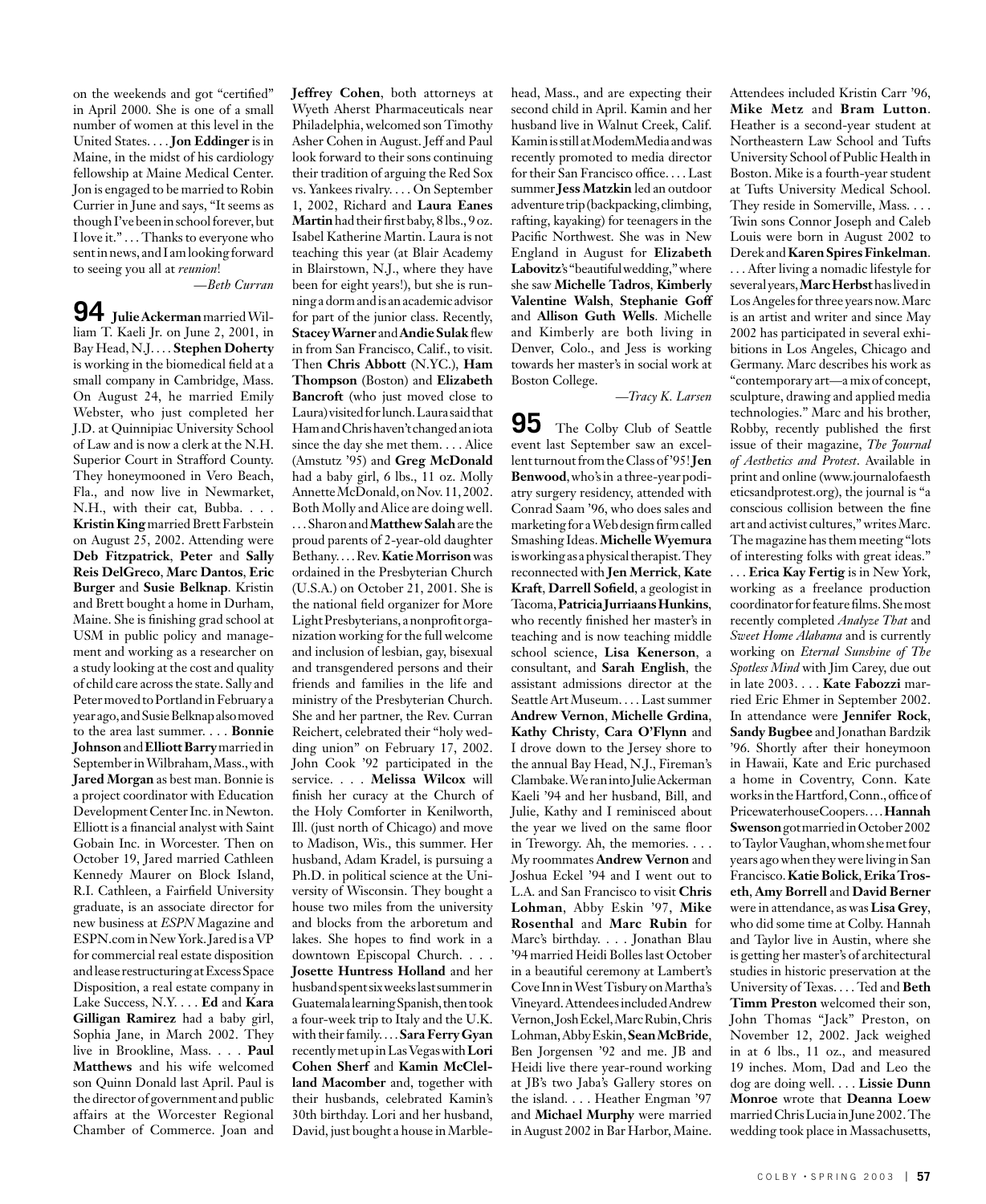with **Deborah Fletcher Muniz** and **Nicole Breen** as bridesmaids. Lissie, who would have been in attendance except that she had just given birth to daughter Alexandra Dunn Monroe, is working at the University of Arizona part time and enjoying being a new mom. Lissie also reports that Nicole and her husband, Seth, live in Maine, where Nikki is a physical therapist and Seth is an R.N. . . . **Lindsay Bennigson Jernigan**, who is working on her Ph.D. in clinical psychology at the University of Vermont, ran into Bob Schneider '94 in the psychology department recently. Lindsay and her husband expect their first baby in April. . . . **Stephanie Brewster Haen** gave birth on November 20, 2002, to Brewster Lee Haen, "a late-to-bed, early-to-rise kind of guy, so we are still trying to adjust," wrote Stephanie (whose email to me was postmarked at 6:30 a.m. on a Sunday). Stephanie and Jason are living in Virginia Beach. She left her job with Citifinancial to be a stayat-home mom and was really looking forward to it. . . . **Jed Dunkerley** was featured on the cover of the November 11, 2002, issue of *The Stranger*, a free, Seattle-based publication with a comprehensive guide to shows and clubs. The cover photo features Jed sporting what could qualify as the finest mullet in the Pacific Northwest. Look for it at www.thestranger.com. . . . **Chris Haigh** is still living in Jamaica Plain, Mass., with her dog, Bailey. She started a new job last September as the assistant director of a small nonprofit called SpeakOut, the nation's oldest gay, lesbian, bisexual and transgendered speakers' bureau. She plans to go back to school next fall to get her master's in education. . . . **Steven Horsch** bought a house in Arlington, Vt. He is the associate director of alumni relations and development at Bennington College and says he's having a blast being back in rural New England at a small New England college. . . . **Matthew Tangney** is a Spanish teacher at Milton (Mass.) High School. Matt received his master's in education from the University of Massachusetts at Boston. Before he started teaching in Milton in 1998, Matt was a Spanish teacher at Arlington High School in Massachusetts. He also coaches freshman girls' lacrosse and freshman boys' soccer. . . . **Dan Polk,** a history teacher at Terra Linda High School in San Rafael, Calif., was recently married to Jennifer Erin Ray. Present (in spirit or tangibly) were **Ben Bartlett**, **Chris Shore**, **Jesse Mechling**, **Matt Zalosh**, George

Photos of weddings or commitment ceremonies involving Colby alumni may be submitted for use on "The Blue Light," Colby's alumni Web site. Visit www.colby.edu/alumni/alumgatherings.html to view photos of weddings and other alumni gatherings. Please identify all alumni pictured, including class years. Send prints to Alumni Relations, 4310 Mayflower Hill, Waterville, ME 04901-8843 or e-mail digital images to alumni@colby.edu.

Samuels '96, **James Cerwinski** and the Redwood trees.

*—Yuhgo Yamaguchi*

**96 Kathy Alexander Romeo**'s daughter, Grace Kathryn, turned 1 in September. Kathy's been able to stay at home with her and watch her grow. . . . **Kylie Taphorn** got married in May to Chris Thoma—six years to the day of our graduation. **Linnea Basu**, **Nozomi Kishimoto**, **Carey Page** and **Stephanie Paul** attended. Carey (who caught the bouquet!) is currently in school pursuing a degree in graphic design. Kylie and Chris live in Sacramento, where Kylie is an attorney with Dependency Associates of Sacramento. Nozomi is at Deutche Bank in Tokyo, Stephanie was married in July and lives in Alexandria, Va., and Linnea lives in Boston and is a recruiter for Northwestern Mutual. . . . **Hacho Bohossian** is in his residency at Beth Israel Hospital in Boston. . . . **Nancy Huynh** is working at Congress Asset Management and living in Quincy, Mass. . . . Brit and **Tim Lieberman**  live in Seattle. They were planning a 120-mile trek, the Tour du Blanc, through France, Italy and Switzerland. They recently saw **Eric Gordon** and his wife, Katie (Quackenbush '98), when they stopped through Seattle on their way to an Alaskan cruise. .

. . . **Chris** and **Cate Kneece Wnek**  live in Salem, Mass., and recently celebrated their fourth anniversary. Chris is a second-year dental student at Tufts University, and Cate is an analyst at Fleet Global Markets. They recently received a visit from **Ruth Bristol**, who is in the third year of her neurosurgery residency in Phoenix, and they have bumped into **Kristin Carr** and **Lauren Whittaker** in the Boston area. . . . Mark and **Cindy Starchman Hruby**  became parents in August to their first child, Danica Simone. Cindy's currently taking maternity leave but plans to return to her job as an English teacher and chair of the English department at St. Edward High School in Ohio. . . . **Grace Jeanes** finished her M.B.A. and currently works for Johnson and Johnson on the new IBOT, the wheelchair that can climb stairs and navigate rough terrain. She's also building a deckhouse and enjoying her two Boston terriers. . . . After two years of grad school at SUNY-Stony Brook, **Earl Lewis** decided that science was not his cup of tea and decided to pursue a career in the restaurant industry. He's moved back to Maine, where he is a chef in Portland. . . . **Caitlin Johnson**  is getting her master's in fine arts at the University of Virginia. . . . John '94 and **Julie Erickson Bond** moved to central Vermont in the fall. Anyone in the area, drop her a line. . . . **Bernadette Graham** works for the USGS in Moab, Utah, where she is studying the biology of soil crust. She was to be married in February to Micheal Hudson. . . . **Andrew Rice** sadly reports that his brother, David, was killed in the 9/11 World Trade Center disaster. Andrew, who lives in Texas, has been involved in a family group for peace and non-violence and planned to speak at the United Nations on September 11, 2002, as well as at other peace and justice conferences. He also works with a group that fights religious extremism in state politics. He and Apple plan a July wedding in Colorado. . . . **Keith Albert** received a Ph.D. in analytical chemistry from Tufts University and is engaged to marry Pamela Foster in August. He recently attended the wedding of **Greg Nehro** and Dianna Dresser '97. **Brendan Gilligan**, Soren Peters '97, **Matt Maleska**, **Colby** and **Amy Ostermueller Wyatt**, **Ginger Comstock** and Amy Robertson '97 were all in attendance. . . . **Carrie Califano** is still in Fairbanks, Alaska, but plans to return to the Northeast after completing her JAG requirements. . . . **Emily Guerette** works as a training director for Starz Encore Movie Channels in Denver. She got engaged in London over the Fourth of July to Scott Reid and plans a summer wedding in Maine. Her bridesmaids will include **Laura Whittaker**, **Rachel Moritz** and Erica Moore Coombs '97. Emily recently saw **Amy Jackson**, who ran in a marathon in Alaska for the Leukemia Society. . . . **Elizabeth Garbe** moved to Denver to start her M.S.W. . . . **Amie Sicchitano** married Michael Taylor in July. She's teaching kindergarden at Tenacre Country Day School in Wellesley, Mass., and her

husband is a senior account manager for Paetec Communications in Waltham. . . . **Danielle Beaudin** is to marry Iain Brainford in April. She has an M.L.S. degree from UNC-Chapel Hill. . . . **Nicole Jalbert** and **Kevin Pirani** were married last June. She is a testing coordinator at Boston University, and he is a research consultant at Cambridge Associates. . . . **Philip Svor**  graduated in June 2000 from Auburn's vet school and recently joined the staff at the Newtown Veterinary Hospital. His wife is a vet as well, and they own a growing family of pets, including five cats, three ferrets and two dogs. Talk about taking your work home with you! . . . **Johanna Helwig** was married to Jeffrey Rajchel in June. She is a clinical social worker at Cambridge Hospital, and her husband is the director of a specialized foster-care program. . . . **Marybeth Thomson** and **Peter**  Luber were married, as were James Loveland and **Jen Vogt**. . . . **Lindsay Frantz** had a baby boy named Eben. . . . **Kate Swenson** was married to **Rob "Chip" Paterson** last June. Latest word was that Kate was employed by a software company in Wyoming and Chip was an environmental consultant in Boston. . . . **Kevin Emerson** and Anne Michelle Clougherty '94 were married in September. He teaches science at the Neighborhood House School in Dorchester, Mass., and Anne is studying to be a physician's assistant with a master's in health sciences. Kevin is the drummer in a funk and soul band, Soulwork, which has been together for three years and has a studio album out as well as a live CD.

—*Kim Schock*

**97 Andrea Dehaan** writes that she's going broke working for human services in Boston ("a negative") but lives with **Amanda Bligh** ("a positive") in Somerville. They had a holiday party attended by **Simone Kaplan**, **Molly McLellan**, **Summer LaPlante** and **Dave Hanauer**. . . . Newly minted class president **Adam Elboim** is in his first year of business school at Duke. He moved to Raleigh last summer after leaving San Francisco, where he started a mobile medical company with his father. He reports that **Stephanie Blackman** is in Portland, Ore., pursuing her Ph.D. and teaching. . . . **Mike Barber** still teaches at the Shackleton School in Ashby, Mass. . . . **Jon Levin**  finished Suffolk law school, passed the bar and is working as a title lawyer with his father. He and his fiancée,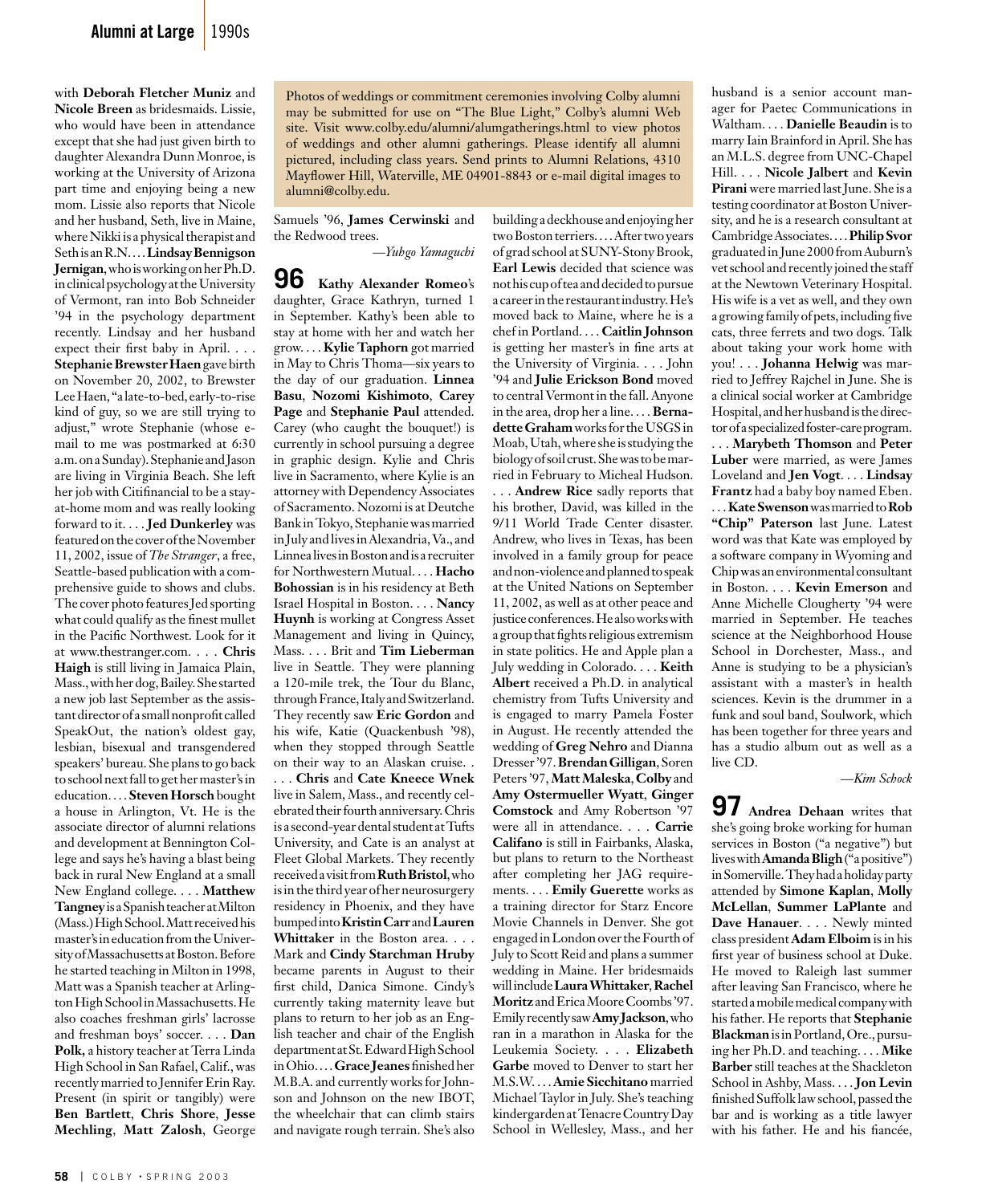Beth, will get married this summer. . . . Congrats to **Simone Kaplan**, who is engaged to Glenn Cratty and planning a September wedding. She recently visited **Heather Bend Warzecha**, who lives in Saint Paul, Minn., with her husband, Matt. Heather teaches middle school and coaches crosscountry skiing. . . . **Tay Evans** and her fiancé, Mike Peck, just moved to Hamburg, Germany, where Mike is doing some post-doc work. They will be married in June. . . . **Jennifer Higgins** is still working on her combined degrees in women's studies (Ph.D.) and international health (M.P.H.) at Emory University in Atlanta. She recently defended her prospectus for her Ph.D. dissertation—the role of pleasure in women's contraceptive use. In the meantime, she's been working for an organization called Ipas (based in Chapel Hill, N.C.), which works to decrease unsafe abortion worldwide. . . . **Erwin Godoy** completed basic training at Fort Sill in Lawton, Okla. During the eight weeks of training, he received instruction in drill and ceremonies, rifle marksmanship, weapons, map reading, tactics, armed and unarmed combat, military courtesy, military justice, physical fitness, first aid, Army history, core values and traditions and special training in human relations. . . . After five years working for Governor of Maine Angus King, **Marc Fairbrother** accepted a position at the Institute for Global Ethics in Camden, Maine. "The thought of me being an ethicist frightens many people—myself included," he wrote. . . . Jenny and **Rick Unruh** welcomed Rebecca Kathryn Unruh into the world on November 24, 2002. Rick is finishing a second bachelor's degree in civil engineering at Northeastern University. Upon graduation this spring, he'll attend graduate school in the Boston area to complete a master's in civil engineering. . . . Katie (Taylor '96) and **George Kennedy** also have a new arrival, son Declan Colby Kennedy, who was born August 28, 2002. . . . Since there are so many of us getting married (myself excluded), this is a *great* time to check out DivaDesignz (www.divadesignz.com), owned and operated by **Jennifer Lawrence**. She has had booming business from Colby classmates, who are always able to find that special something for those special people in our lives. (Hot item: wedding invitation plates.) She's also been working on her bowling skills while volunteering for the Special Olympics. . . . **Kara Patterson** was married in late December to Ken Waters. She is still in medical school at Dartmouth. . . . **Cryselle Greenaway** has been working as a victim witness advocate with the Suffolk County District Attorney's Office since 1998. She recently took the LSAT and is applying for law school for the fall of 2003. . . . **Sarah Holmes** graduated from Boston University with a master's in psychology and opened a Boston branch of her company, Pentec Handwriting Consultants. The company specializes in personnel selection, forgery and fraud detection and jury and trial consultation. . . . **Kayla Baker** is getting married in June and will graduate from optometry school in June 2003. . . . **Deidre Brochu** is getting married in October and will graduate from nurse practitioner school with a specialization in geriatrics in May 2003. . . This from **Ellie Peters**: "Things are going okay, I guess. That husband of mine is still a good for nuthin', beer swillin' TV addict. The kids are all in special ed but soon we are hoping that the rigors of the fourth grade will potty train the twins. And as for me, the money that I make working nights down at Ray's House of Laydees keeps us afloat." . . . And from **Alvaro Madrid**: "After living in New York and working as a paralegal for two years, I moved to Philadelphia with my Colby-met wife (as of August 2002), Jessi Schwarz '99. I finished at Temple Law School and am working for the firm of Bodell, Bove, Grace and Van Horn as an associate in their insurance defense division. My best man was **Jason Klein**, and the reclusive **Alec Rowe** was able to grace our party with his presence as well." . . . Congrats to **Mark McInnis**, who plans a summer wedding to Darcie Veilleux. Mark is currently an M.B.A. student at Boston College and is employed at IBM in Boston. . . . **Adrienne Clay** received an Andrew W. Mellon Fellowship in Humanistic Studies. . . . **Andrew Weber** is an investment banking director in New York. . . . **Chris Cintavey** recently returned from Operation Enduring Freedom to his home port of Yokosuka, Japan. Upon return from his deployment, he spent his leave traveling in Australia. He has attained the rank of lieutenant in the U.S. Navy. . . . I'm teaching English and history at a charter school in Dorchester, Mass. I absolutely love what I do.

*—Kimberly N. Parker*

**98** Congratulations to all those

married and engaged recently. **Justin Fredrickson** and **Montine Bowen** were married in October. . . . In Boston on October 12 **Sara Rigelhaupt** was married to Geoff Cramer. Geoff is a real estate agent, and Sara continues to teach Latin. They live in Roslindale, Mass. Alums at the wedding were **Alice Wong**, **Peter Bowden**, **Geoff Herrick**, **Kevin Fontanella**, Andy Brown '99 and Jenn Lisk '00. . . . **Andrea Douchette** was married on July 14, 2002, to Paul French in Weld, Maine, and honeymooned in Southwest Harbor, Maine. They still live in Portland, Maine. . . . **Kirsten Staaterman** and **Graham Nelson**  were married on the Cape last September. . . . **Jon Bolton**got engaged to **Jenny Johns '97** in August and set the wedding for Memorial Day weekend of 2003 in Jenny's hometown of Powell, Ohio. Jon is in his second year of law school at Columbia while Jenny is in the process of getting her master's of English education at Teacher's College. . . . **Annie Kuniholm**, who is living in Washington, D.C., is engaged to Craig Lundsten '97 and planning a wedding for this summer. Annie recently started work in exhibitions at the Freer Gallery of Art/Sackler M. Sackler Gallery, the Smithsonian's Asian art galleries, and is having a great time. . . . **Sally Heath** is engaged to Chris Kilbride and plans a wedding for June 21 in St. Louis, Mo., with **Jenna DeSimone McLaughlin** and **Thayer Oberg** as bridesmaids. Sally is currently a school social worker for the Special School District of St. Louis County, where she works with children with special needs and mental health concerns. . . . **Jared Fine** was married in R.I. last September to Liz Hubbard '01. Colby friends on hand were **Dave Goldman**, **Andy Smith**, **Miguel Leff**, **Jodi Beznoska**, **Robyn Thomlinson**, **Beth Anderson**, **Kevin Landis**, Adella Mikkelsen '99 and Matt Provost '97. Jared, Dave and Andy, the founding members of the Blue Lights, sang an old Blue Lights tune at the reception. . . . **Dan Maccarone** is living in New York. He'd been to North Carolina, where he directed his first music video. Four TV commercials that he produced and assistantdirected for *Sports Illustrated* currently are running all over the country. His adaptation of Choderlos de Lacolo's *Les Liaisons Dangereuses* (written with Brad Reichek '00) premiered at the Abingdon Theatre in N.Y.C. in December. Also at the Abingdon is a one-act that he wrote called "The

Wedding Night." . . . **Rachel Westgate** is doing admissions, teaching and coaching at the Perkiomen School in Pennsylvania and also doing some college advising. She says she tries to convince them they all should go to Maine, but they're afraid of the cold! She has enjoyed the switch from business to education and likes running into other Colby alumni such as **Nina Perkins Newman**, Chris Tompkins '89 and Aaron Whitmore '99 at school fairs and conferences. . . . **Stephanie Andriole**, who lives in New York, will graduate from grad school in May and hopes to find a job in the Northeast. Last fall she met up with **Laura Higginson**, **Dave Bernstein**, **Emilie Archambeault**, **Nancy Joachim** and **Miguel Leff**.Stephanie also welcomes **Kristi Straus** back to the East Coast! . . . **Maggie Drummond** is living in Portland, Maine, and is working for a nonprofit environmental organization called Toxics Action Center, helping community groups and citizens who are fighting toxic pollution in their backyards. She also reports that **Julie Williams Helentjaris** is a newlywed living in Lincolnville, Maine, with her husband, Dak. She has seen **Emily Record**, who just moved to Hawaii for a year, and had a nice visit from **Jen Rose**. . . . **Becky Allen** is living in South Royalton, Vt., and teaching math to sixth, seventh and eighth graders in Tunbridge, Vt. She often speaks with **Mignon Winger**, who is in her third year of film school at Syracuse, and **Myles Merrell**, who is in graduate school at UNH. . . . **Alyssa Giacobbe** wrote to announce that **Erika Ayers** got engaged to Brett Nardini '96 and that **Gloria Rottell** graduated from Brooklyn Law School and passed the bar. . . . **Harris Eisenstadt**  (www.harriseisenstadt.com) continues a busy career in music. He is based in Los Angeles and spent December and January researching Mandinka music and dance in the Gambia. . . . While grinding away doing vendor management at Bank of America in Charlotte, N.C., **Farrell Burns** qualified for the Olympic Trials in the marathon (the trials are in April '04 in St. Louis) with an incredible time of 2:47:07 at the Chicago Marathon. She also headed to San Diego to party with **Kirk Schuler** and **Katie Taylor** and hit the trails with **Meg Rourke '99** over New Year's! . . . **Marie-Claire Overgaag** writes that in May 2002 she received her master's of science in nursing from Massachusetts General Hospital-Institute for Health Professions and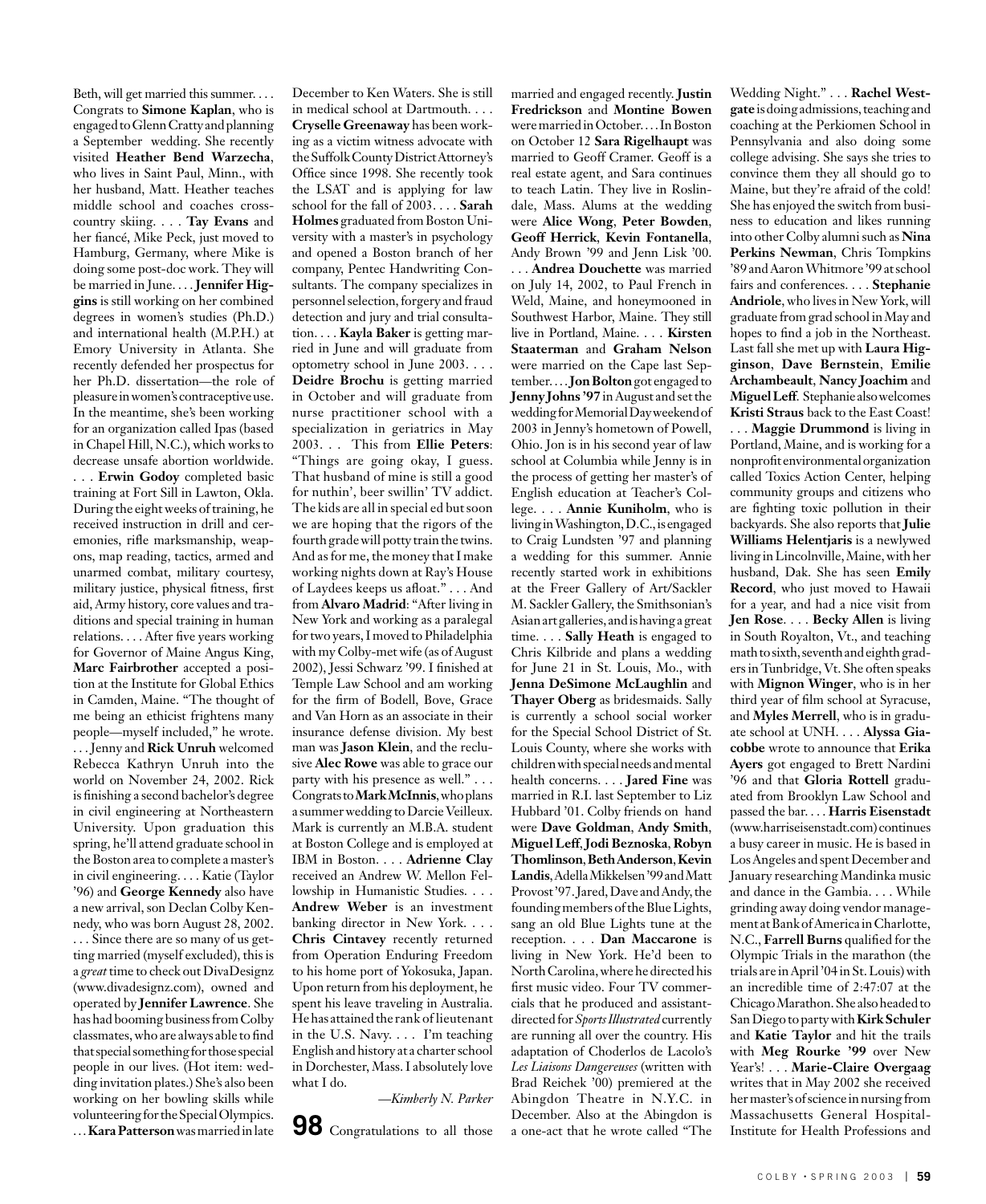has since moved back to California. She is working in the Bay Area as a nurse practitioner and is living with her fiancé and planning a September wedding. . . . **Stu Willson** is still living in Brooklyn and working as an associate director at UBS Warburg in N.Y.C. Over the past year he has spent time applying to grad school, surfing in Costa Rica, running in the N.Y.C. Marathon (raising \$10,000 for Memorial Sloan-Kettering Cancer Center) and trying to record an album. . . . **Katie Daugherty** is working as an editor for Abbott Laboratories and also is pursuing her M.S.W./M.P.H. degrees at Boston University. She recently became engaged to a Bates graduate but refuses to wear his Bates sweatshirts and has campaigned for Colby a great deal at his Bates functions. . . . Remember to set aside the first weekend in June for our fifth reunion! See you then! *—Brian M. Gill*

**99** The wedding bells are ringing out of control for the Class of '99! **Christie Browning** is engaged to Adam Rana '98, who proposed on the Fourth of July in a Venetian gondola in Central Park—très romantic. Adam and Christie plan a summer '03 wedding. . . . **Chris Brady** and **Amy Walker** got engaged over the summer and are planning a fall wedding in the Boston area. They currently live in Essex, Conn. . . . **Martha Healy** and Kristian Fried planned a winter 2003 wedding. Martha finished her master's in medicinal chemistry last fall at the University of Kansas. . . . **Melanie Puza** is engaged to Mike Pearl '98. They are getting married in May in Stamford, Conn. Melanie is still working towards an Ed.D. in school psychology at Teachers' College, Columbia University. . . . **Amy Piaseczny** is now officially Amy McGee. She married Tim McGee '00 on October 12, 2002, at Lorimer Chapel, and they are living happily in Gaithersburg, Md. Amy started working for a veterinary hospital and plans to apply to veterinary school. . . . **Philip Boone** and **Anna Bridges** are engaged. Phil is digging life in New Hampshire, where he works in the competition/promotions department for Tecnica/Volkl. Anna is in Philadelphia working on her Ph.D. in music composition at the University of Pennsylvania. The wedding will be in N.H. in August. . . . **Danielle Driscoll** is planning her June wedding in Waitsfield, Vt., to M. Mateo

Millett, a Tufts graduate. Danielle formerly worked for Sensitech Inc., in international sales but is now teaching Spanish at Framingham High School. . . . **Andrea Doucette** married Paul French in Weld, Maine. They honeymooned in Southwest Harbor, Maine, and are living and working in Portland, Maine. Andrea is a community health representative at the Public Health HIV/STD Program. . . . **Kristopher Keelty** married Allison Clougher '98 in November. Kristopher is a member of the Adirondack Lumberjacks, a professional Independent League baseball team. . . . **Jon Hiltz** is engaged to Danielle Duchette. . . . **Mark Melander** will be tying the knot in May to a Colgate '98 graduate. Mark is still working as an analyst at Fidelity Investments. . . . **Krista Brown** married Kevin Ward, and **Flannery Higgins** was 

## sarah toland (*Q*)

 If you had asked Sarah Toland '00 what her favorite activity was when she transferred to Colby, she might have answered swimming or dancing. "I was always trying things out, but I can't say they meant a lot to me," she said. Today she is a professional runner, competing at the world-class level, has a contract with Nike and might win thousands of dollars in a single race when she runs well.

When she spent her first undergraduate year at

the University of Colorado at Boulder, an Olympic training center, she gave competitive sports hardly a thought. "I'd run on and off in high school. But I was smoking cigarettes and being unathletic," she said. All that changed late in her sophomore year at Colby. She tried out for outdoor track, picked up cross-country as a junior and indoor track as a senior. Specializing in the 3K and 5K distances, Toland found her passion.

Today she tends to minimize her running achievem (All America, third in the nationals) and now say sion III races weren't as challenging as she tho thought I was good and I wasn't good. I wasn't thought I was," she said.

 Following a move to Boulder after graduation, she spent a season of more intense training with a top-flight coach, a former Olympian. Her first professional event was the national cross-country trials in Vancouver. The top six finishers go to the World Championships; Toland finished seventh in the 8K race, but the strength of her showing landed her a Nike contract.

 By Memorial Day 2001, she was ready for the famed Boulder race that attracts runners from all over the world—three per country. When a qualifier dropped out,



Toland got a chance to compete at the 10K distance with the U.S. team, and she finished third overall. She earned \$7,000 that day, "a pretty good payday" for the women's track circuit; \$800-\$1,000 is more typical for a middling finish.

 In February 2002 she finished seventh in the 8K national cross-country trials, a race in which five of the top six finishers were former Olympians. She ended up running in a world event in Ireland in March, finishing third for the U.S. and 32nd overall, a showing she calls her "breakthrough."

 Since then, Toland has competed in China, Japan, Houston and other venues, moving up in the rankings. This February she finished fifth in the 4K national cross-country trials, earning a berth in the World Championship scheduled for late March in Lausanne, Switzerland.

 Despite what most would consider dazzling success, Toland remains practical about her prospects: "I'll run as long as I can move up and compete on the highest level. I'm not satisfied yet."

 Women long-distance runners rarely peak in their 20s and some top 40, so Toland, while a late starter, cannot late bloomer. And she wants to have

her professional running career ends. She her English literature studies at Colby were ling I could have wanted in education," I she is mulling going to graduate school. anwhile she works part time at the Boulder nning Co., an athletic center run by two ner marathoners, which allows employees, ny of them runners, highly flexible hours. Why run? "This is my passion," Toland said. ere's a wonderful purity about it. It doesn't tter about your equipment, about where you in or what your income is. That's why the est runners come from all over the world, om Africa, from Asia, from the U.S. In the end, it's just you, your body and the race."

*—Doug Rooks '76*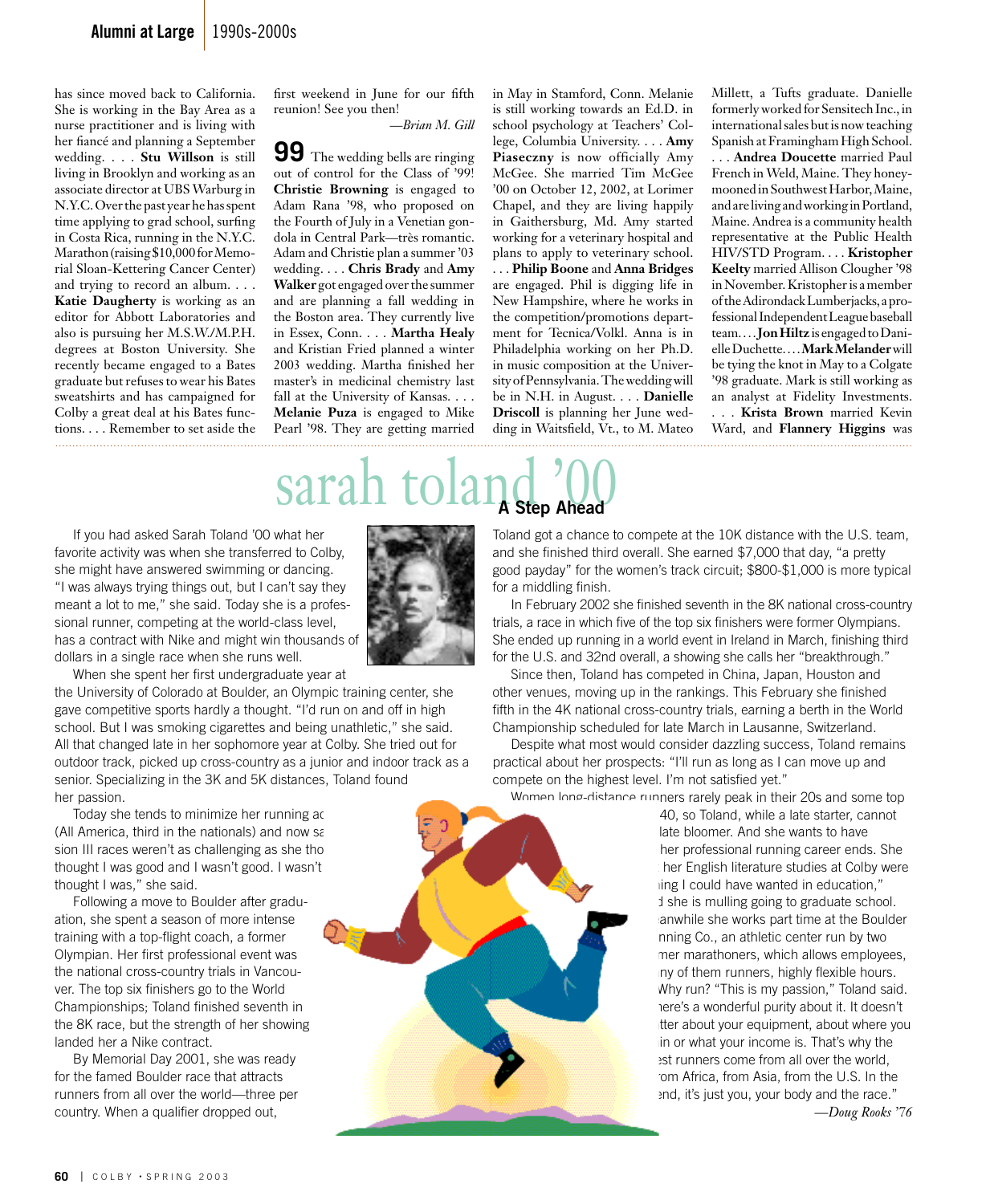a bridesmaid. Krista is a chiropractic student at Palmer West, and she and her husband live in San Francisco. . . . **Kristen North** and **Donn Downey**  were married on the summer solstice of 2002 with their Lab, Angus, their "best dog." Donn has started a building company, and Kristen is in a 10-month teacher-training program in English (5-12). . . . **Sara "Sasha" Brown** is engaged to Rob Worsham, whom she has known since elementary school. They plan a June 2003 wedding. **Meagan Darrow** will be a bridesmaid, and **Mackenzie Dawson Parks** will be a co-maid of honor. Sara is in graduate school for print journalism. . . . **Lissa Baur** is in med school at the University of New England in Maine. . . . **Becca Mets** is also starting med school on her home turf, at Northwestern University. . . . **Erika Blauch** is a first-year school teacher in Acton-Boxboro High School. . . . After living in Albuquerque for a few years, **John Maddox** moved back east to attend med school at the U.S. Naval Academy in Bethesda, Md. . . . **Karena Bullock** left Forbes and is now working as the special events director at *Glamour* magazine. . . . **Alex Parrillo**  moved to Denver, Colo., where he is working from home for his company, Jenzabar, selling software to colleges. He was psyched for ski season. . . . **Chris Bunge** graduated from the University of Connecticut School of Law in May 2002 and joined Jackson Lewis LLP, a national labor and employment firm. In October 2002, Chris passed the Connecticut bar exam and is waiting for results from New York. . . . **Raegan Butler** graduated from Columbia University in New York in May 2002 with a master's in journalism and is now a full-time on-air reporter at the number 30 market in the country, WLWT, the NBC affiliate in Cincinnati, Ohio. (Her bio and picture are online at www.channelcincinnati.com; click on WLWT.) . . . **Steven Murphy** finished his Peace Corps assignment in Cape Verde, Africa, early to help start up a Peace Corps program in East Timor. He was planning to return to the States this winter. . . . **Sandra DuBarry Laflamme** and her husband, Jesse, bought an 1859 farmhouse, a barn and some land in Monroe, N.H., and started renovating the house—quite a project. Sandra is enjoying her teacher certification program to become an elementary teacher. She sees **Kris-**

**ten North Downey** every week at school. . . . Last year **Heather Garni** gave teaching seventh grade social

studies in the Boston Public School System a shot. Heather is now living in Guatemala for the year to teach at the American School of Guatemala. . . . **Matt Williams** is making headlines: Colby retired his lacrosse uniform! Matt is amazed. After graduating from Colby, Matt spent one year as a volunteer assistant coach at Tufts and then was a graduate assistant at Trinity for two years. Matt continues to play lacrosse in a league in Boston, where he lives, and he is currently in training for TJX, the parent company of TJ Maxx and Marshalls, in the buyer-training program. . . . **Jacob Berg** and **Rebecca Plummer** have moved to Washington, D.C. Jake is a first-year in GWU's political science Ph.D. program and teaches international relations. Becca is a chemist at an environmental firm in Gaithersburg, Md.

*—Lindsay Hayes*

**01** Congratulations to **Jenny Kiszkiss** and **Trent Cunningham** on their engagement. They live in Maine, where Jen is taking grad classes at UMaine-Orono. . . . **JJ Abodeely** and Piper Elliott '02 announced their plans to wed. . . . **Vanessa T. Sibley** will be married to Joseph Mudd, a graduate of the University of Montana and a fellow Harvard Divinity student, on July 26 in Lake Forest, Ill. . . . **Jodi Dakin** let me know about the Thanksgiving celebration at the home of **Abbie Parker** and **Marc McEwen** in St.Thomas. Guests included **Rachel Rokicki** and **Becky Munsterer**. Rachel has been busy promoting many successful authors in N.Y.C., and I saw Becky on her most recent trip to the city. . . . **Todd Miner** left for Mali, Africa, with the Peace Corps in January. He's a natural resource management volunteer helping to stop the expansion of the Sahara Desert. . . . **Deb Harris**, also in the Peace Corps, is working as a health volunteer in Guinea. . . . **Gena Chavez** spent an exciting year in China and is now in London finishing a master's degree in Chinese studies at the University of London's School of Oriental and African Studies. . . . **Gina DiBella** is working on a cataloguing project at the New London Public Museum in New London, Wis. . . . **Karin Felmly** earned her master's in education from Lesley College and is currently living in Portland, Maine, and teaching fourth grade. . . . **Michelle Ferrel** also loves her job as a teacher—she's teaching Spanish at Bedford (Mass.) High School. . . . **Kelly Falsani**, upon a recent promotion, came to

N.Y.C., where he chilled with **Emily Mahlman**, **Brooke Fitzsimmons** and **Shaira Daya**. . . . **Teresa Hawko** is the outreach/marketing coordinator in career services at Dartmouth. She lives in Vermont with Ryan Kane '02 and Patrick Olsen '02. . . . **Tara Thwing**  is getting her M.A. in international affairs at George Washington University. . . . In Austin, Texas, **Stephanie Nichols** is enrolled in a doctoral program in mathematics education and also works as a research assistant on a project investigating the relationship between mathematical discussions and student learning. She also taught seventh grade math at a school in Round Rock, north of Austin. Thanks to **Lambie Bickford** and all the Colby alumni in Austin who have been keeping in great touch! **Stephanie Mendell** visited Austin in October. . . . **Melanie Morin**finished up her basic sciences at the UVM College of Medicine. In February 2002, after taking the national licensing boards, she moved to Portland, Maine, to start clinical clerkship at Maine Medical Center. Melanie is currently a second lieutenant in the Army Reserves and completed officer basic training last summer in San Antonio, Texas, after graduation. In 2005 Melanie will be an active duty physician for the U.S. Army. . . . Sarah Czok '00 and **Tiffany Frazar** are both in my class here at UVM. They were to begin their clinical clerkships in Burlington, Vt., in February. . . . **Jen Carlson** and **Theresa Wagner** both live in Portland, Maine. Theresa tracks mutual funds in Portland, and Jen does PR work in Augusta. . . . **Liz Richards** is in her second year at Cornell working towards a Ph.D. in art history. She's been a TA and is planning the History of Art and Archaeology Annual Graduate Symposium that will take place this spring. Liz sees her Colby roomies **Jen Jost** and **Colleen Dugan** as often as possible. Colleen is living and working in Boston, and Jen is working towards her Ph.D. in biology at the University of South Carolina. . . . **Sarah Martin** is in her second year at Notre Dame Law School. . . . **Kathleen Riley** has taken a break from her hobby as a rugby player on the D.C. Furies to begin teaching in the city's public schools as part of the D.C. Teaching Fellows Program. . . . **Sarah Bruel** has just begun working for Internews, a nonprofit that fosters independent media in emerging democracies. Kathleen also talks to **Emily Stevens**, who is working with emotionally disturbed

#### 2000s Correspondents

2000 Hilary Smyth 134 Davis Avenue #2 Brookline, MA 02445 781-883-1903 classnews2000@alum.colby.edu

2001 Dana D. Fowler 353 East 78th Street, 11B New York, NY 10022 classnews2001@alum.colby.edu 2002

Lydia Terry 819 Marquette Street Dallas, TX 75225 classnews2002@alum.colby.edu

boys in Portland, Ore., and **Angela Pappas**, who is working at a law firm in Philadelphia. . . . **Pam Foxley** works at the Chewonki Foundation in Wiscasset, Maine. She was on the environmental education staff, was a summertime wilderness trip leader for teenagers and next year will work for the outreach program. . . . **Amy Millett**, who teaches fifth grade reading in the South Bronx at Bronx Preparatory Charter School, started a track team with 11 of the children. . . . **Ted Wallach** has gone into the film business and started a company for film and theater. He was in pre-production for a short film to be shot in Copenhagen at Christmas. . . . **Hillary Evans** attends law school at the University of Washington in Seattle. . . . **Reagan Campbell** had a great trip to Montana in April '02. She taught in the Northfield Mount Hermon School's summer session and in August began a graduate program to earn her teaching certification and master's in education at USM this spring. She has seen **Wynter Stinchfield**, **Nate Johnson**, **Chesley Davis** and **Carrie Mosca**, who live in Beacon Hill and love it. . . . **Betsy Loyd**, still teaching at Hebron Academy in Maine, coached skiing this winter. . . . **Mitch Hauptman** has managed to keep jobs to a six-month max. He's been a trail crew and wilderness firefighter in Washington and coordinator at Buffalo Field Campaign in Montana, he's been part of a tri-national community service organization, he worked at an organic farm and sustainable lumber business in British Columbia and at historic restoration in El Paso, Texas, and he built a house for an underprivileged family in the mountains of Vera Cruz, Mexico.

*—Dana D. Fowler*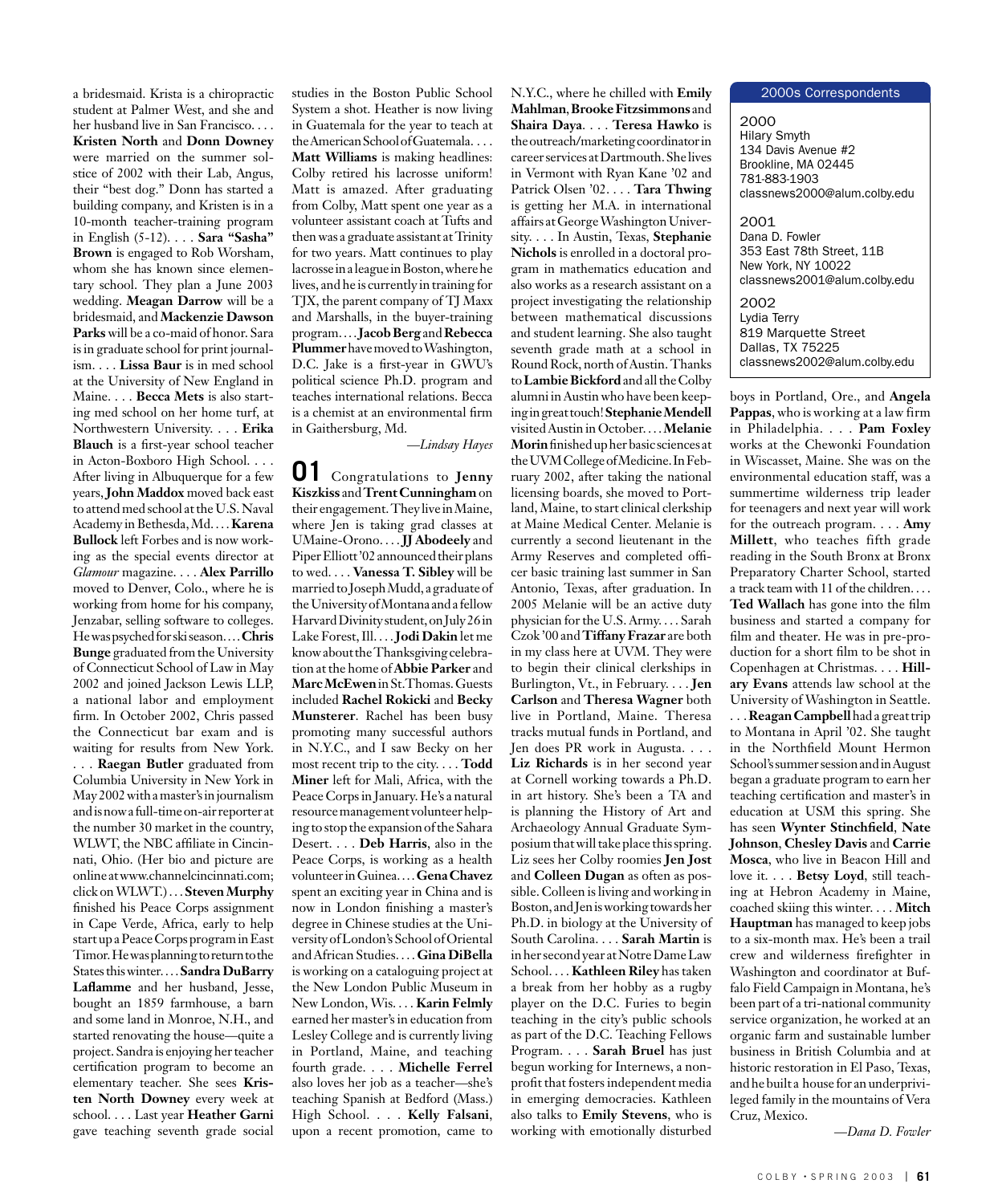

**Merrill S. F. Greene '20**, January 21, 2003, in Lewiston, Maine, at 102. A veteran of both World Wars, he served as Lewiston city physician and was medical examiner for Androscoggin County for nearly 60 years. He maintained a long association with Central Maine General Hospital. He established the Greene-Roberts Scholarship Fund at the College and was awarded a Colby Brick in 1980. Predeceased by his wife, Harriet Sweetser Greene '20, he leaves many nieces and nephews and greatnieces and -nephews

**Esther E. Wood '26**, December 1, 2002, in East Blue Hill, Maine, at 97. She earned a master's degree at Radcliffe College and taught Maine and American history at the University of Southern Maine from 1930 to 1972. She received an honorary degree from the College and was elected to the Maine Women's Hall of Fame. She was a trustee or member of many organizations and wrote a column for the *Ellsworth American* in addition to four books.

**Doris Wyman Lord '29**, October 26, 2002, in Sandy Spring, Md., at 95. She and her late husband, Dr. Lemuel K. Lord '29, worked in many Methodist churches throughout Massachusetts. She was an accomplished musician and played church organ from age 12 to 80. She is survived by three daughters, Jean M. Lord, Barbara M. Mannewitz and Mary Elizabeth Lord, and three grandchildren.

**Fred J. Sterns '29**, November 23, 2002, in Skowhegan, Maine, at 94. He established Sterns Department Store in Skowhegan and for more than 50 years operated the business with his wife and, later, his son Richard. With his late brothers, George H. Sterns '31 and Herbert D. Sterns '41, he was owner of Sterns Department Store in Waterville, Maine. Survivors include his two sons, Richard S. and Harvey L. Sterns, nine grandchildren and 16 great-grandchildren.

**Gordon N. Johnson '30**, August 12, 2002, in Forest City, Maine, at 94. After serving in a hospital in England during World War II, he practiced in Houlton at Aroostook General Hospital and Madigan Memorial Hospital. Prede-

**62** | COLBY • SPRING 2003

ceased by his wife and sisters, he is survived by a daughter, Jane Morrill, and his friend Gail Duff.

O B I T U A R I E S

**Louise Williams Brown '34**, December 24, 2002, in Portland, Maine, at 91. She founded a nursery school, organized a Waterville, Maine, AAUW study group on child development, chaired the local school board and served in PTA, Cub Scouts and Brownie Scouts. Predeceased by her husband, Carleton D. Brown '33, she is survived by two sons and a daughter, David Brown, Douglas Brown and Susan Dana, her brother, F. Howard Williams '38, eight grandchildren, including Michael D. Brown '84, and eight great-grandchildren.

**Mary Buss Krueger '34**, September 16, 2002, in Providence, R.I., at 90. She was a field director for the American Red Cross in the South Pacific during World War II. She worked for the Rhode Island Child Welfare Department, and in 1956 she became director of child welfare for the State of Maine. Predeceased by her husband, Daniel W. Krueger, she leaves several nieces and nephews.

**Harriet Pease Patrick '34**, January 23, 2003, in Boothbay Harbor, Maine, at 91. She began her teaching career in Washburn and Lincoln, Maine, and taught Latin and English at Thornton Academy for many years. She was an avid gardener and was active in AAUW and in community affairs. She and her husband, Stephen E. Patrick, who predeceased her, had one daughter, Mary.

**Edward T. Kyle '36**, October 2, 2002, in Denville, N.J., at 88. He ended his 36-year career in banking as vice president and operations manager of City National Bank of Connecticut in Danbury, Conn. He served in the finance department of the Army Air Force during World War II. Surviving are his son, James E. Kyle, and two granddaughters.

**Robert H. Warren '37**, October 24, 2002, in Stamford, Conn., at 88. He worked as a stockbroker at Fahnestock in New York City. He leaves a daughter, Sandra Swan, a sister, three grandchildren and four great-grandchildren.

**Lawrence W. Dwyer '38**, December 31, 2002, in Concord, N.H., at 86. He served with the Army in North Africa and Italy during World War II. He was principal of Hermon (Maine) High School (1938-1942 and 1945-1952) and of Berlin High School (1952-1960). From 1960 to 1979 he was superintendent of schools for the Berlin area. Survivors include his wife, Josephine Dwyer, two sons, two grandchildren and five nieces and a nephew.

**Mitchell E. Phillips '38**, December 18, 2002, in Needham, Mass., at 86. He served with the Army in France and Germany during World War II and was honored in later years as a Jewish War Veterans Man of the Year. He was a Mason and a Shriner. With his brother he operated the Mitchell E. Phillips & Co. Insurance Agency for more than 50 years until his retirement in 1995. He leaves his wife, Sylvia, two daughters and two grandchildren.

**James S. Chase '39**, October 8, 2002, in Great Barrington, Mass., at 85. Ordained into the Baptist Church, he was a Navy chaplain during World War II and the Korean War. He served as a minister in several states, including 29 years in North Egremont and South Egremont, Mass., and was a member of numerous local organizations. Predeceased by two sisters, including Iola Chase Hicks '37, he leaves a son and four daughters, 11 grandchildren and four great-grandchildren.

**Richard H. White '40**, January 15, 2003, in Newport, R.I., at 84. Quarterback and captain of Colby's football team, he passed up offers to play professional football to enter the Navy and served as executive officer and captain on several ships during World War II and the Korean War and after. He retired as a commander in 1966. He is survived by his wife of 58 years, Pauline, two daughters, including Judith White Brennan '71, and two grandsons.

**Phillips E. Folsom '41**, February 1, 2002, in Phoenix, Ariz., at 86. A veteran of World War II, he is survived by his wife.

**Marion Thomas Whipple '42**, November 21, 2002, in Boston,



**Lucien J. Pellerin '43**, January 20, 2003, in Waterville, Maine, at 82. He received his D.M.D. degree from Tufts University in 1945. After two years in the U.S. Navy Dental Corps, he opened his dental office in Waterville, where he practiced for 45 years until his retirement in 1993. He was active in many civic organizations. Survivors include his wife of 57 years, Carmeline, two sons, two daughters, four granddaughters, a grandson and several nieces and nephews.

**George A. Popper '43**, November 1, 2002, in Summit, N.J., at 81. Born in Prague, Czechoslovakia, he fled to New York to escape the Holocaust. A chemistry major at the College and fluent in several languages, he worked for several chemical companies before retiring in 1989 as director of sales and marketing at Cozzoli Machine Co. in Plainfield, N.J. He was active in B'nai B'rith for 40 years. Surviving are Stephanie, his wife of 55 years, his sons, Steven and David Popper, and four grandchildren.

**Jeanne Parker Holmes '45**, October 18, 2002, in Manchester, N.H., at 77. She received her master's degree from Plymouth State College and was a second grade teacher in Rowley, Mass., for 20 years. She also was a 4-H leader and contributed crafts to and managed the League of New Hampshire Craftsmen Shop in Wolfeboro, N.H. Survivors include her husband of 57 years, Sumner Holmes, two sons, a sister, six grandchildren and two nieces.

**Ronald M. Roy '45**, January 20, 2003, in Waterville, Maine, at 78. He served in the Army in the China-Burma-India Theater in World War II. From 1950 to 1958 he was employed by the Pennsylvania Railroad Co., from 1958 to 1973 by the Maine Department of